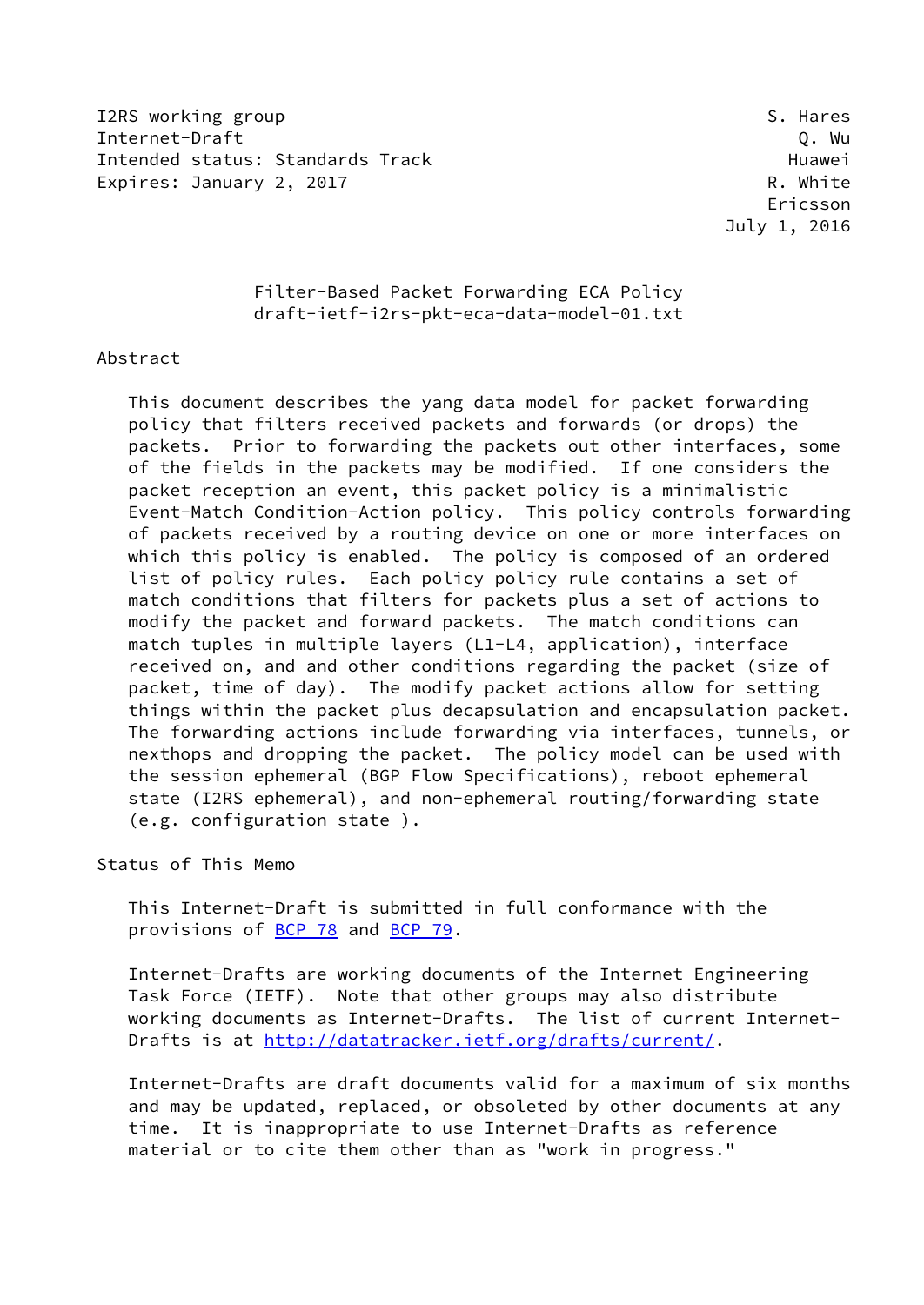## <span id="page-1-1"></span>Internet-Draft FB-Packet Forwarding ECA July 2016

This Internet-Draft will expire on January 2, 2017.

Copyright Notice

 Copyright (c) 2016 IETF Trust and the persons identified as the document authors. All rights reserved.

This document is subject to **[BCP 78](https://datatracker.ietf.org/doc/pdf/bcp78)** and the IETF Trust's Legal Provisions Relating to IETF Documents [\(http://trustee.ietf.org/license-info](http://trustee.ietf.org/license-info)) in effect on the date of publication of this document. Please review these documents carefully, as they describe your rights and restrictions with respect to this document. Code Components extracted from this document must include Simplified BSD License text as described in Section 4.e of the Trust Legal Provisions and are provided without warranty as described in the Simplified BSD License.

### Table of Contents

| 1.1. Definitions and Acronyms $\ldots$ 3                                    |  |
|-----------------------------------------------------------------------------|--|
| 1.2. Antecedents this Policy in IETF 3                                      |  |
| 2. Generic Route Filters/Policy Overview $\frac{4}{3}$                      |  |
|                                                                             |  |
| $\underline{4}$ . BNP Generic Info Model in High Level Yang $\underline{7}$ |  |
| $\underline{5}$ . i2rs-eca-policy Yang module 11                            |  |
|                                                                             |  |
|                                                                             |  |
| 8. Informative References 42                                                |  |
|                                                                             |  |
|                                                                             |  |

# <span id="page-1-0"></span>[1](#page-1-0). Introduction

 This document describes the yang data model for packet forwarding policy that filters received packets and forwards (or drops) the packets. Prior to forwarding the packets out other interfaces, some of the fields in the packets may be modified. If one considers the reception of a packet as an event, this minimalistic Event-Match Condition-Action policy. If one considers the reception of packets containing Layer 1 to Layer 4 + application data a single packet, then this minimalistic policy can be called a packet-only ECA policy. This document will use the term packet-only ECA policy for this model utilizing the term "packet" in this fashion.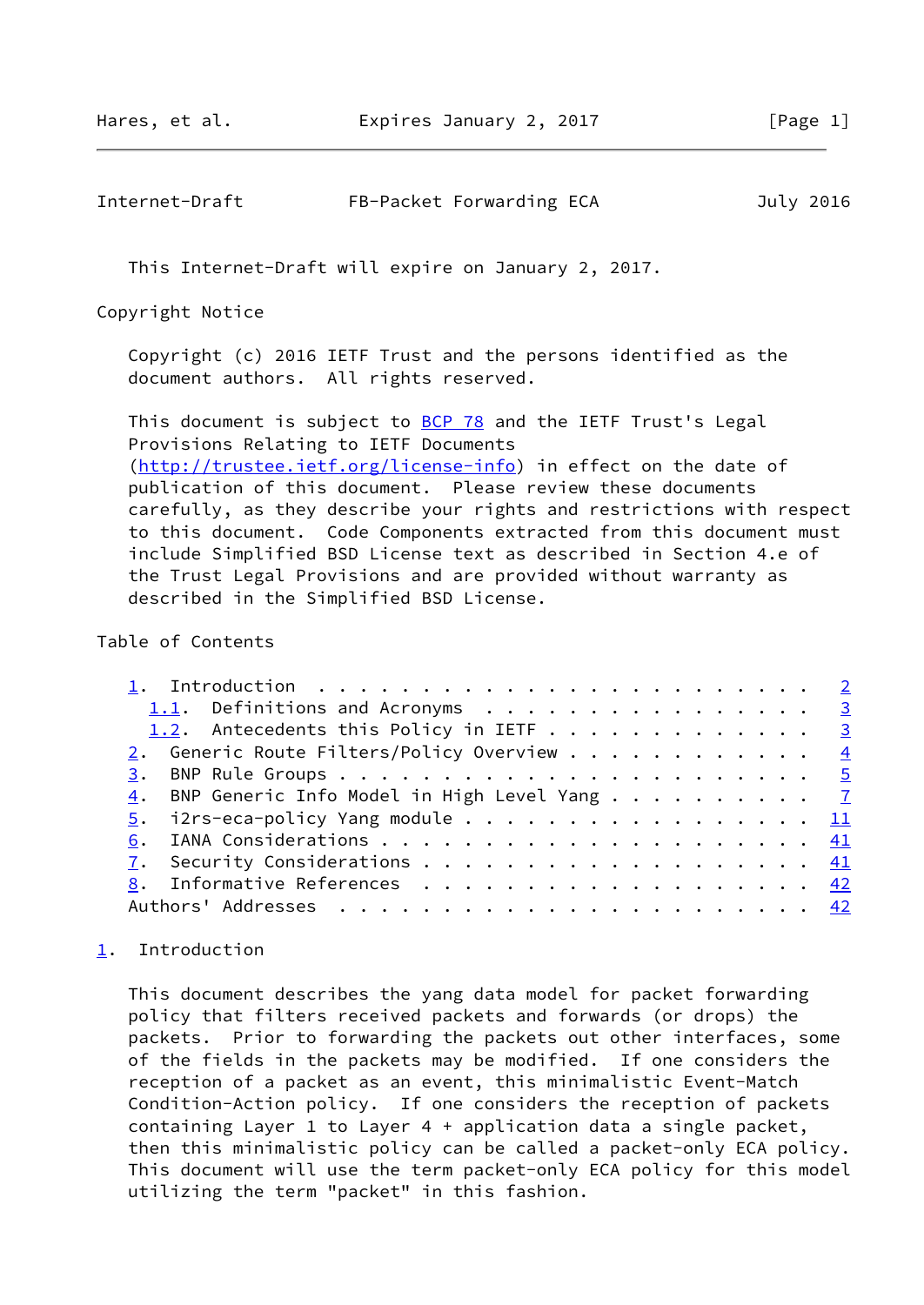This packet-only ECA policy data model supports an ordered list of ECA policy rules where each policy rule has a name. The match condition filters include matches on

| Hares, et al. | Expires January 2, 2017 | [Page 2] |
|---------------|-------------------------|----------|
|               |                         |          |

<span id="page-2-1"></span>Internet-Draft FB-Packet Forwarding ECA July 2016

o packet headers for layer 1 to layer 4,

o application protocol data and headers,

o interfaces the packet was received on,

o time packet was received, and

o size of packet.

 The actions include packet modify actions and forwarding options. The modify options allow for the following:

- o setting fields in the packet header at Layer 2 (L2) to Layer 4 (L4), and
- o encapsulation and decapsulation the packet.

 The forwardingng actions allow forwardsing the packet via interfaces, tunnels, next-hops, or dropping the packet. setting things within the packet at Layer 2 (L2) to layer 4 (L4) plus overlay or application data.

 The first section of this draft contains an overview of the policy structure. The second provides a high-level yang module. The third contains the yang module.

### <span id="page-2-0"></span>[1.1](#page-2-0). Definitions and Acronyms

 INSTANCE: Routing Code often has the ability to spin up multiple copies of itself into virtual machines. Each Routing code instance or each protocol instance is denoted as Foo\_INSTANCE in the text below.

NETCONF: The Network Configuration Protocol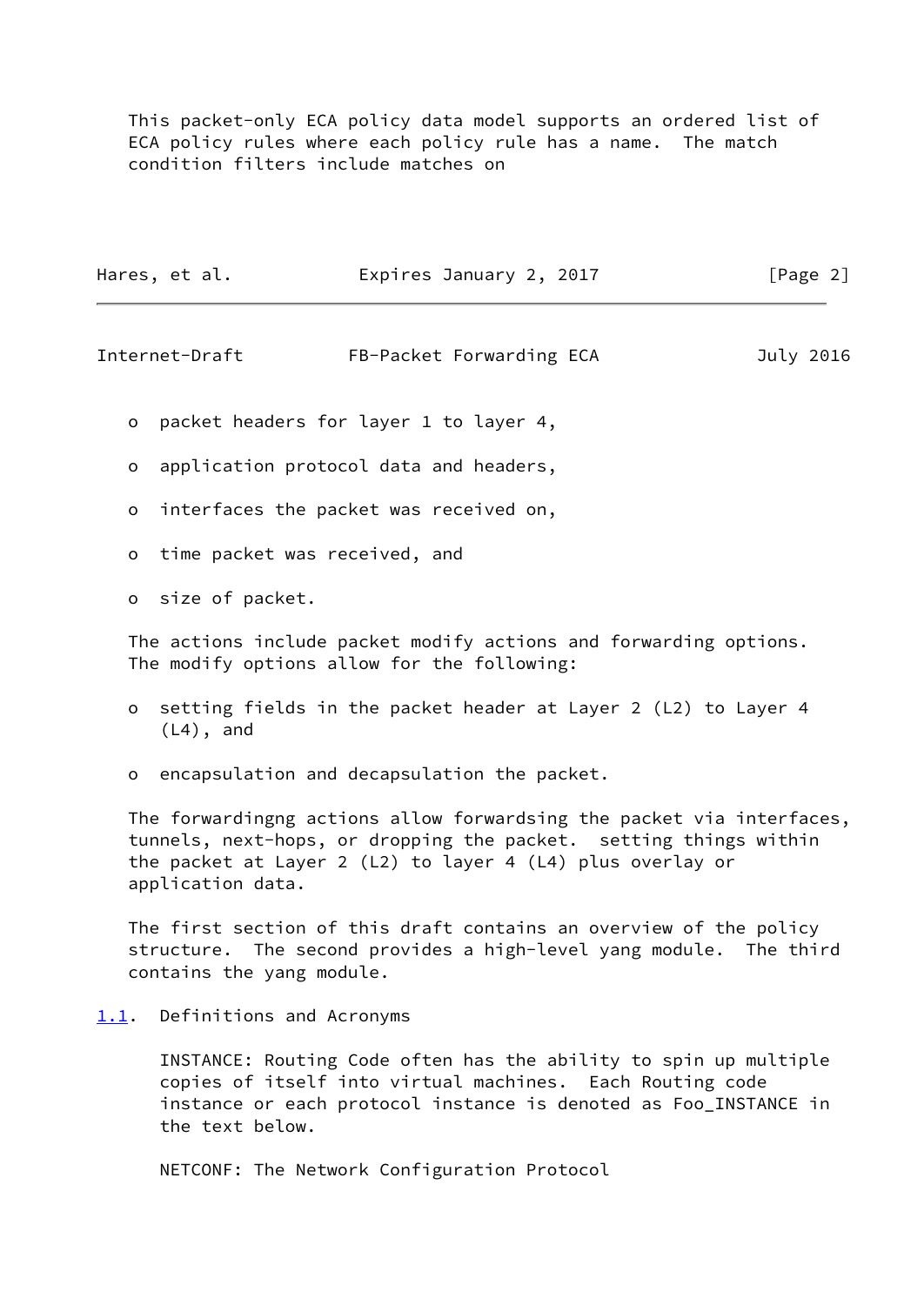<span id="page-3-0"></span>

|    |                                      | PCIM - Policy Core Information Model                                                                                                                                                                                                                                                                                                                                                                                       |           |
|----|--------------------------------------|----------------------------------------------------------------------------------------------------------------------------------------------------------------------------------------------------------------------------------------------------------------------------------------------------------------------------------------------------------------------------------------------------------------------------|-----------|
|    |                                      | RESTconf - http programmatic protocol to access yang modules                                                                                                                                                                                                                                                                                                                                                               |           |
|    | 1.2. Antecedents this Policy in IETF |                                                                                                                                                                                                                                                                                                                                                                                                                            |           |
|    |                                      | Antecedents to this generic policy are the generic policy work done<br>in PCIM WG. The PCIM work contains a Policy Core Information Model<br>(PCIM) [RFC3060], Policy Core Informational Model Extensions<br>[RFC3460] and the Quality of Service (QoS) Policy Information Model<br>(QPIM) ([RFC3644]) From PCIM comes the concept that policy rules<br>which are combined into policy groups. PCIM also refined a concept |           |
|    | Hares, et al.                        | Expires January 2, 2017                                                                                                                                                                                                                                                                                                                                                                                                    | [Page 3]  |
|    | Internet-Draft                       | FB-Packet Forwarding ECA                                                                                                                                                                                                                                                                                                                                                                                                   | July 2016 |
|    | future.                              | of policy sets that allowed the nesting and aggregation of policy<br>groups. This generic model did not utilize the concept of sets of<br>groups, but could be expanded to include sets of groups in the                                                                                                                                                                                                                   |           |
| 2. |                                      | Generic Route Filters/Policy Overview                                                                                                                                                                                                                                                                                                                                                                                      |           |
|    | rules and groups of rules.           | This generic policy model represents filter or routing policies as                                                                                                                                                                                                                                                                                                                                                         |           |
|    | The basic concept are:               |                                                                                                                                                                                                                                                                                                                                                                                                                            |           |

<span id="page-3-2"></span><span id="page-3-1"></span>Rule Group

A rule group is is an ordered set of rules .

Rule

 A Rule is represented by the semantics "If Condition then Action". A Rule may have a priority assigned to it.

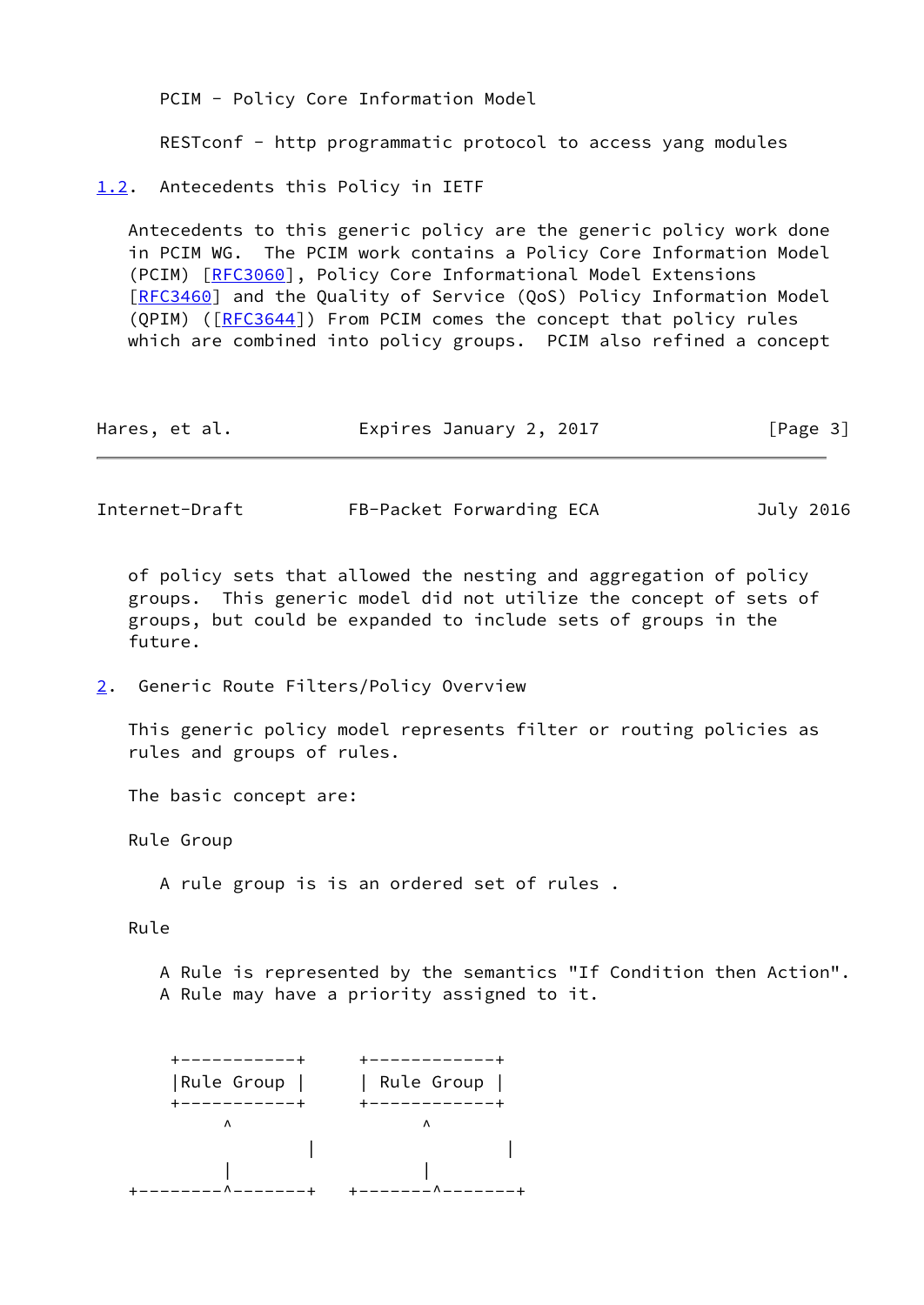

Figure 1: ECA rule structure

| Hares, et al. | Expires January 2, 2017 | [Page 4] |
|---------------|-------------------------|----------|
|               |                         |          |

<span id="page-4-1"></span>Internet-Draft FB-Packet Forwarding ECA July 2016

#### <span id="page-4-0"></span>[3](#page-4-0). BNP Rule Groups

 The pkt ECA policy is an order set of pkt-ECA policy rules. The rules assume the event is the reception of a packet on the machine on a set of interfaces. This policy is associated with a set of interfaces on a routing device (physical or virtual).

 A Rule group allows for the easy combination of rules for management stations or users. A Rule group has the following elements:

- o name that identifies the grouping of policy rules
- o module reference reference to a yang module(s) in the yang module library that this group of policy writes policy to
- o list of rules

 Rule groups may have multiple policy groups at specific orders. For example, policy gorup 1 could have three policy rules at rule order 1 and four policy rules at rule order 5.

The rule has the following elements: name, order, status, priority,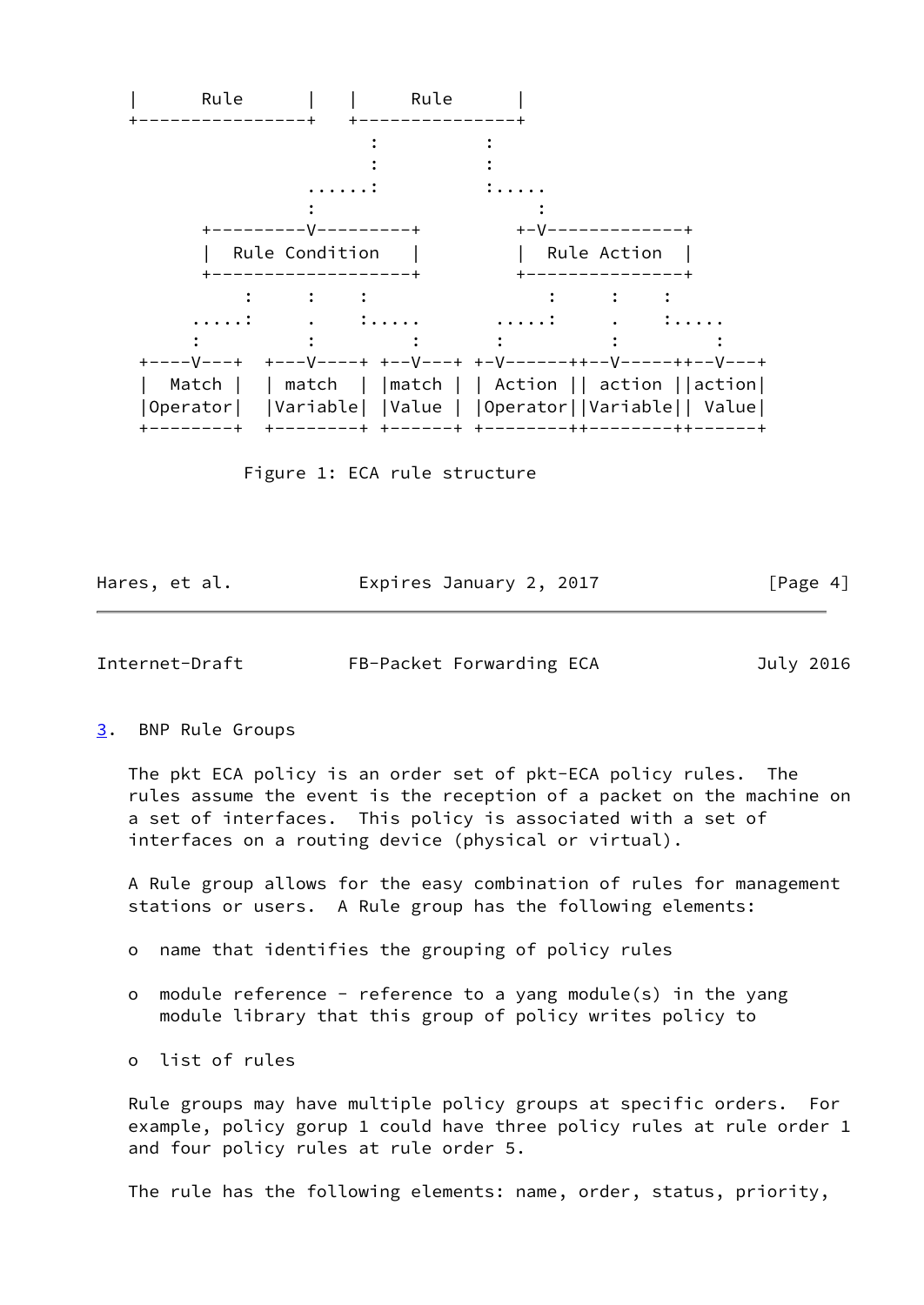reference cnt, and match condition, and action as shown as shown in figure 2. The order indicates the order of the rule within the the complete list. The status of the rule is (active, inactive). The priority is the priority within a specific order of policy/filter rules. A reference count (refcnt) indicates the number of entities (E.g. network modules) using this policy. The generic rule match action conditions have match operator, a match variable and a match value. The rule actions have an action operator, action variable, and an action value.

 Rules can exist with the same rule order and same priority. Rules with the same rule order and same priority are not guaranteed to be at any specific ordering. The order number and priority have sufficient depth that administrators who wish order can specify it.

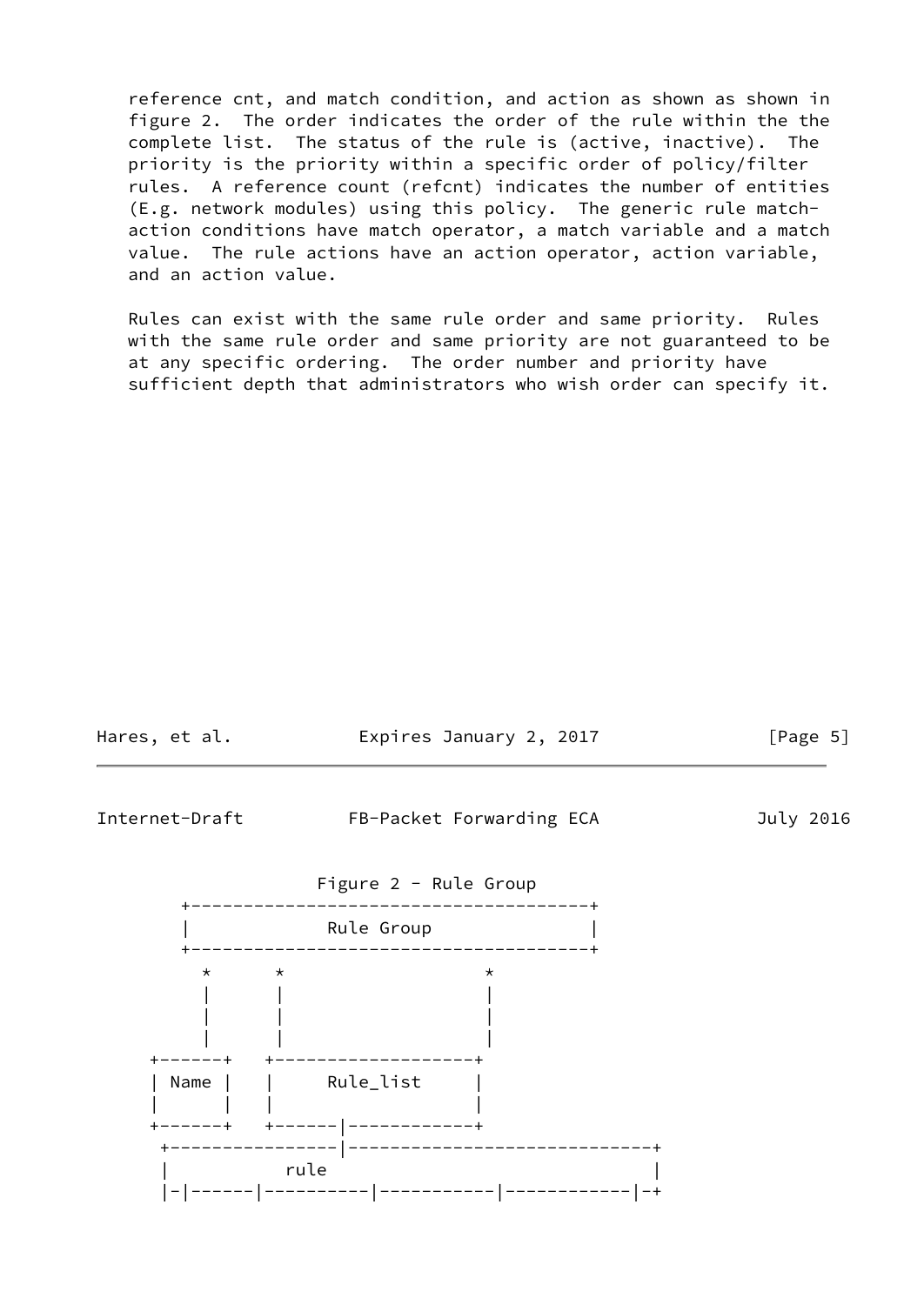| +--- --+ +- ----+ +--- - |                                                                                                                     |                                                      |  |
|--------------------------|---------------------------------------------------------------------------------------------------------------------|------------------------------------------------------|--|
| Name    rule     ECA     | +------+  order     match    priority  +-------+<br>$ number $ $ qos-actions $ +--------+<br>$+---++$   fwd-actions | $\vert$ $\vert$ rule $\vert$ $\vert$ ref-cnt $\vert$ |  |
|                          |                                                                                                                     |                                                      |  |

 The generic match conditions are specific to a particular layer are refined by matches to a specific layer (as figure 3 shows), and figure 5's high-level yang defines. The general actions may be generic actions that are specific to a particular layer (L1, L2, L3, service layer) or time of day or packet size. The qos actions can be setting fields in the packet at any layer (L1-L4, service) or encapsulating or decapsulating the packet at a layer. The fwd actions are forwarding functions that forward on an interface or to a next-hop. The rule status is the operational status per rule.

<span id="page-6-1"></span><span id="page-6-0"></span>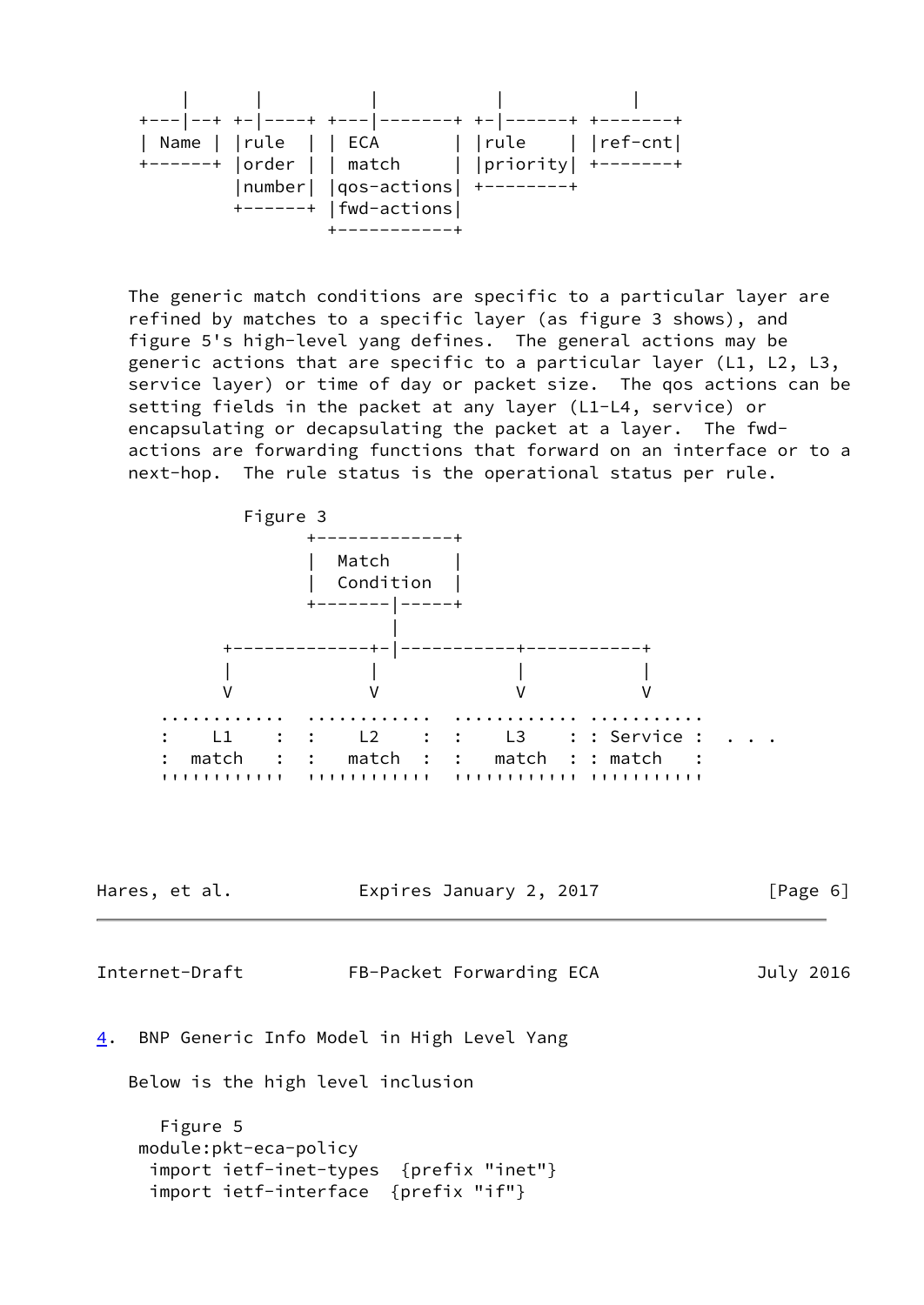```
 import ietf-i2rs-rib {prefix "i2rs-rib"}
            import ietf-interfaces {
           prefix "if";
        }
            import ietf-inet-types {
           prefix inet;
           //rfc6991
 }
            import ietf-i2rs-rib {
         prefix "i2rs-rib";
    Below is the high level yang diagram
   module ietf-pkt-eca-policy
      +--rw pkt-eca-policy-cfg
        | +--rw pkt-eca-policy-set
            | +--rw groups* [group-name]
              | | +--rw group-name string
               | | +--rw vrf-name string
               | | +--rw address-family
              | | +--rw group-rule-list* [rule-name]
              | +--rw rule-name
                 | | | +--rw rule-order-id
              | +--rw default-action-id integer
              | +--rw default-resolution-strategy-id integer
            | +--rw rules* [order-id rule-name]
               | +--rw order-id
               | +--rw rule-name
               | +--rw cfg-rule-conditions [cfgr-cnd-id]
              | +--rw cfgr-cnd-id integer
                 | | +--rw eca-event-match
              | | +--rw time-event-match*
              | | | .. (time of day)
              | +--rw eca-condition-match
                 | +--rw eca-pkt-matches*
                   |\quad \ldots\quad (L1-L4 matches)
                     | | | +--rw eca-user-matches*
Hares, et al. Expires January 2, 2017 [Page 7]
Internet-Draft FB-Packet Forwarding ECA July 2016
```
| | | | (user, schedule, region, target,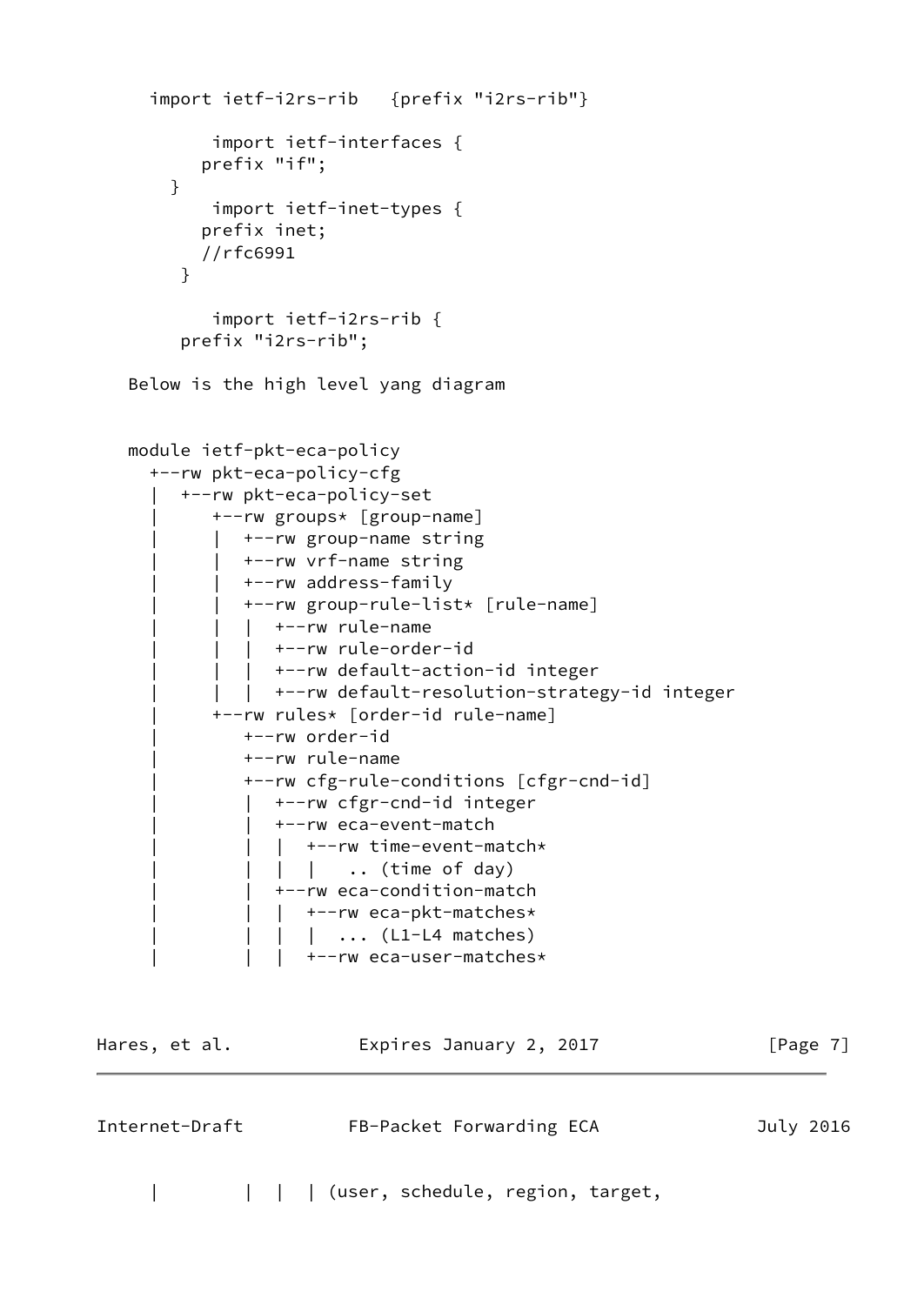```
| | | state, direction)
          | +--rw cfg-rule-actions [cfgr-action-id]
          | +--rw cfgr-action-id
             | | +--rw eca-actions* [action-id]
             | +--rw action-id uint32
             | +--rw eca-ingress-act*
             | | ... (permit, deny, mirror)
             | +--rw eca-fwd-actions*
              | ... (invoke, tunnel encap, fwd)
             | +--rw eca-egress-act*
                | | | | .. .
             | +--rw eca-qos-actions*
                | \cdot \cdot \cdot || +--rw eca-security-actions*
          | +--rw pc-resolution-strategies* [strategy-id]
             | | +--rw strategy-id integer
             | | +--rw filter-strategy identityref
            | .. FMR, ADTP, Longest-match
             | | +--rw global-strategy identityref
             | | +--rw mandatory-strategy identityref
             | | +--rw local-strategy identityref
             | | +--rw resolution-fcn uint32
             | | +--rw resolution-value uint32
             | | +--rw resolution-info string
             | | +--rw associated-ext-data*
            | +--rw ext-data-id integer
          | +--rw cfg-external-data* [cfg-ext-data-id]
            | | +--rw cfg-ext-data-id integer
             | | +--rw data-type integer
             | | +--rw priority uint64
           | uses external-data-forms
         | ... (other external data)
 +--rw pkt-eca-policy-opstate
    +--rw pkt-eca-opstate
       +--rw groups* [group-name]
         | +--rw rules-installed;
          | +--rw rules_status* [rule-name]
                | +--rw strategy-used [strategy-id]
               | +--rw
       +--rw rule-group-link* [rule-name]
       | +--rw group-name
       +--rw rules_opstate* [rule-order rule-name]
       | +--rw status
          | +--rw rule-inactive-reason
          | +--rw rule-install-reason
        | +--rw rule-installer
          | +--rw refcnt
```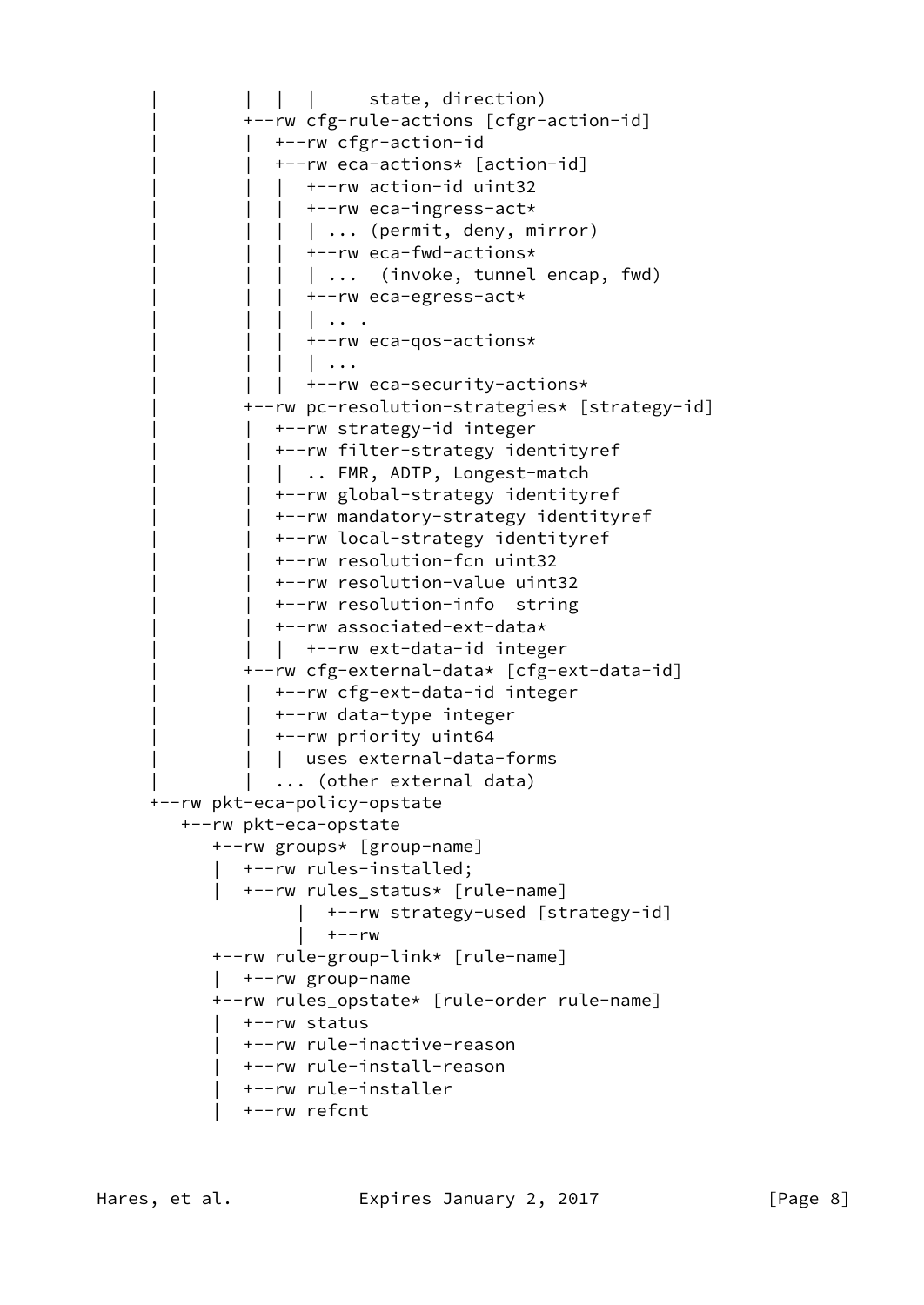```
Internet-Draft FB-Packet Forwarding ECA July 2016
            +--rw rules_op-stats* [rule-order rule-name]
               | +--rw pkts-matched
               | +--rw pkts-modified
               | +--rw pkts-forward
                    +--rw op-external-data [op-ext-data-id]
                       | +--rw op-ext-data-id integer
                       | +--rw type identityref
                       | +--rw installed-priority integer
                       | | (other details on external data )
```
The three levels of policy are expressed as:

 Config Policy definitions ======================================= Policy level: pkt-eca-policy-set group level: pkt-eca-policy-set:groups rule level: pkt-eca-policy-set:rules external id: pkt-eca-policy-set:cfg-external-data

 Operational State for Policy ======================================= Policy level: pkt-eca-policy-opstate group level: pkt-eca-opstate:groups group-rule: pkt-eca-opstate:rule-group-link\* rule level: pkt-eca\_opstate:rules\_opstate\* pkt-eca\_op-stats

figure

The filter matches struture is shown below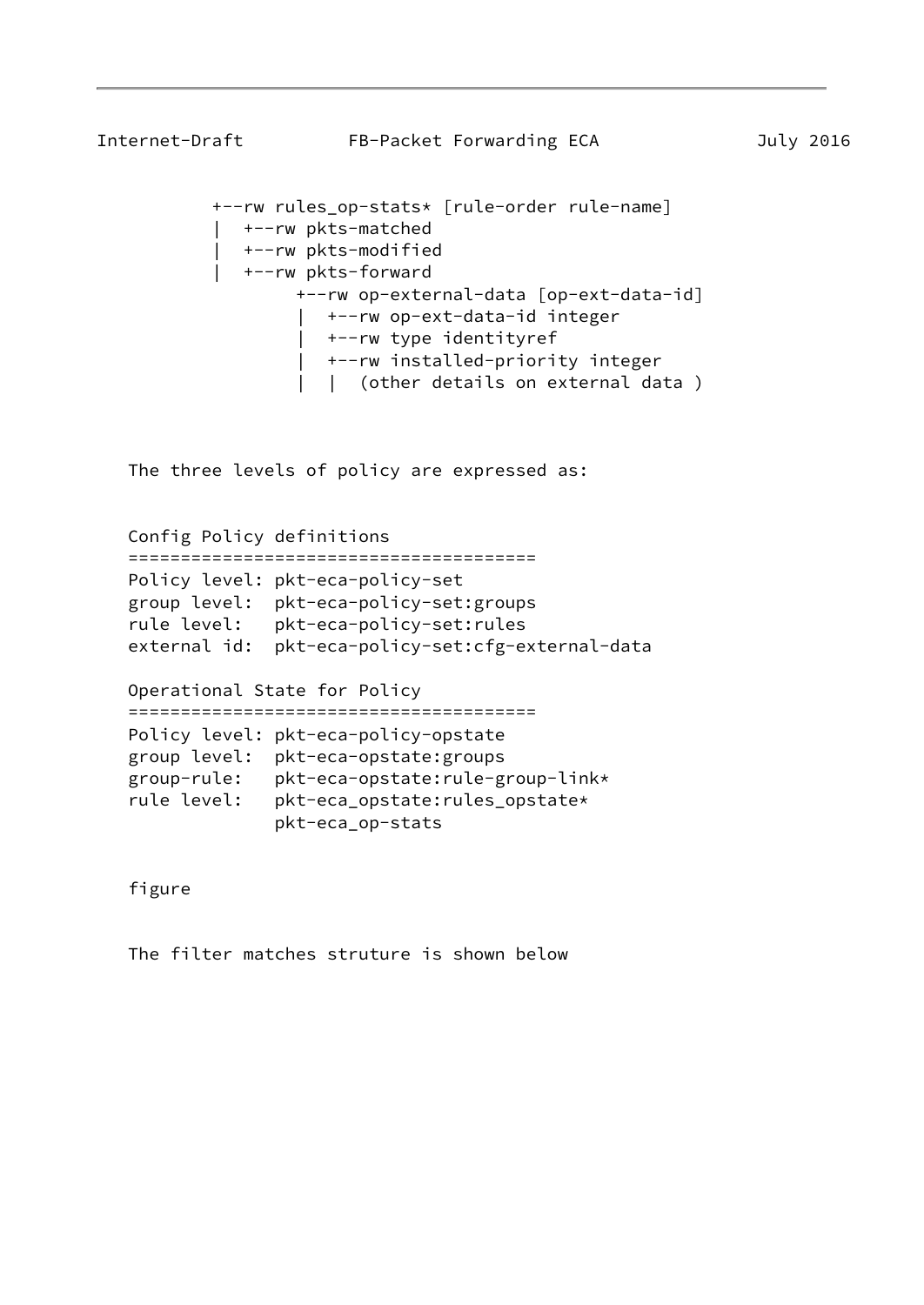## Internet-Draft FB-Packet Forwarding ECA July 2016

```
 module:i2rs-pkt-eca-policy
     +--rw pkt-eca-policy-cfg
      | +--rw pkt-eca-policy-set
          | +--rw groups* [group-name]
          | | ...
          | +--rw rules [order-id rule-name]
             | +--rw eca-matches
               | | | +--case: interface-match
               | | | +--case: L1-header-match
               | | | +--case: L2-header-match
            | +--case: L3-header-match
              +--case: L4-header-match
            | +--case: Service-header-match
               | | | +--case: packet-size
               +--case: time-of-day
  module:i2rs-pkt-eca-policy
   +--rw pkt-eca-policy-cfg
      | +--rw pkt-eca-policy-set
          | +--rw groups* [group-name]
          | | ...
          | +--rw rules* [order-id rule-name]
             | +--rw eca-matches
             | | . . .
             | +--rw ecq-qos-actions
                | | +--rw cnt-actions
                | | +--rw mod-actions
                   | | | +--case interface-actions
                | +--case L1-action
                   | | | +--case L2-action
                | +--case L3-action
                   | | | +--case L4-action
               | +--case service-action
             | +--rw eca-fwd-actions
               | | +--rw num-fwd-actions
                | | +--rw fwd-actions
                   | | | +--rw interface interface-ref
                  | | | +--rw next-hop rib-nexthop-ref
```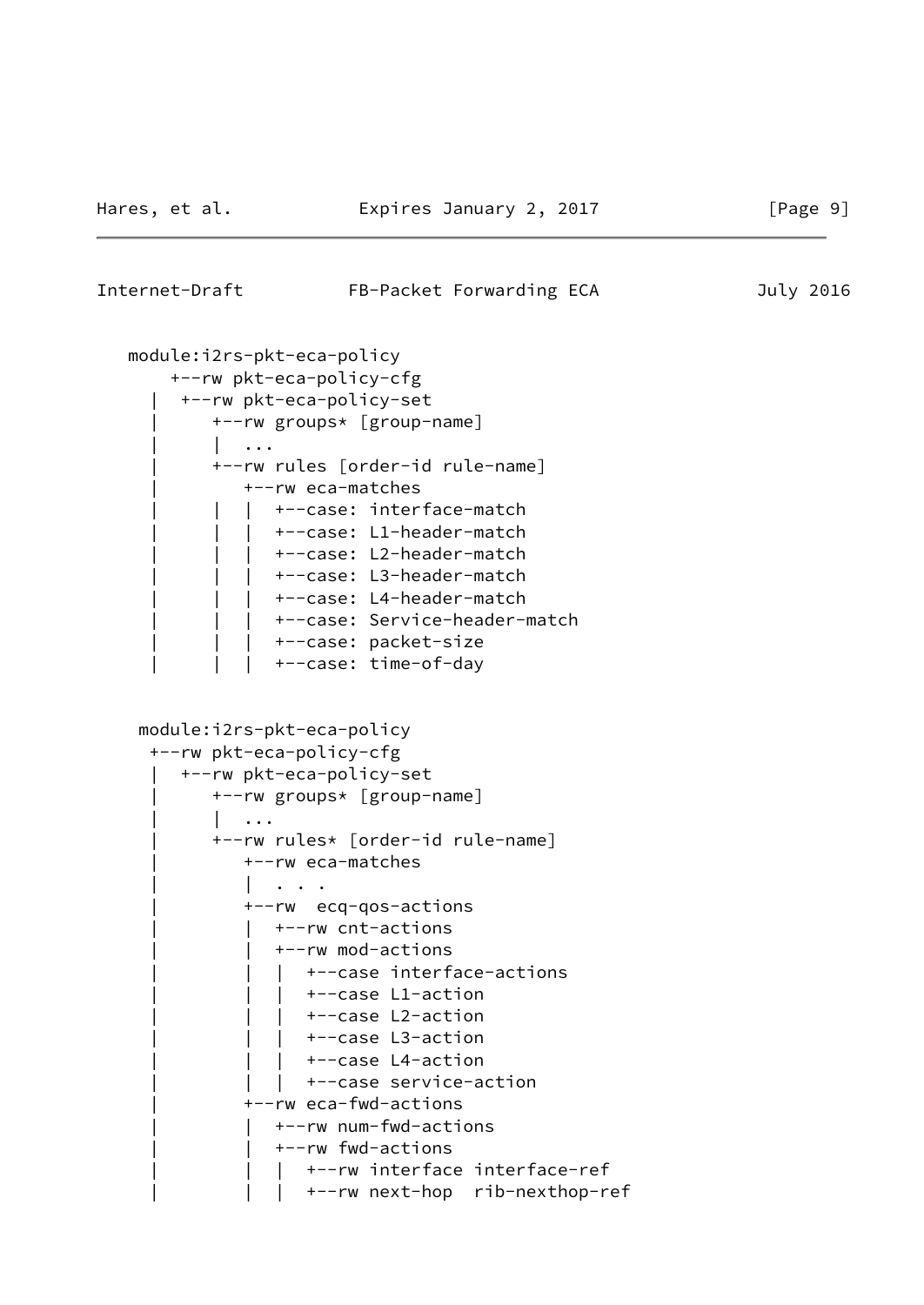|  | $\vert$ $\vert$ +--rw route-attributes         |  |
|--|------------------------------------------------|--|
|  | $\vert$ $\vert$ +--rw rib-route-attributes-ref |  |
|  | +--rw fb-std-drop                              |  |

<span id="page-11-1"></span><span id="page-11-0"></span>

| Hares, et al.                                            | Expires January 2, 2017                                                                                                                                                              | [Page 10] |
|----------------------------------------------------------|--------------------------------------------------------------------------------------------------------------------------------------------------------------------------------------|-----------|
| Internet-Draft                                           | FB-Packet Forwarding ECA                                                                                                                                                             | July 2016 |
| i2rs-eca-policy Yang module<br><u>5</u> .                |                                                                                                                                                                                      |           |
| module ietf-pkt-eca-policy {<br>prefix "pkt-eca-policy"; | <code begins=""> file "ietf-pkt-eca-policy@2016-02-09.yang"<br/>namespace "urn:ietf:params:xml:ns:yang:ietf-pkt-eca-policy";<br/>// replace with iana namespace when assigned</code> |           |
| prefix "rt";<br>$\mathcal{F}$<br>prefix "if";            | import ietf-routing {<br>import ietf-interfaces {                                                                                                                                    |           |
| }<br>prefix inet;<br>//rfc6991<br>}                      | import ietf-inet-types {                                                                                                                                                             |           |
| prefix "i2rs-rib";<br>}                                  | import ietf-i2rs-rib {                                                                                                                                                               |           |
| // meta                                                  | organization "IETF I2RS WG";                                                                                                                                                         |           |
| contact<br>"email: shares@ndzh.com                       | email: russ.white@riw.com<br>email: linda.dunbar@huawei.com<br>email: bill.wu@huawei.com";                                                                                           |           |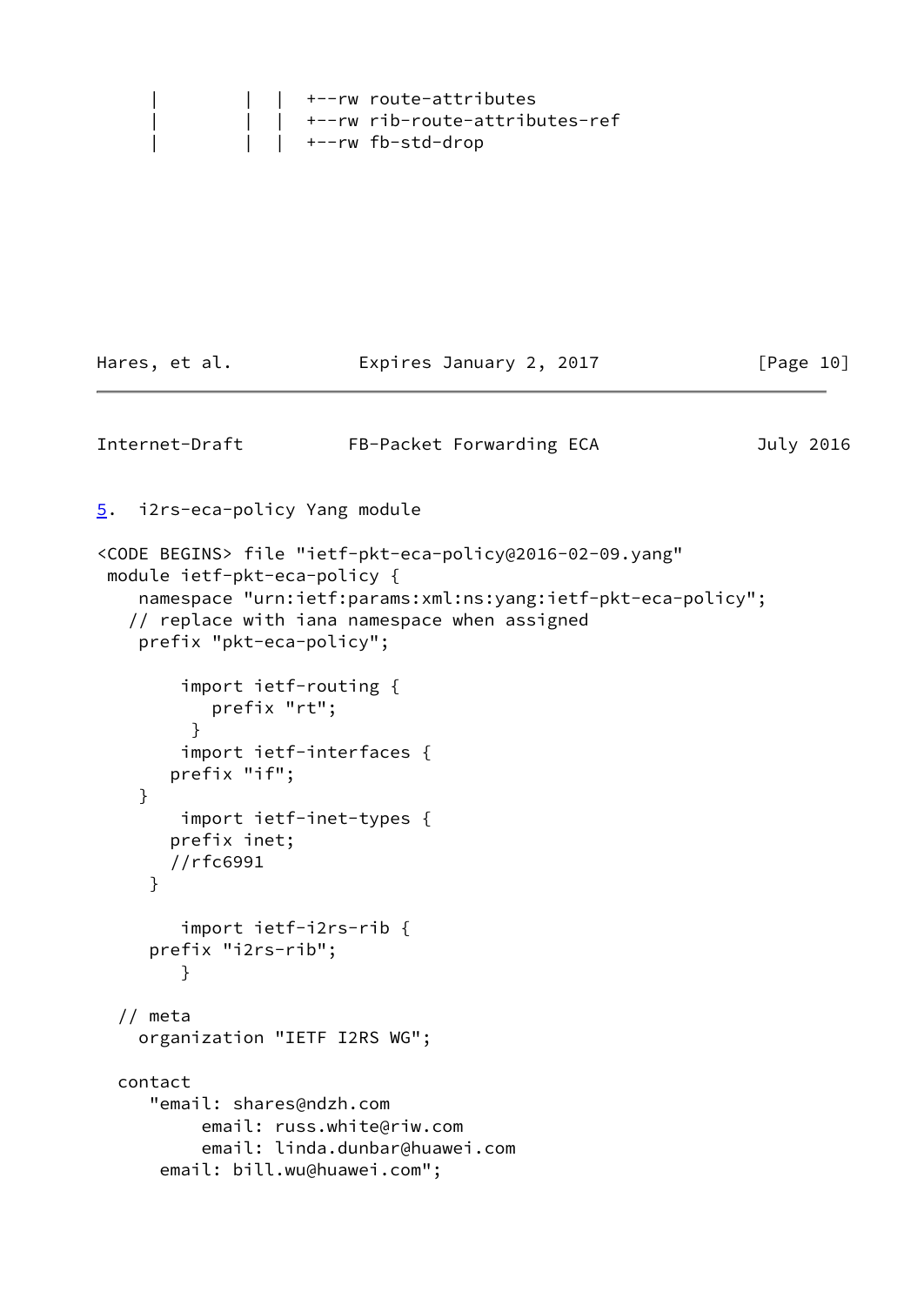```
 description
     "This module describes a basic network policy
        model with filter per layer.";
         revision "2016-06-26" {
           description "sec ond revision";
           reference "draft-ietf-i2rs-pkt-eca-policy-dm-03";
 }
  // interfaces - no identity matches
  // L1 header match identities
        identity l1-header-match-type {
      description
Hares, et al. Expires January 2, 2017 [Page 11]
Internet-Draft FB-Packet Forwarding ECA July 2016
      " L1 header type for match ";
     }
  identity l1-hdr-sonet-type {
    base l1-header-match-type;
    description
      " L1 header sonet match ";
    }
    identity l1-hdr-OTN-type {
       base l1-header-match-type;
       description
       " L1 header OTN match ";
        }
        identity l1-hdr-dwdm-type {
       base l1-header-match-type;
         description
       " L1 header DWDM match ";
        }
        // L2 header match identities
     identity l2-header-match-type {
     description
       " l2 header type for match ";
```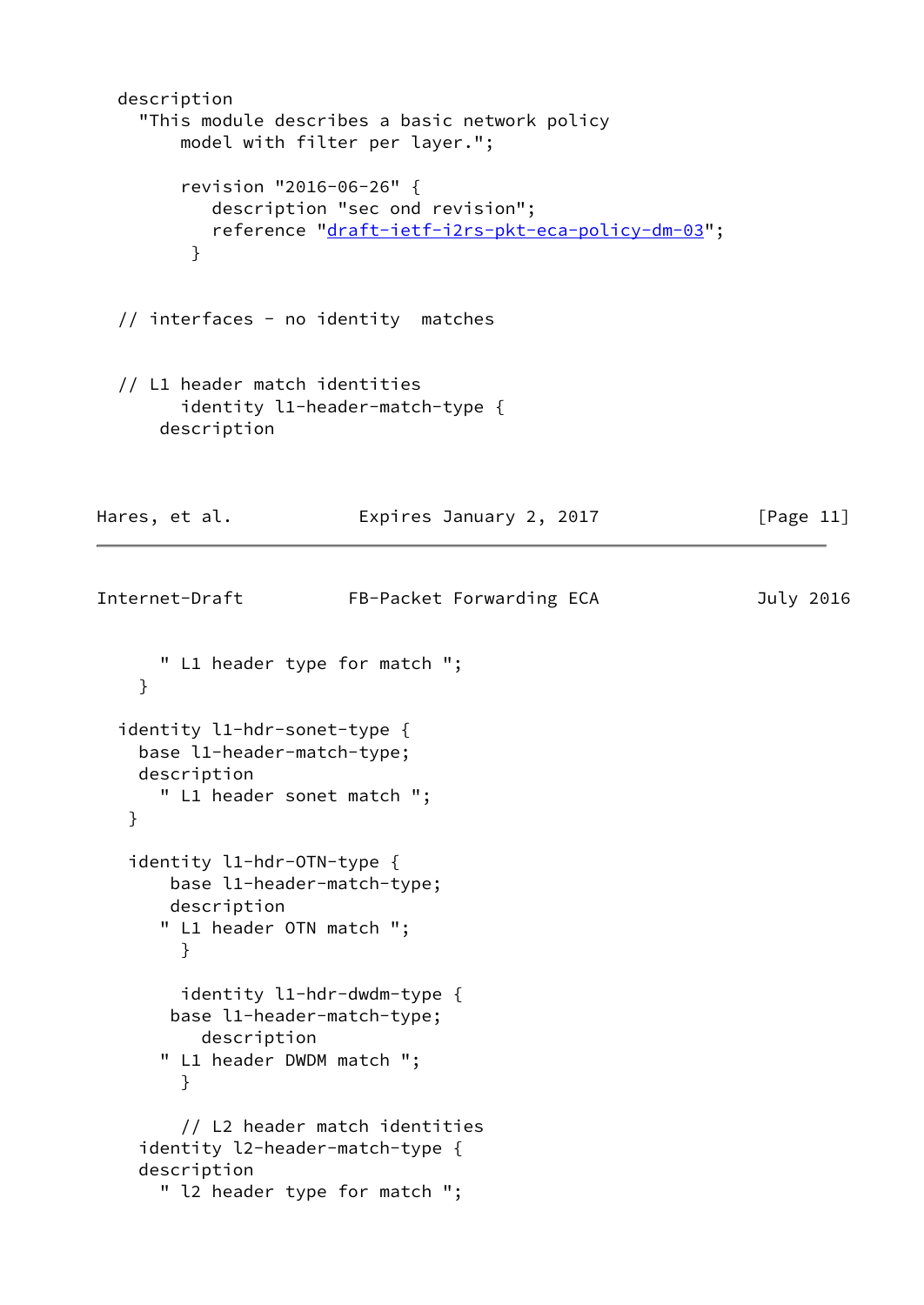```
 }
   identity l2-802-1Q {
     base l2-header-match-type;
     description
      " l2 header type for 802.1Q match ";
    }
    identity l2-802-11 {
      base l2-header-match-type;
      description
       " l2 header type for 802.11 match ";
        }
         identity l2-802-15 {
      base l2-header-match-type;
         description
       " l2 header type for 802.15 match ";
        }
         identity l2-NVGRE {
       base l2-header-match-type;
       description
Hares, et al. Expires January 2, 2017 [Page 12]
Internet-Draft FB-Packet Forwarding ECA July 2016
       " l2 header type for NVGRE match ";
        }
        identity l2-mpls {
         base l2-header-match-type;
                 description
       " l2 header type for MPLS match ";
        }
         identity l2-VXLAN {
      base l2-header-match-type;
         description
       " l2 header type for VXLAN match ";
        }
         // L3 header match identities
         identity l3-header-match-type {
     description
```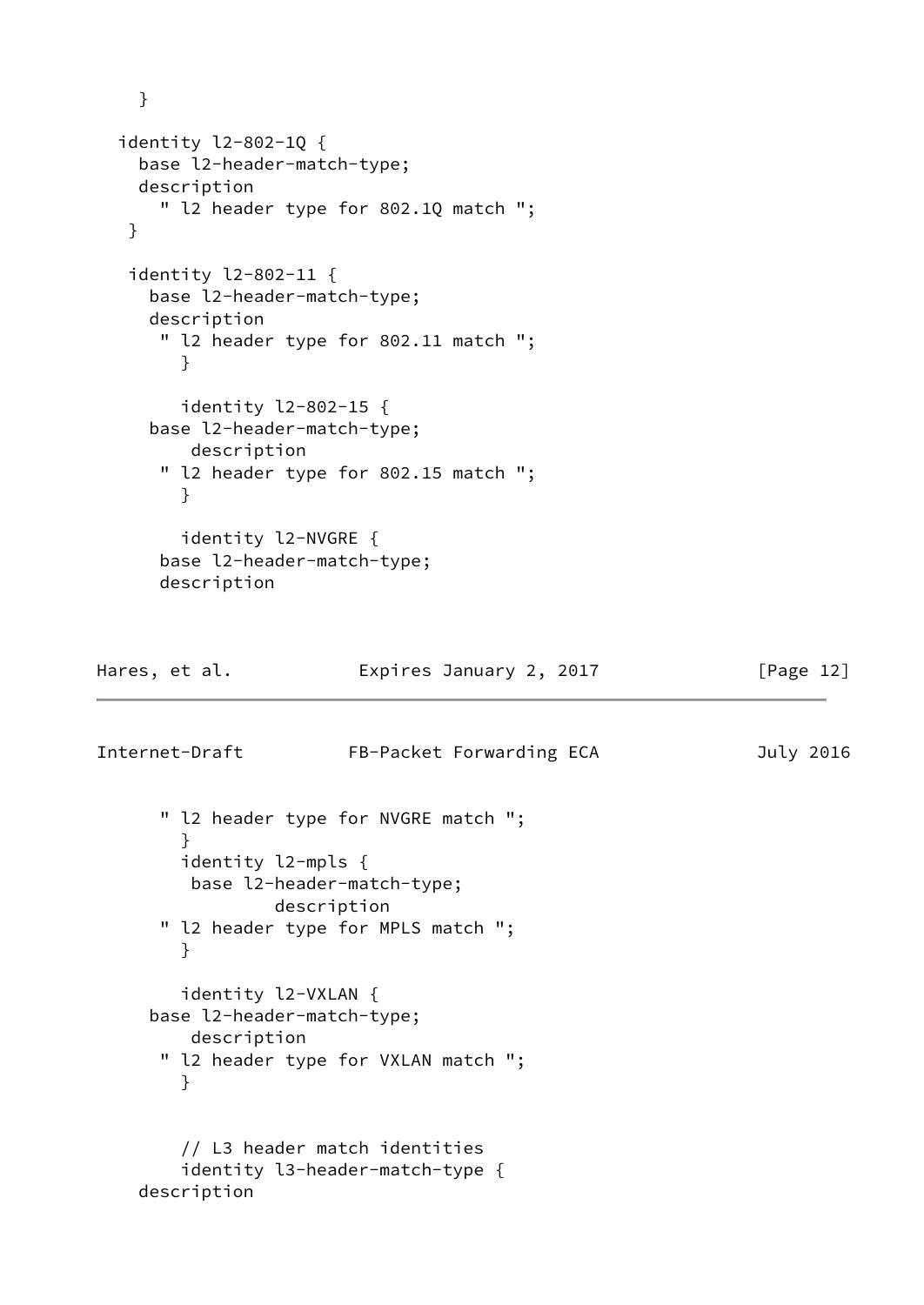```
 " l3 header type for match ";
     }
         identity l3-ipv4-hdr {
          base l3-header-match-type;
         description
       " l3 header type for IPv4 match ";
         }
         identity l3-ipv6-hdr {
          base l3-header-match-type;
          description
       " l3 header type for IPv6 match ";
         }
         identity l3-gre-tunnel {
          base l3-header-match-type;
            description "l3 header r
            type for GRE tunnel match ";
         }
         identity l3-icmp-header {
           base l3-header-match-type;
           description "L3 header match for ICMP";
          }
         identity l3-ipsec-ah-header {
           base l3-header-match-type;
           description "AH IPSEC header ";
 }
Hares, et al.                 Expires January 2, 2017               [Page 13]
Internet-Draft FB-Packet Forwarding ECA July 2016
         identity l3-ipsec-esp-header {
           base l3-header-match-type;
           description "AH IPSEC header ";
          }
         // L4 header match identities
         identity l4-header-match-type {
          description "L4 header
          match types. (TCP, UDP,
          SCTP, UDPLite, etc. )";
```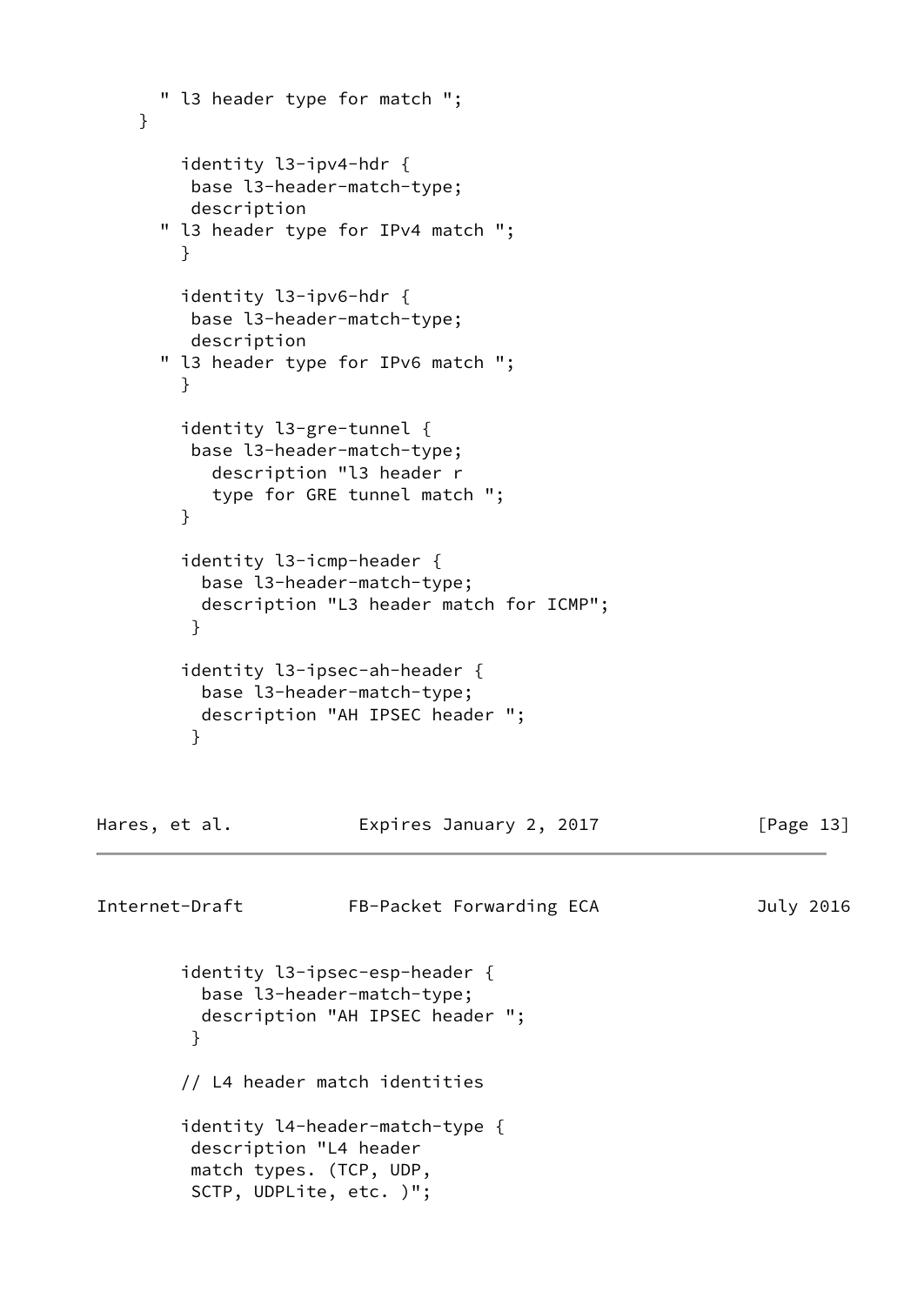```
 }
         identity l4-tcp-header {
          base l4-header-match-type;
          description "L4 header for TCP";
         }
         identity l4-udp-header {
          base l4-header-match-type;
          description "L4 header match for UDP";
         }
         identity l4-udplite {
          base l4-header-match-type;
          description "L4 header match for
            UDP lite";
         }
         identity l4-sctp-header {
          base l4-header-match-type;
          description "L4 header match for SCTP";
 }
         // Service header identities
         identity service-header-match-type {
          description "service header
           match types: service function path
           (sf-path)), SF-chain, sf-discovery,
            and others (added here)";
 }
          identity sf-chain-meta-match {
            base service-header-match-type;
            description "service header match for
                meta-match header";
Hares, et al. Expires January 2, 2017 [Page 14]
Internet-Draft FB-Packet Forwarding ECA July 2016
        }
          identity sf-path-meta-match {
```
base service-header-match-type;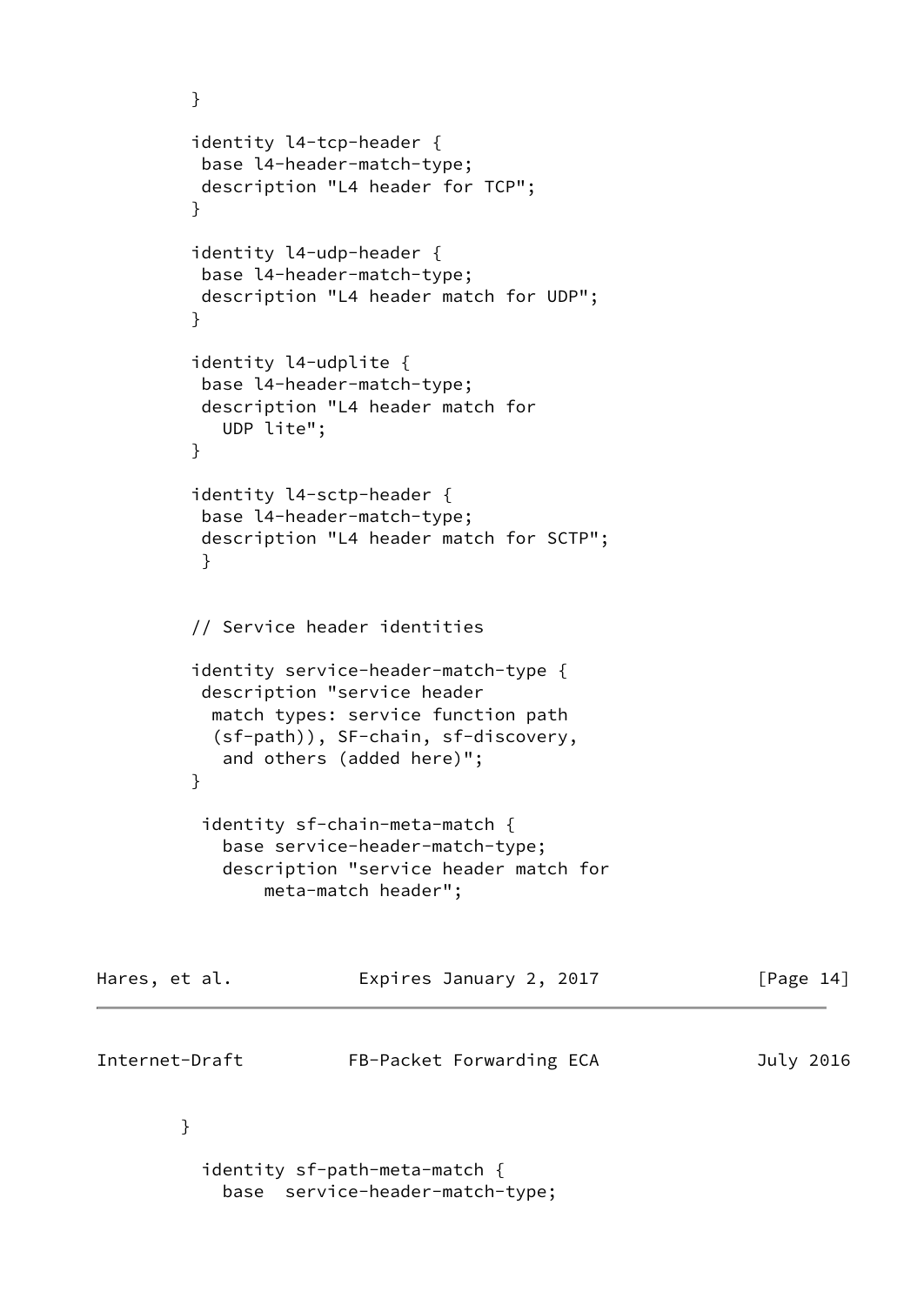```
 description "service header match for
               path-match header";
      }
      identity rule-status-type {
   description "status
       values for rule: invalid (0),
       valid (1), valid and installed (2)";
  }
      identity rule-status-invalid {
     base rule-status-type;
         description "invalid rule status.";
 }
  identity rule-status-valid {
     base rule-status-type;
         description "This status indicates
          a valid rule.";
      }
  identity rule-status-valid-installed {
     base rule-status-type;
         description "This status indicates
      an installed rule.";
  }
  identity rule-status-valid-inactive {
     base rule-status-type;
         description "This status indicates
              a valid ruled that is not installed.";
 }
 identity rule-cr-type {
   description "status
       values for rule: FMR (0), ADTP (1),
       Longest-match (2)";
 }
      identity rule-cr-FMR {
         base rule-cr-type;
         description "first match resolution.";
  }
```
Hares, et al. **Expires January 2, 2017** [Page 15]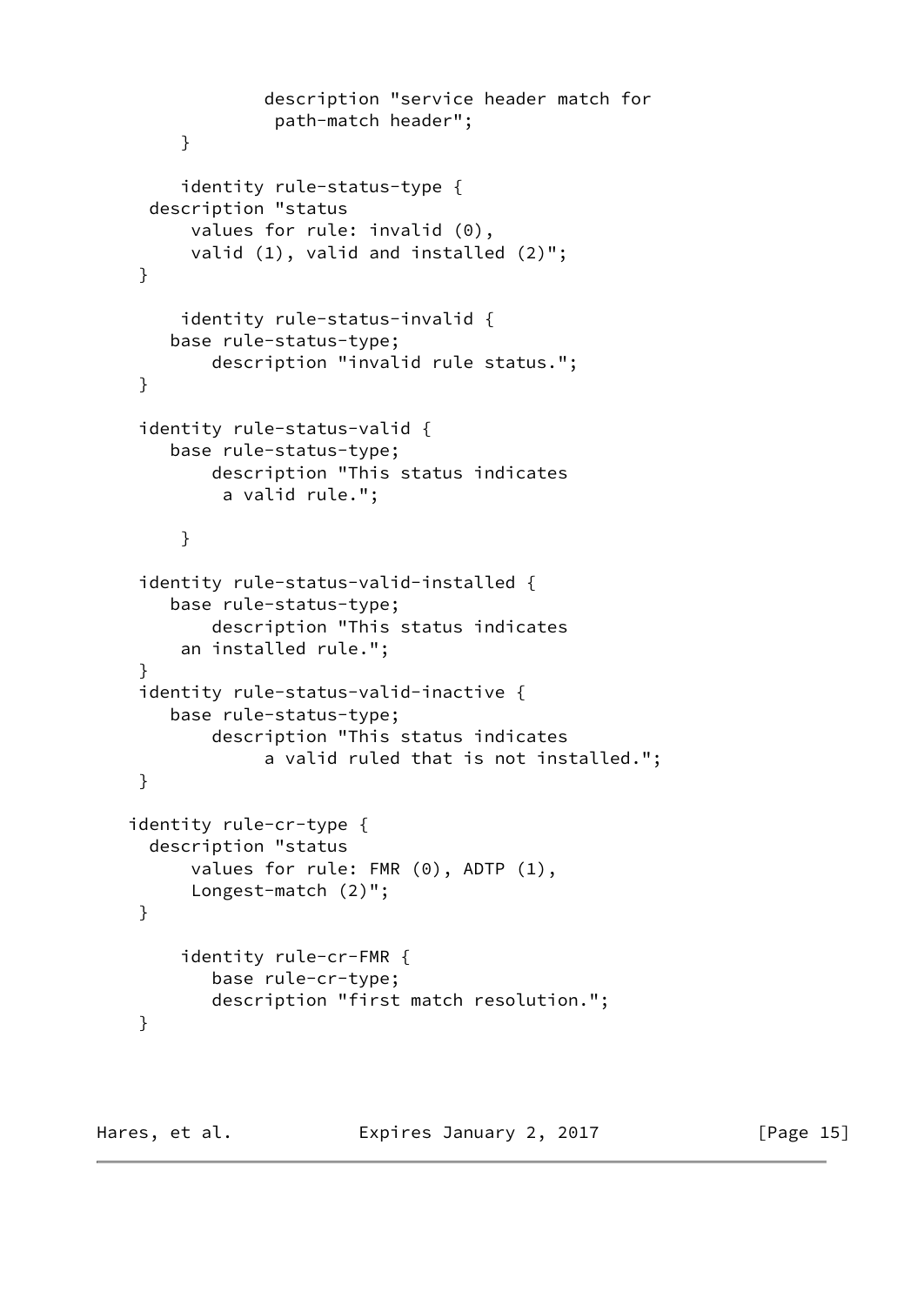```
 identity rule-cr-ADTP {
       base rule-cr-type;
           description "ADTP resolution.";
    }
        identity rule-cr-longest {
       base rule-cr-type;
           description "longest match resolution.";
    }
     grouping interface-match {
           leaf match-if-name {
                type if:interface-ref;
            description "match on interface name";
 }
           description "interface
           has name, description, type, enabled
           as potential matches";
         }
         grouping interface-actions {
           description
           "interface action up/down and
            enable/disable";
                leaf interface-up {
                 type boolean;
                 description
                  "action to put interface up";
 }
                leaf interface-down {
                  type boolean;
                 description
                  "action to put interface down";
 }
                leaf interface-enable {
                  type boolean;
                   description
                  "action to enable interface";
 }
                leaf interface-disable {
         type boolean;
                 description
                  "action to disable interface";
 }
        }
```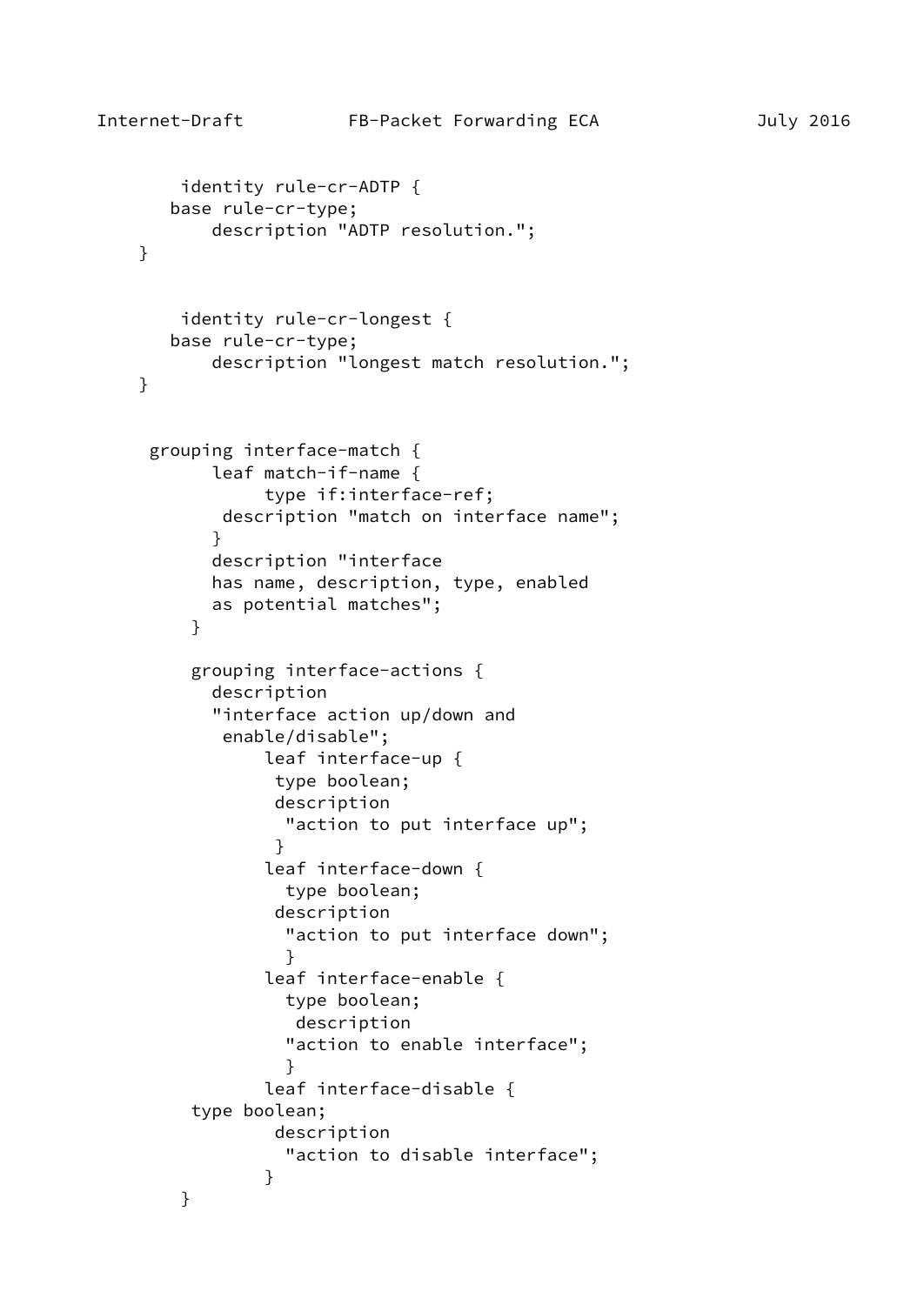```
Internet-Draft FB-Packet Forwarding ECA July 2016
         grouping L1-header-match {
               choice l1-header-match-type {
                 case l1-hdr-sonet-type {
                 // sonet matches
 }
                 case L1-hdr-OTN-type {
                 // OTN matches
 }
                case L1-hdr-dwdm-type {
                 // DWDM matches
 }
           description
                  "The Layer 1 header match choices";
 }
           description
                 "The Layer 1 header match includes
                  any reference to L1 technology";
         }
         grouping L1-header-actions {
                 leaf l1-hdr-sonet-act {
                 type uint8;
                 description "sonet actions";
 }
                 leaf l1-hdr-OTN-act {
                 type uint8;
                 description "OTN actions";
 }
                 leaf l1-hdr-dwdm-act {
                   type uint8;
                  description "DWDM actions";
 }
                description "L1 header match
                 types";
 }
         grouping L2-802-1Q-header {
            description
                "This is short-term 802.1 header
                match which will be replaced
```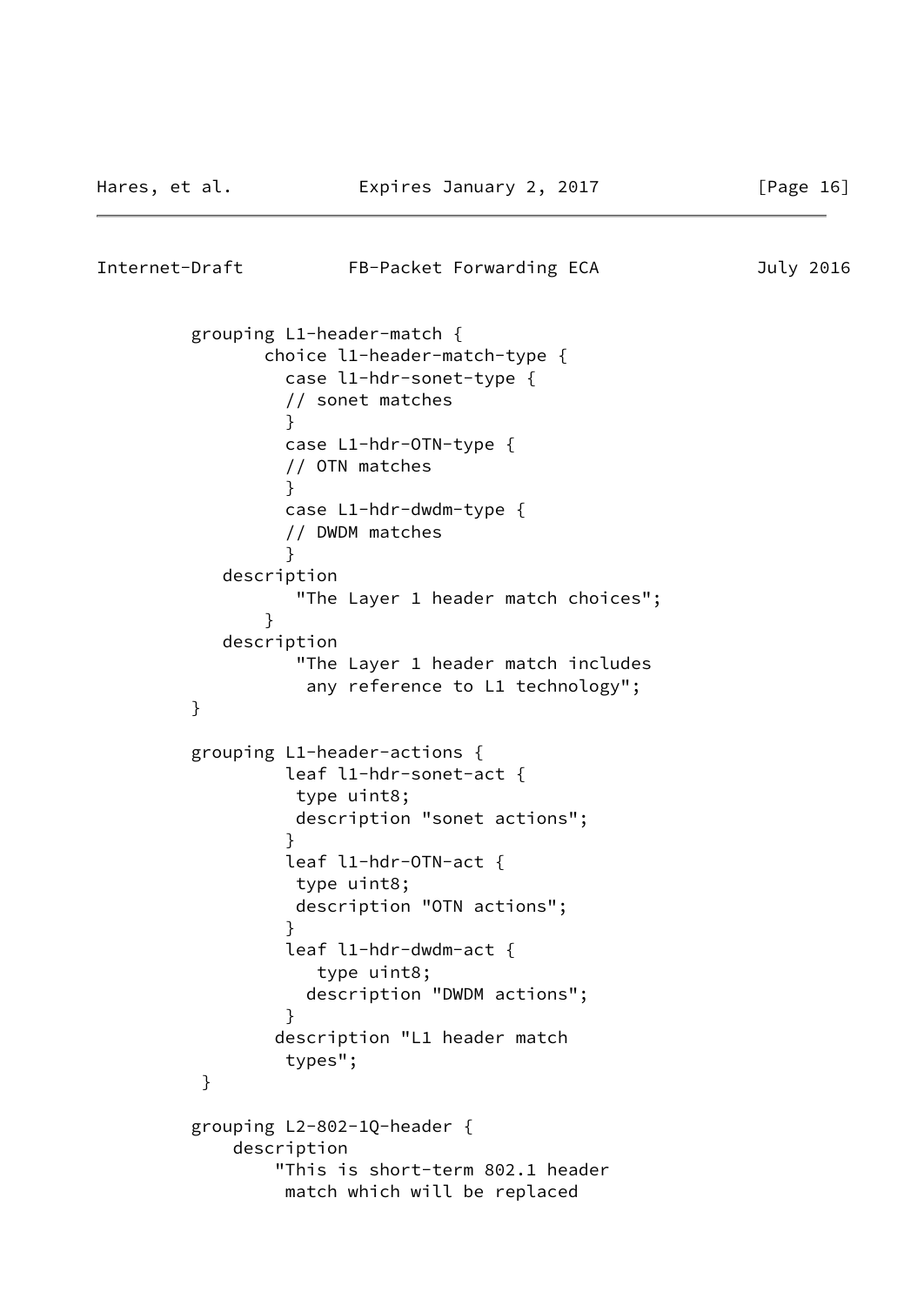by reference to IEEE yang when it arrives. Qtag 1 is 802.1Q Qtag2 is 802.1AD"; leaf vlan-present { type boolean; description " Include VLAN in header"; } Hares, et al. **Expires January 2, 2017** [Page 17] Internet-Draft FB-Packet Forwarding ECA July 2016 leaf qtag1-present { type boolean; description " This flag value indicates inclusion of one 802.1Q tag in header"; } leaf qtag2-present{ type boolean; description "This flag indicates the inclusion of second 802.1Q tag in header"; } leaf dest-mac { type uint64; //change to uint48 description "IEEE destination MAC value from the header"; } leaf src-mac { type uint64;  $// change to unit48$  description "IEEE source MAC from the header"; } leaf vlan-tag { type uint16; description "IEEE VLAN Tag from the header"; } leaf qtag1 { type uint32; description "Qtag1 value from the header"; } leaf qtag2 {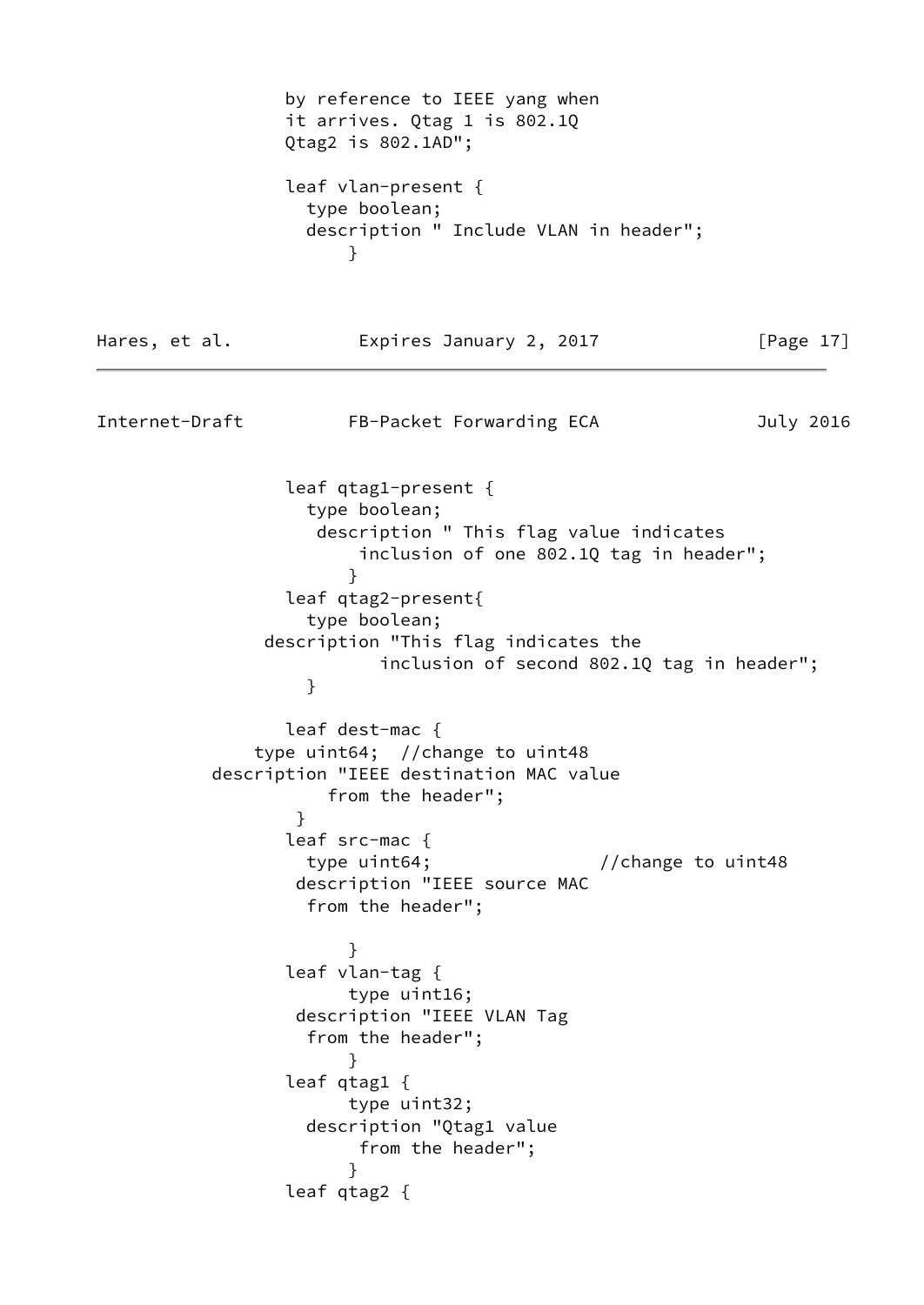```
 type uint32;
                       description "Qtag1 value
                       from the header";
 }
                 leaf L2-ethertype {
                      type uint16;
                      description "Ether type
                      from the header";
 }
          }
         grouping L2-VXLAN-header {
           container vxlan-header {
                 uses i2rs-rib:ipv4-header;
Hares, et al. Expires January 2, 2017 [Page 18]
Internet-Draft FB-Packet Forwarding ECA July 2016
                 leaf vxlan-network-id {
                     type uint32;
                     description "VLAN network id";
 }
                 description " choices for
                   L2-VLAN header matches.
                      Outer-header only.
                      Need to fix inner header. ";
 }
           description
               "This VXLAN header may
               be replaced by actual VXLAN yang
               module reference";
         }
         grouping L2-NVGRE-header {
                container nvgre-header {
                   uses L2-802-1Q-header;
                   uses i2rs-rib:ipv4-header;
                 leaf gre-version {
                   type uint8;
                   description "L2-NVGRE GRE version";
 }
                 leaf gre-proto {
                   type uint16;
```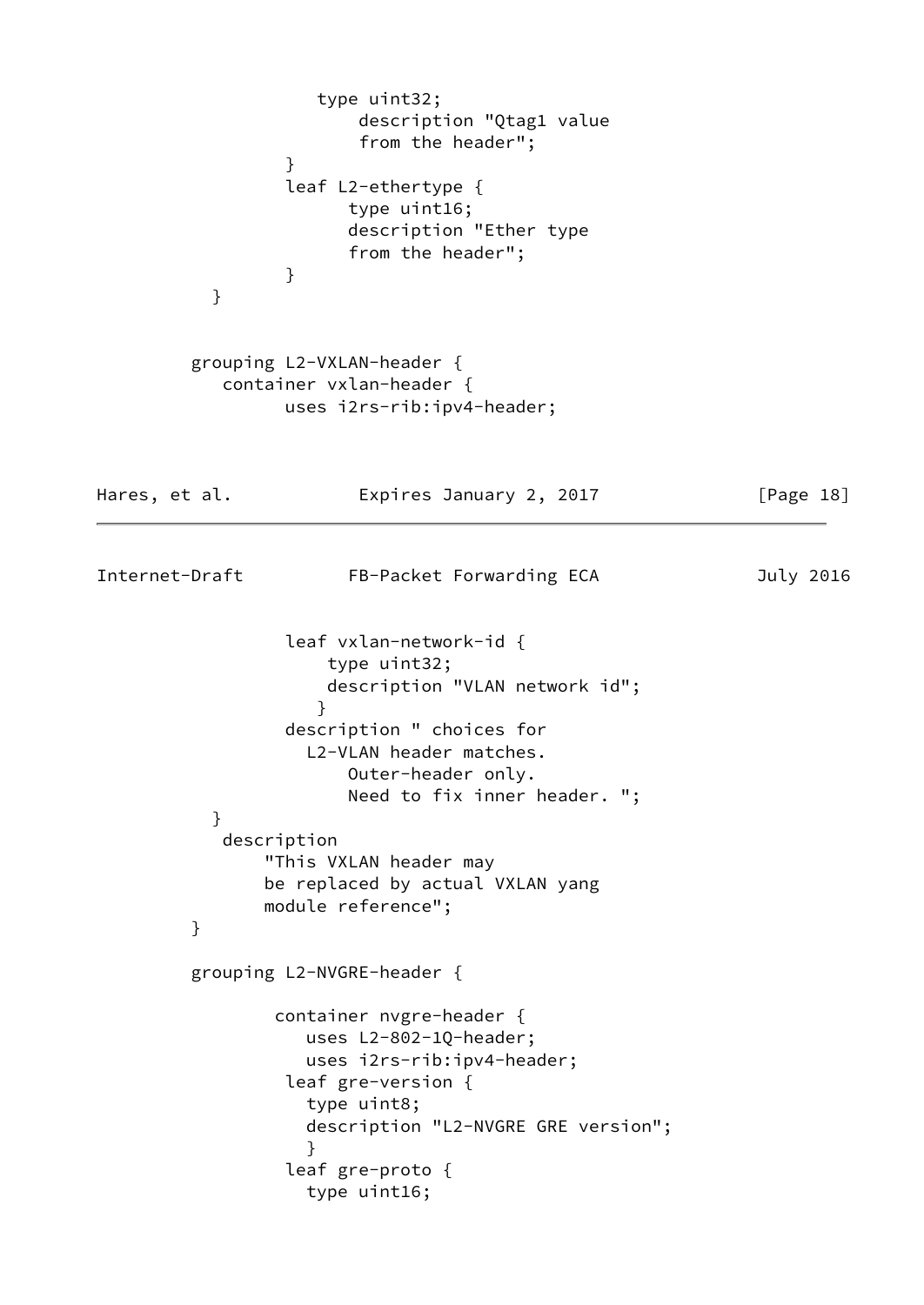description "L2-NVGRE protocol value"; } leaf virtual-subnet-id { type uint32; description "L2-NVGRE subnet id value"; } leaf flow-id { type uint16; description "L2-NVGRE Flow id value"; } // uses L2-802-1Q-header; description "This NVGRE header may be replaced by actual NVGRE yang module reference"; } description "Grouping for L2 NVGRE header."; } grouping L2-header-match { Hares, et al. **Expires January 2, 2017** [Page 19] Internet-Draft FB-Packet Forwarding ECA July 2016 choice l2-header-match-type { case l2-802-1Q { uses L2-802-1Q-header; } case l2-802-11 { // matches for 802.11 headers } case l2-802-15 { // matches for 802.1 Ethernet } case l2-NVGRE { // matches for NVGRE uses L2-NVGRE-header; } case l2-VXLAN-header { uses L2-VXLAN-header; } case l2-mpls-header { uses i2rs-rib:mpls-header;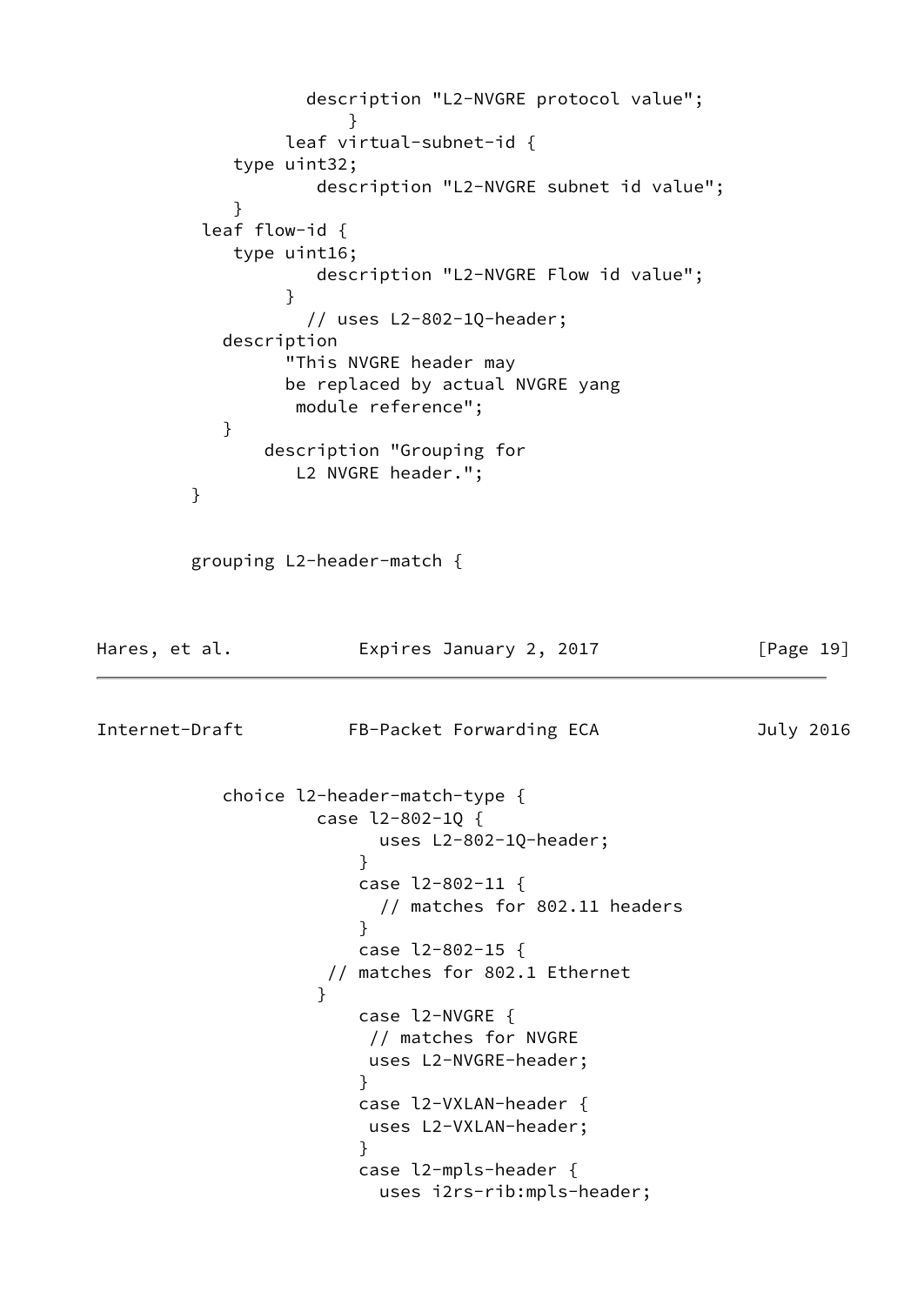```
 }
                description "Choice of L2
                  headers for L2 match";
 }
        description
              " The layer 2 header match includes
                 any reference to L2 technology";
        }
        grouping L2-NVGRE-mod-acts {
         // actions for NVGRE
          leaf set-vsid {
        type boolean;
             description
                 "Boolean flag to set VSID in packet";
 }
          leaf set-flowid {
             type boolean;
             description
                 "Boolean flag to set VSID in packet";
 }
          leaf vsi {
           type uint32;
               description
                "VSID value to set in packet";
 }
          leaf flow-id {
               type uint16;
            description
Hares, et al. Expires January 2, 2017 [Page 20]
Internet-Draft FB-Packet Forwarding ECA July 2016
                "flow-id value to set in packet";
 }
          description "L2-NVRE Actions";
 }
         grouping L2-VXLAN-mod-acts {
          leaf set-network-id {
             type boolean;
             description
                "flag to set network id in packet";
 }
          leaf network-id {
```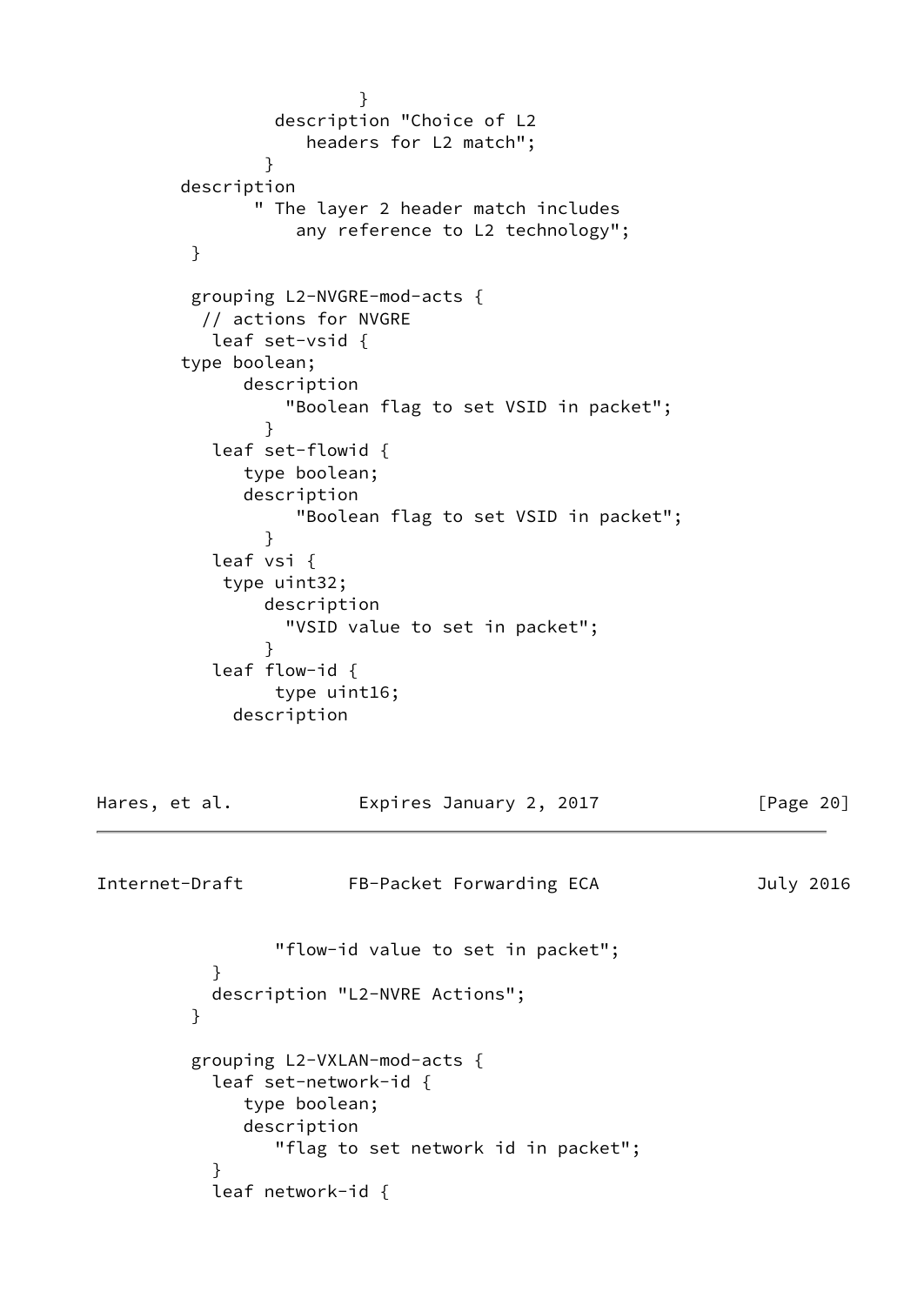```
 type uint32;
                 description
                 "network id value to set in packet";
 }
           description "VXLAN header
             modification actions.";
         }
         grouping L2-mpls-mod-acts {
           leaf pop {
           type boolean;
            description
                 "Boolean flag to pop mpls header";
 }
           leaf push {
                type boolean;
            description
                 "Boolean flag to push value into
                 mpls header";
 }
           leaf mpls-label {
                type uint32;
                 description
                "mpls label to push in header";
 }
                description "MPLS modify
                header actions";
         }
         grouping l2-header-mod-actions {
                leaf l2-802-1Q {
                  type uint8;
                  description "actions for 802.1Q";
 }
                leaf l2-802-11 {
                  type uint8;
Hares, et al.               Expires January 2, 2017             [Page 21]
Internet-Draft FB-Packet Forwarding ECA July 2016
                  description "actions for 802.11";
 }
                leaf l2-802-15 {
                  type uint8;
                  description "ations for 802.15";
```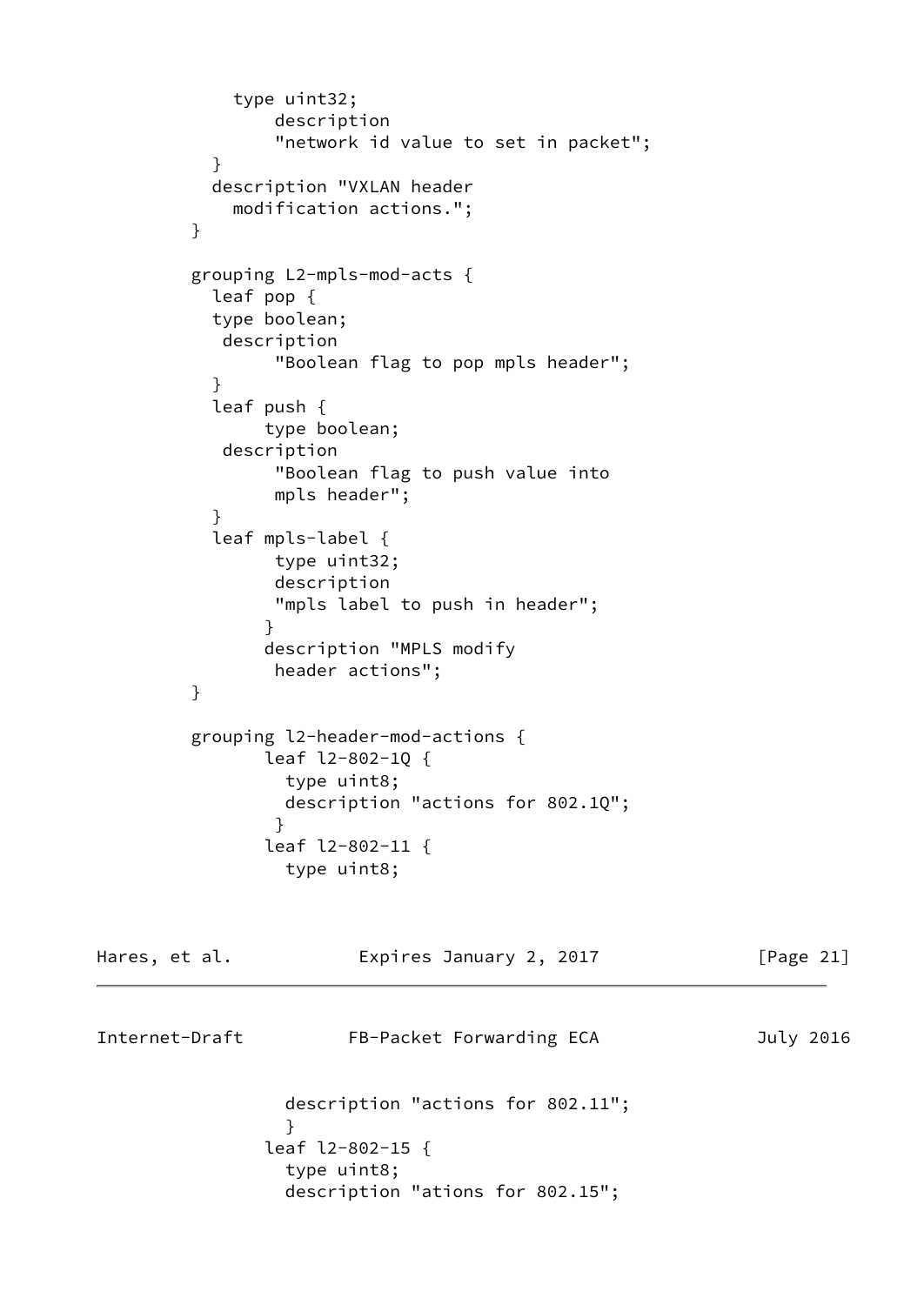```
 }
               uses L2-NVGRE-mod-acts;
        uses L2-VXLAN-mod-acts;
               uses L2-mpls-mod-acts;
               description
                " The layer 2 header match includes
                  any reference to L2 technology";
         }
        grouping L3-header-match {
           choice L3-header-match-type {
                  case l3-ipv4-hdr {
                    uses i2rs-rib:ipv4-header;
 }
                  case l3-ipv6-hdr {
                    uses i2rs-rib:ipv6-header;
 }
                  case L3-gre-tunnel {
                    uses i2rs-rib:gre-header;
 }
                    description "match for L3
                        headers for IPv4, IPv6,
                        and GRE tunnels";
 }
        description "match for L3 headers";
         }
        grouping ipv4-encapsulate-gre {
           leaf encapsulate {
           type boolean;
               description "flag to encapsulate headers";
 }
            leaf ipv4-dest-address {
                       type inet:ipv4-address;
                       description "Destination Address for GRE header";
 }
               leaf ipv4-source-address {
                        type inet:ipv4-address;
                    description "Source Address for GRE header";
```
Hares, et al. **Expires January 2, 2017** [Page 22]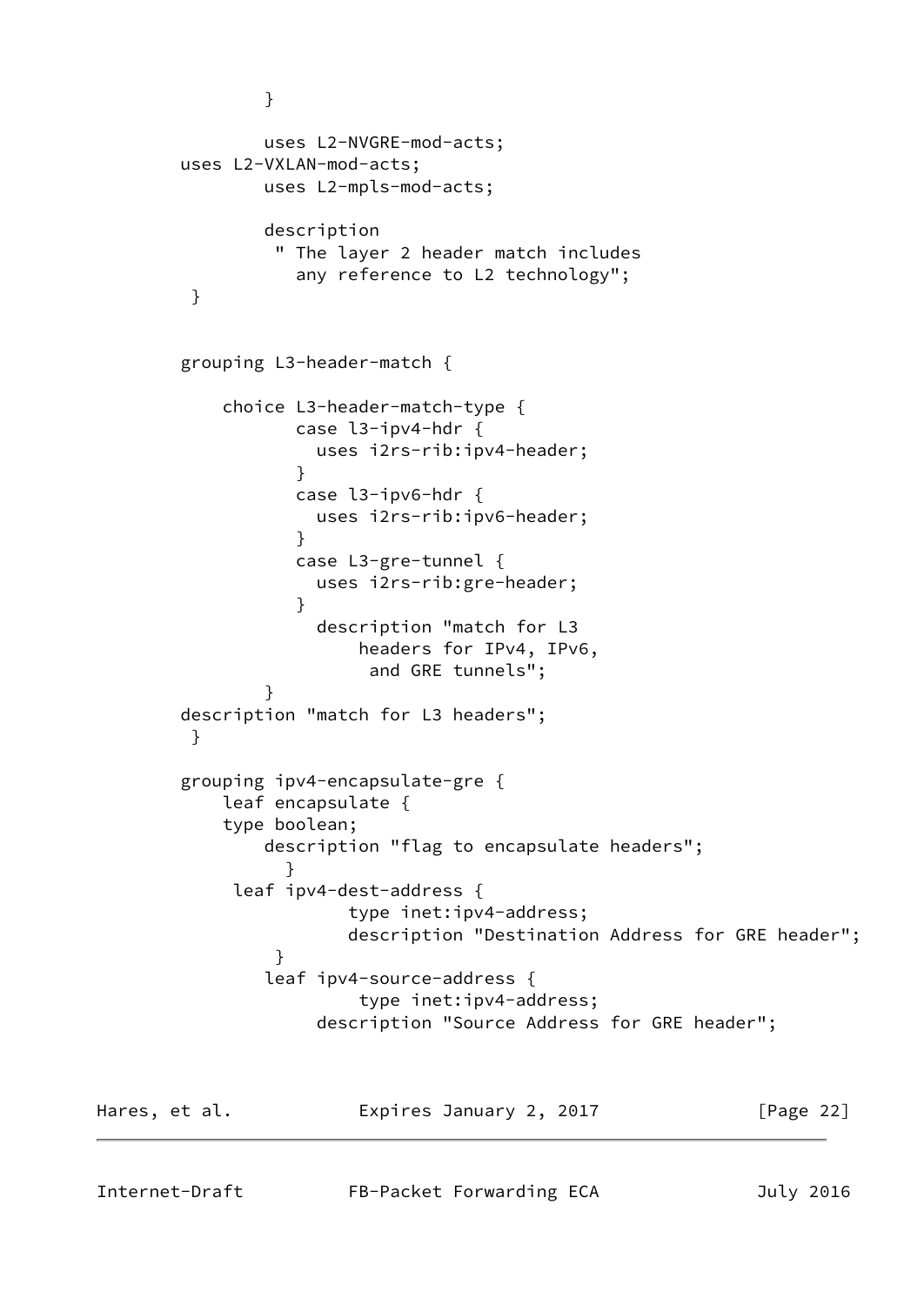```
 }
              description "encapsulation actions for IPv4 headers";
        }
       grouping L3-header-actions {
         choice l3-header-act-type {
              case l3-ipv4-hdr {
                  leaf set-ttl {
                       type boolean;
                       description "flag to set TTL";
 }
                     leaf set-dscp {
                       type boolean;
                       description "flag to set DSCP";
 }
                  leaf ttl-value {
                       type uint8;
                       description "TTL value to set";
 }
                     leaf dscp-val {
             type uint8;
                       description "dscp value to set";
 }
 }
              case l3-ipv6-hdr {
                  leaf set-next-header {
                       type boolean;
                       description
                        "flag to set next routing
                        header in IPv6 header";
 }
                     leaf set-traffic-class {
                       type boolean;
                       description
                        "flag to set traffic class
                        in IPv6 header";
 }
                     leaf set-flow-label {
                        type boolean;
                        description
                        "flag to set flow label
                          in IPv6 header";
 }
                     leaf set-hop-limit {
                        type boolean;
                        description "flag
                         to set hop limit in
```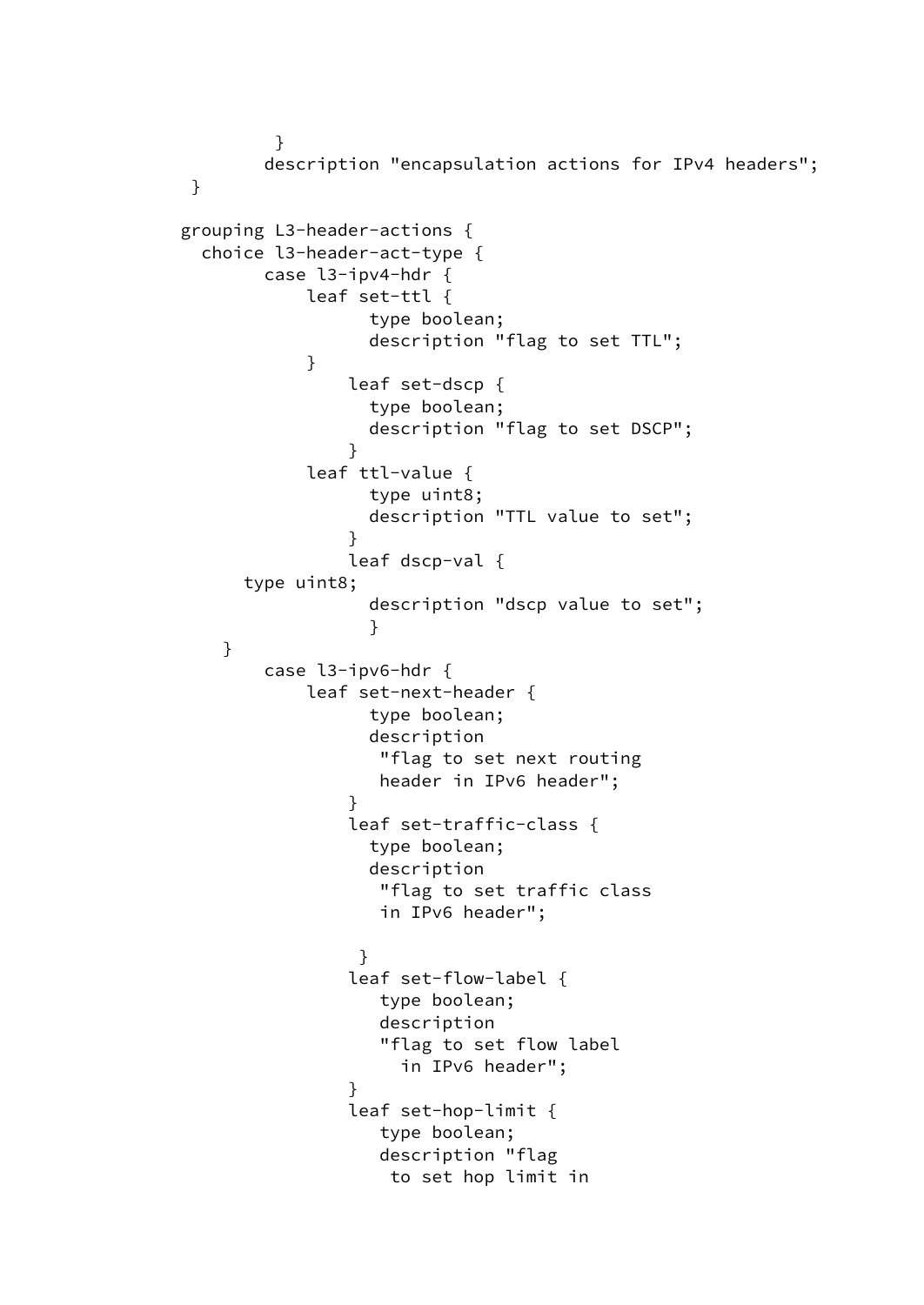```
Internet-Draft FB-Packet Forwarding ECA July 2016
                           L3 packet";
 }
                    leaf ipv6-next-header {
                       type uint8;
                       description "value to
                       set in next IPv6 header";
 }
                    leaf ipv6-traffic-class {
                       type uint8;
                       description "value to set
                           in traffic class";
 }
                    leaf ipv6-flow-label {
                       type uint16;
                        description "value to set
                            in IPOv6 flow label";
 }
                    leaf ipv6-hop-limit {
                       type uint8;
                       description "value to set
                        in hop count";
 }
 }
              case L3-gre-tunnel {
                 leaf decapsulate {
                       type boolean;
                description "flag to
                       decapsulate GRE packet";
 }
                  description "GRE tunnel
               actions" ;
 }
              description "actions that can
                be performed on L3 header";
 }
         description "actions to
         be performed on L3 header";
       }
```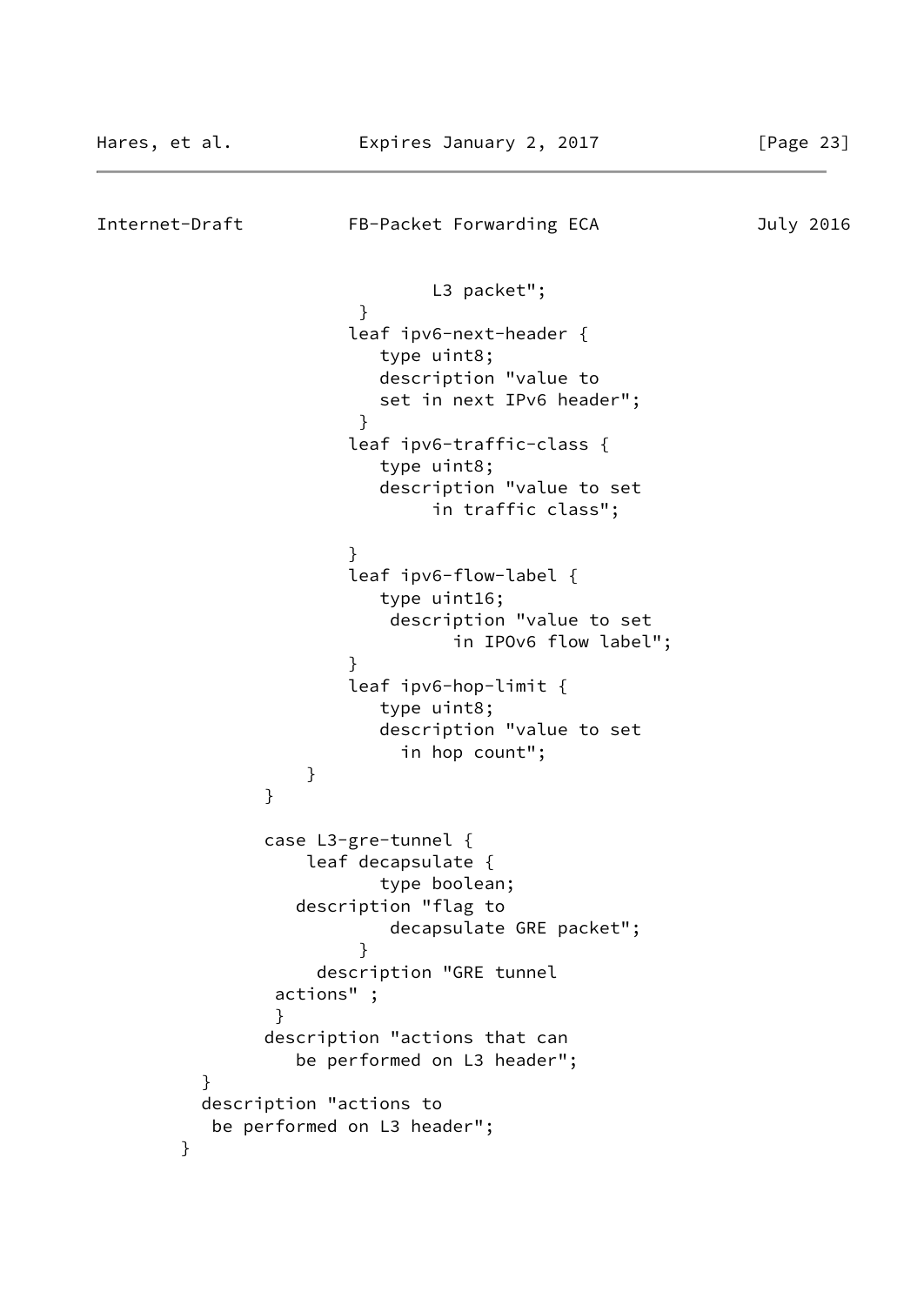```
 grouping tcp-header-match {
           leaf tcp-src-port {
             type uint16;
             description "source port match value";
 }
           leaf tcp-dst-port {
```
Hares, et al. **Expires January 2, 2017** [Page 24] Internet-Draft FB-Packet Forwarding ECA July 2016 type uint16; description "dest port value to match"; } leaf sequence-number { type uint32; description "sequence number value to match"; } leaf ack-number { type uint32; description "action value to match"; } description "match for TCP header"; } grouping tcp-header-action { leaf set-tcp-src-port { type boolean; description "flag to set source port value"; } leaf set-tcp-dst-port { type boolean; description "flag to set source port value"; } leaf tcp-s-port { type uint16; description "source port match value"; } leaf tcp-d-port { type uint16;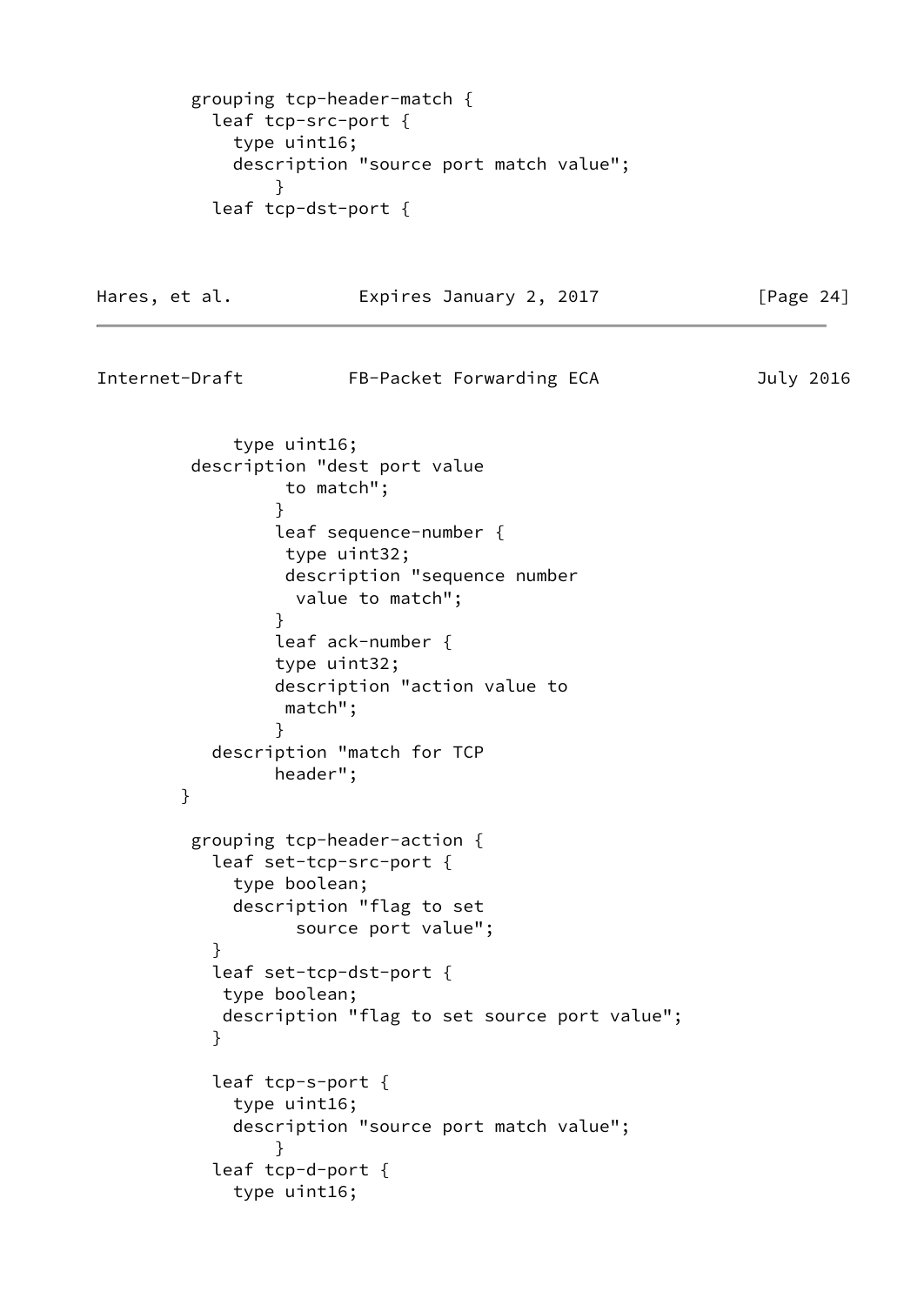```
 description "dest port value
                 to match";
 }
           leaf seq-num {
                 type uint32;
                 description "sequence number
                  value to match";
 }
                leaf ack-num {
                type uint32;
                description "action value to
                 match";
 }
Hares, et al. Expires January 2, 2017 [Page 25]
Internet-Draft FB-Packet Forwarding ECA July 2016
          description "Actions to
             modify TCP header";
        }
        grouping udp-header-match {
           leaf udp-src-port {
                type uint16;
            description "UDP source
                  port match value";
 }
               leaf udp-dst-port {
                 type uint16;
             description "UDP Destination
                  port match value";
 }
           description "match values for
                UDP header";
        }
        grouping udp-header-action {
           leaf set-udp-src-port {
                type boolean;
            description "flag to set
                 UDP source port match value";
 }
               leaf set-udp-dst-port {
                type boolean;
```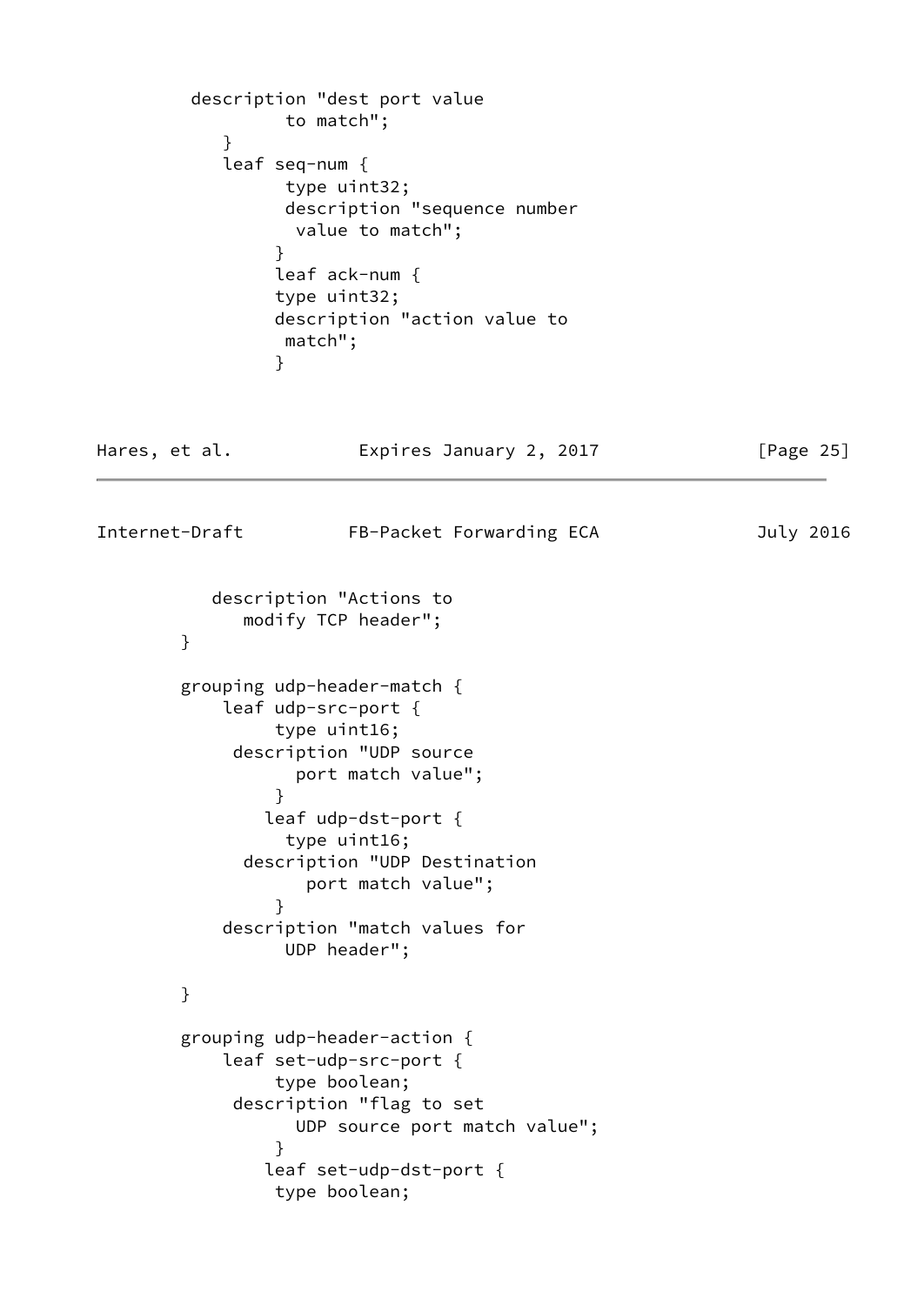description "flag to set UDP destination port match value"; } leaf udp-s-port { type uint16; description "UDP source port match value"; } leaf udp-d-port { type uint16; description "UDP Destination port match value"; } description "actions to set values in UDP header"; } grouping sctp-chunk { leaf chunk-type { Hares, et al. **Expires January 2, 2017** [Page 26] Internet-Draft FB-Packet Forwarding ECA July 2016 type uint8; description "sctp chunk type value"; } leaf chunk-flag { type uint8; description "sctp chunk type flag value"; } leaf chunk-length { type uint16; description "sctp chunk length"; } leaf chunk-data-byte-zero { type uint32; description "byte zero of stcp chunk data"; } description "sctp chunck header match fields";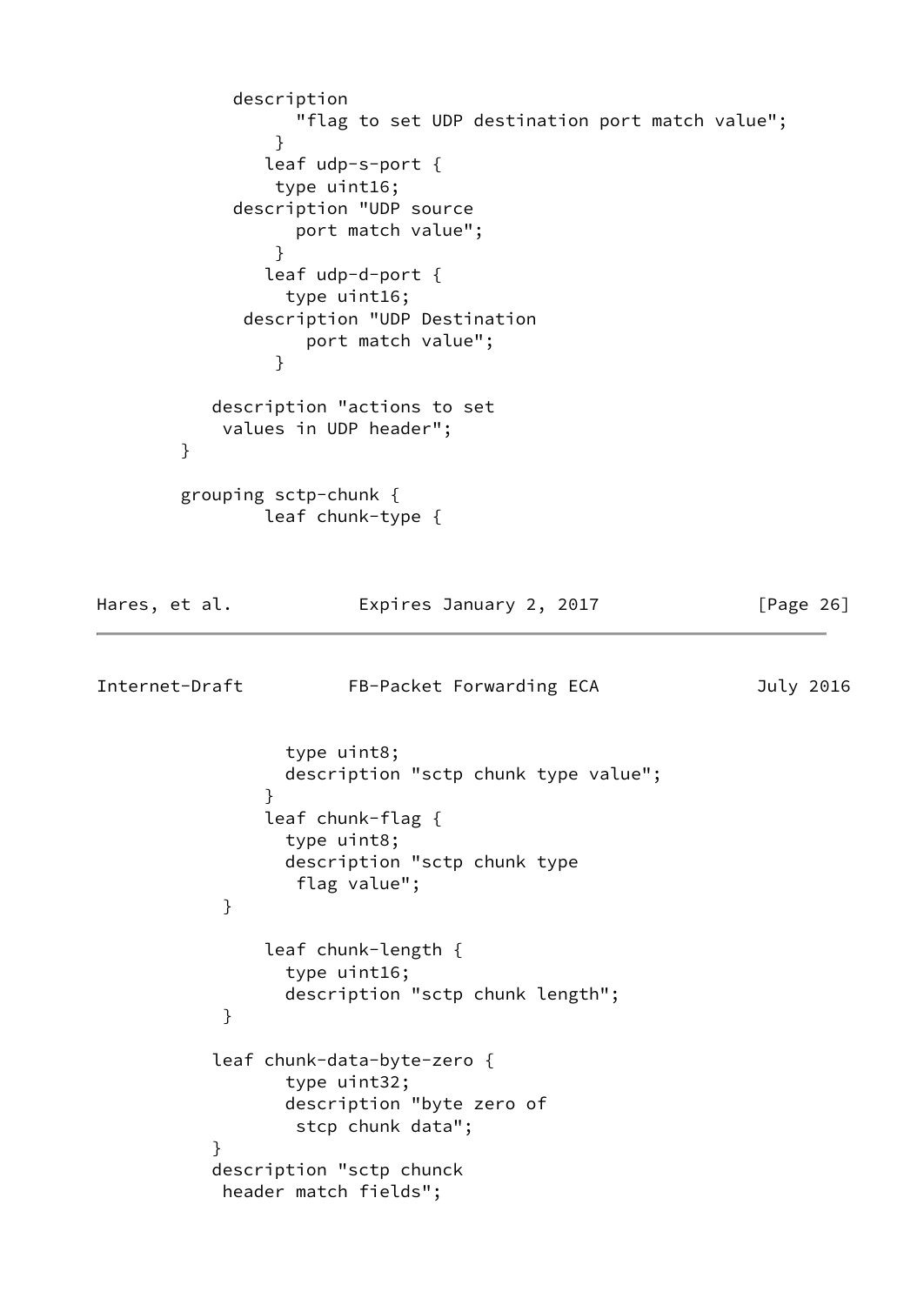```
 }
         grouping sctp-header-match {
           uses sctp-chunk;
           leaf stcp-src-port {
                type uint16;
            description "sctp header match
                  source port value";
 }
               leaf sctp-dst-port {
                type uint16;
             description "sctp header match
                 destination port value";
 }
               leaf sctp-verify-tag {
                type uint32;
            description "sctp header match
                  verification tag value";
 }
               description "SCTP header
                   match values";
        }
        grouping sctp-header-action {
           leaf set-stcp-src-port {
                type boolean;
            description "set source port in sctp header";
Hares, et al. Expires January 2, 2017 [Page 27]
Internet-Draft FB-Packet Forwarding ECA July 2016
 }
               leaf set-stcp-dst-port {
                type boolean;
            description "set destination port in sctp header";
 }
               leaf set-stcp-chunk1 {
                type boolean;
            description "set chunk value in sctp header";
 }
               leaf chunk-type-value {
                 type uint8;
                 description "sctp chunk type value";
 }
               leaf chunk-flag-value {
```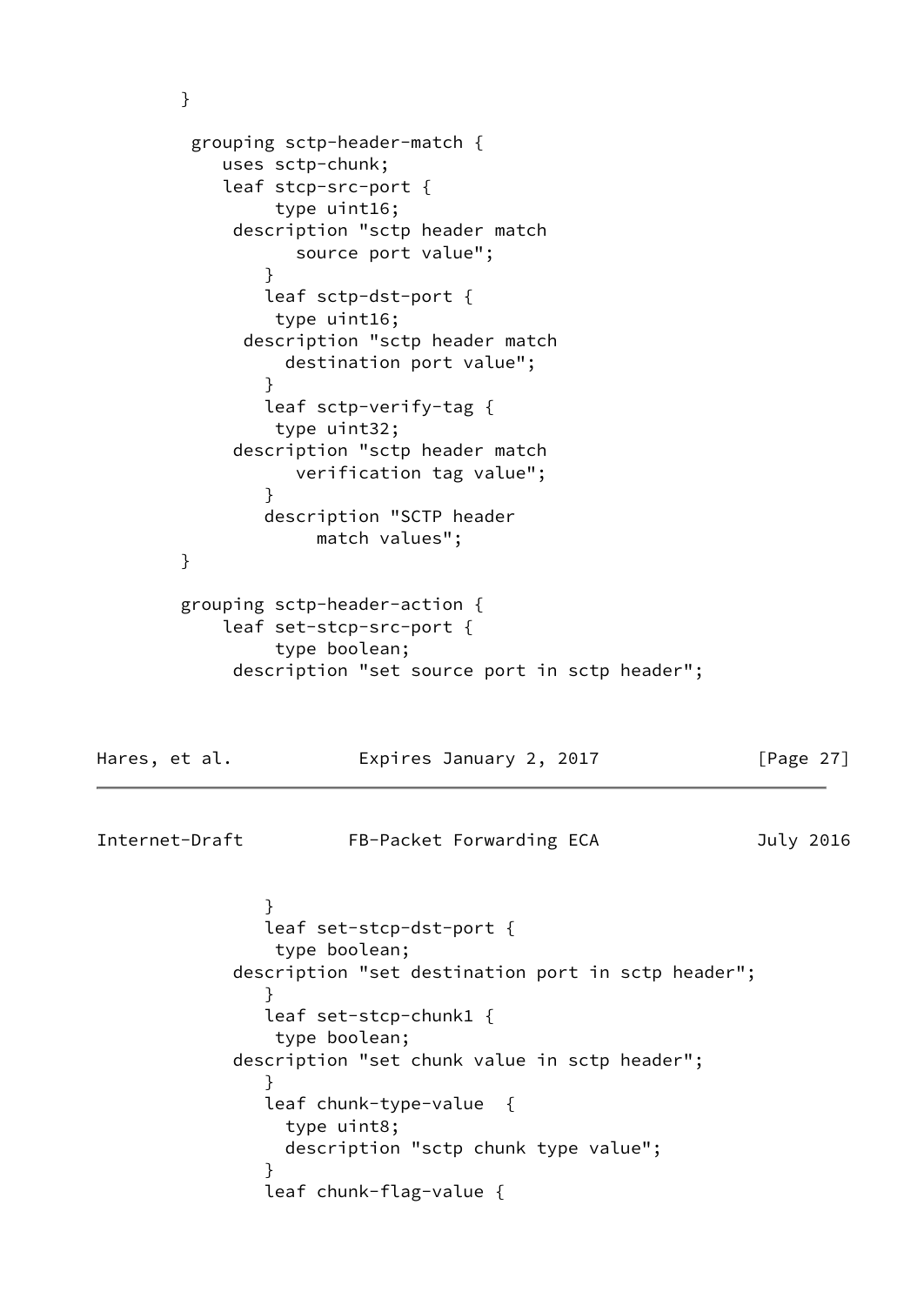```
 type uint8;
                description "sctp chunk type
                 flag value";
 }
              leaf chunk-len {
                type uint16;
                description "sctp chunk length";
 }
          leaf chunk-data-bzero {
                type uint32;
                description "byte zero of
                 stcp chunk data";
 }
          description "sctp qos actions";
        }
        grouping L4-header-match {
            choice l4-header-match-type {
                 case l4-tcp-header {
                   uses tcp-header-match;
 }
                 case l4-udp-header {
                   uses udp-header-match;
 }
                 case l4-sctp {
                   uses sctp-header-match;
 }
               description "L4 match
               header choices";
 }
           description "L4 header
Hares, et al. Expires January 2, 2017 [Page 28]
Internet-Draft FB-Packet Forwarding ECA July 2016
                match type";
        }
        grouping L4-header-actions {
            uses tcp-header-action;
            uses udp-header-action;
```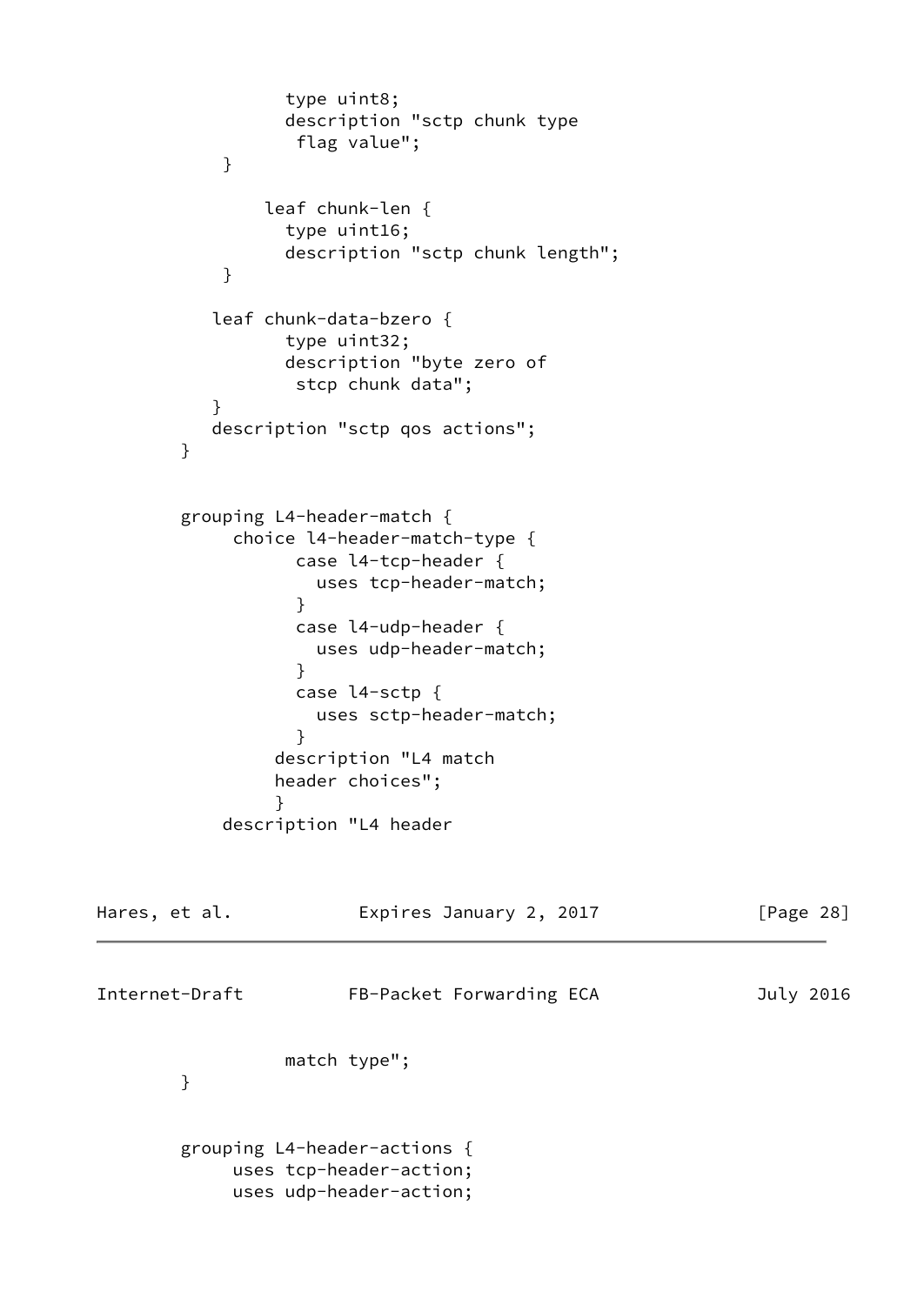```
 uses sctp-header-action;
                description "L4 header matches";
 }
    grouping service-header-match {
                choice service-header-match-type {
                  case sf-chain-meta-match {
                  description "uses
                  sfc-sfc:service-function-chain-grouping:
                  + sfc-sfc:service-function-chain";
 }
                  case sf-path-meta-match {
                   description "uses
                       sfc-spf:service-function-paths:
                       + sfc-spf:service-function-path";
 }
                description "SFC header match
                 choices";
 }
            description "SFC header and path
                 matches";
        }
        grouping sfc-header-actions {
                choice service-header-match-type {
                 case sf-chain-meta-match {
                   leaf set-chain {
                         type boolean;
                      description "flag to set
                          chain in sfc. Should
                          be amended to use SFC service
                          chain matching.
                         uses sfc-sfc:service-function-chain-grouping:
                         + sfc-sfc:service-function-chain";
 }
 }
                  case sf-path-meta-match {
                   leaf set-path {
                        type boolean;
                    description "flag to set path in
                        sfc header. Amend to use sfc-spf
Hares, et al. Expires January 2, 2017 [Page 29]
```
Internet-Draft FB-Packet Forwarding ECA July 2016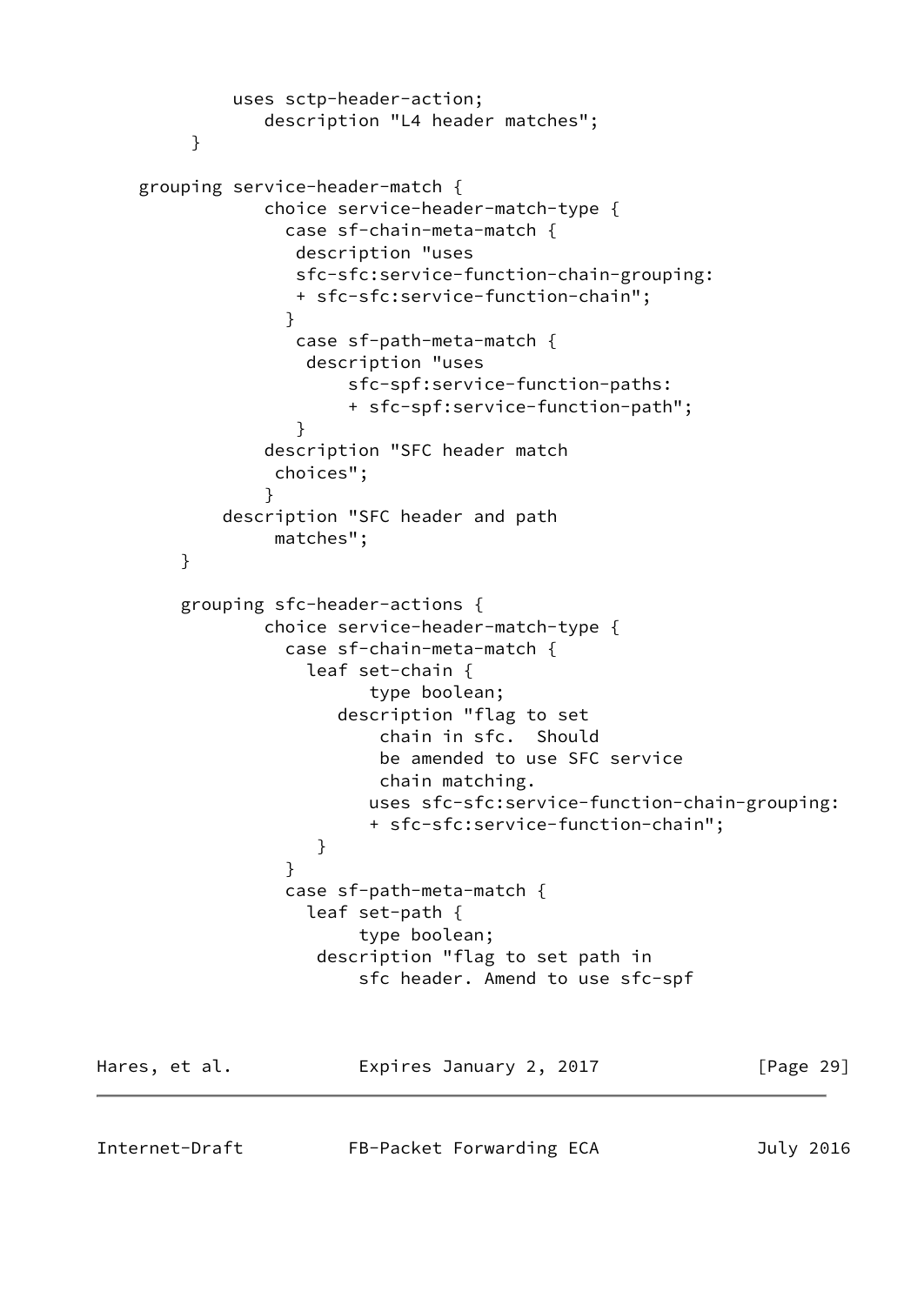```
 function headers. Uses
                          sfc-spf:service-function-paths:
                          + sfc-spf:service-function-path.";
 }
 }
                description "choices in SFC for
                 chain match and path match.";
 }
          description "modify action for
            SFC header.";
        }
   grouping rule_status {
          leaf rule-status {
            type string;
                description "status information
                 free form string.";
 }
          leaf rule-inactive-reason {
            type string;
            description "description of
                why rule is inactive";
 }
          leaf rule-install-reason {
            type string;
            description "response on rule installed";
 }
          leaf rule-installer {
            type string;
             description "client id of installer";
 }
          leaf refcnt {
            type uint16;
        description "reference count on rule. ";
      }
      description
           "rule operational status";
        }
// group status
        grouping groups-status {
          list group_opstate {
            key "grp-name";
            leaf grp-name {
            type string;
            description "eca group name";
 }
```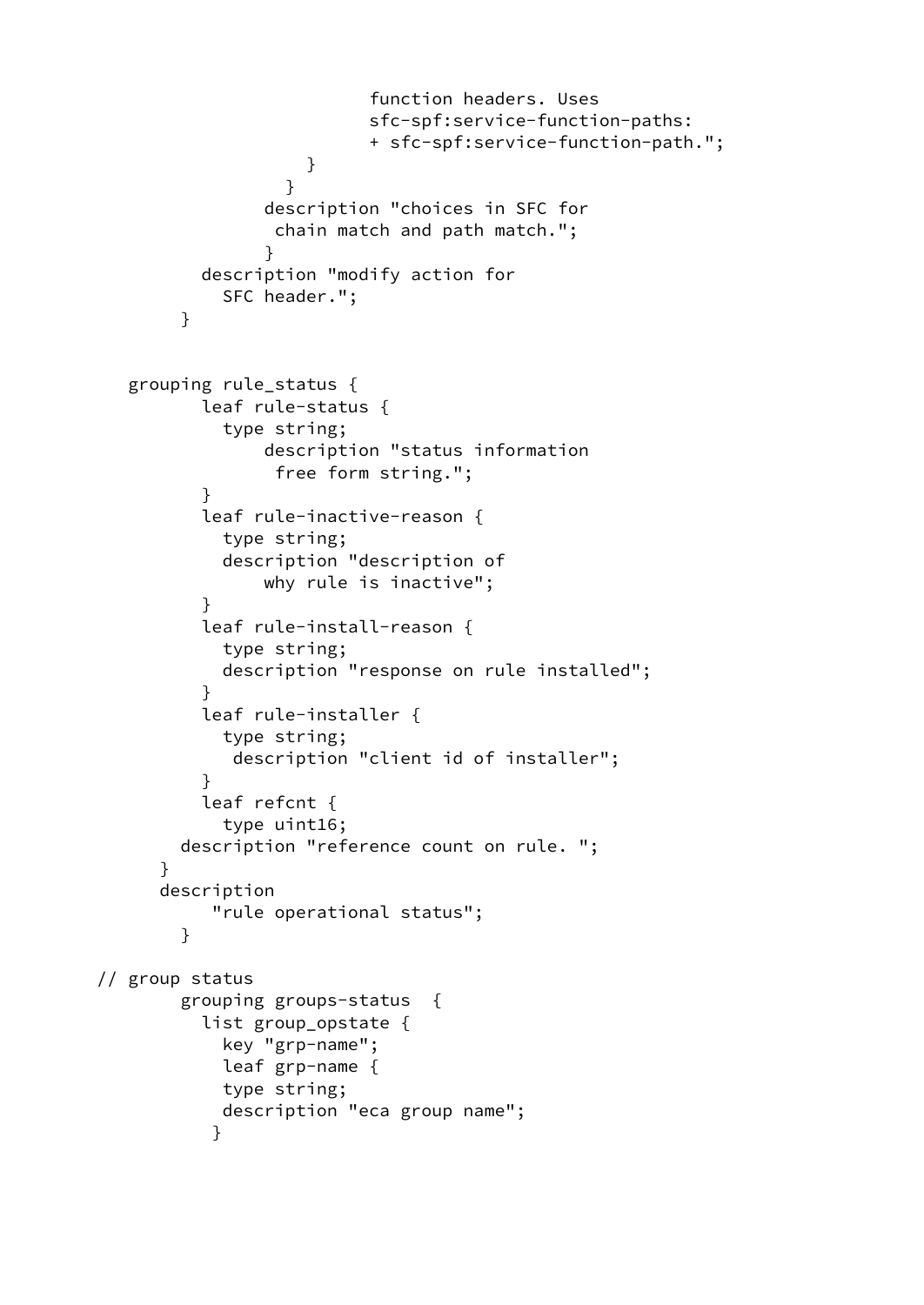```
Internet-Draft FB-Packet Forwarding ECA July 2016
           leaf rules-installed {
            type uint32;
               description "rules in
                group installed";
 }
           list rules_status {
            key "rule-name";
               leaf rule-name {
                type string;
                description "name of rule ";
 }
            leaf rule-order {
                type uint32;
                description "rule-order";
 }
               description "rules per
               group";
 }
           description "group operational
            status";
 }
        description "group to rules
            list";
        }
// links between rule to group
         grouping rule-group-link {
          list rule-group {
           key rule-name;
           leaf rule-name {
             type string;
             description "rule name";
 }
           leaf group-name {
             type string;
                 description "group name";
 }
           description "link between
             group and link";
 }
          description "rule-name to
           group link";
```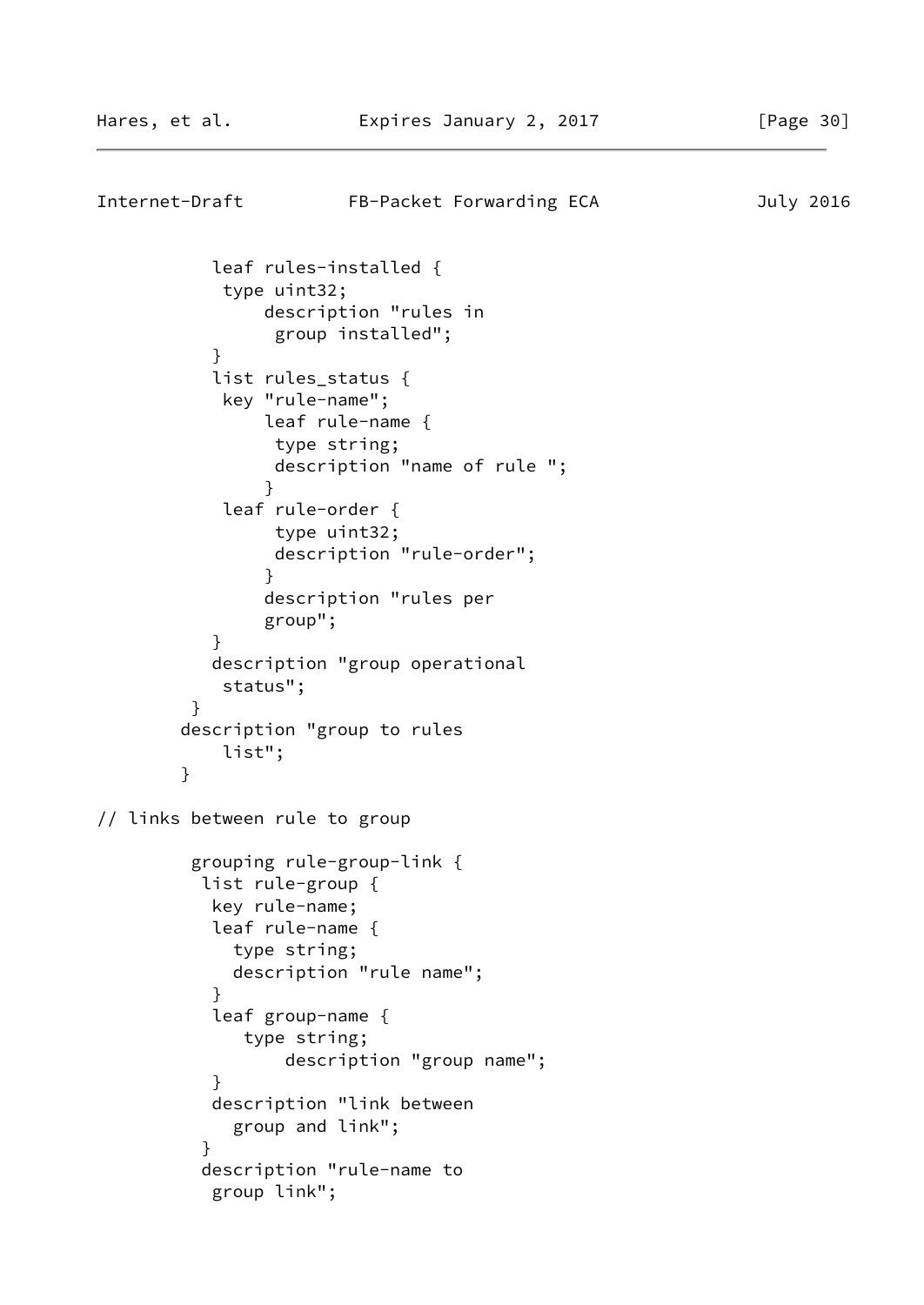```
// rule status by name
        grouping rules_opstate {
          list rules_status {
Hares, et al. Expires January 2, 2017 [Page 31]
Internet-Draft FB-Packet Forwarding ECA July 2016
               key "rule-order rule-name";
                 leaf rule-order {
                  type uint32;
                  description "order of rules";
 }
               leaf rule-name {
                type string;
                description "rule name";
 }
           uses rule_status;
               description "eca rule list";
          }
         description "rules
               operational state";
        }
// rule statistics by name and order
        grouping rules_opstats {
               list rule-stat {
             key "rule-order rule-name";
                 leaf rule-order {
                  type uint32;
                  description "order of rules";
 }
          leaf rule-name {
                  type string;
                  description "name of rule";
 }
                 leaf pkts-matched {
                   type uint64;
                   description "number of
                    packets that matched filter";
 }
                 leaf pkts-modified {
                   type uint64;
                   description "number of
```
}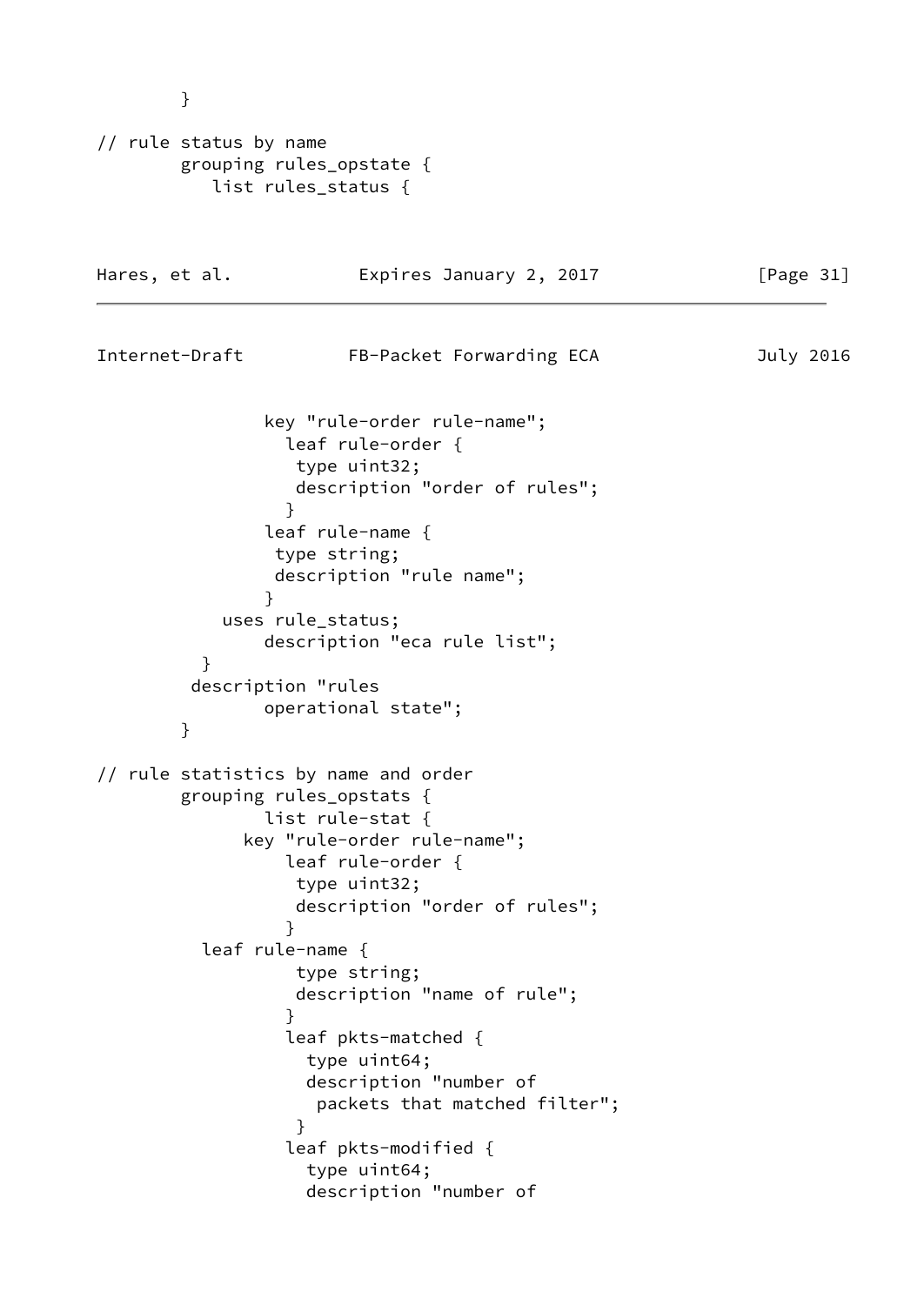packets that filter caused to be modified"; } leaf pkts-dropped { type uint64; description "number of packets that filter caused to be modified"; } leaf bytes-dropped { type uint64; description "number of Hares, et al. **Expires January 2, 2017** [Page 32] Internet-Draft FB-Packet Forwarding ECA July 2016 packets that filter caused to be modified"; } leaf pkts-forwarded { type uint64; description "number of packets that filter caused to be forwarded."; } leaf bytes-forwarded { type uint64; description "number of packets that filter caused to be forwarded."; } description "list of operational statistics for each rule."; } description "statistics on packet filter matches, and based on matches on many were modified and/or forwarded"; }

grouping packet-size-match {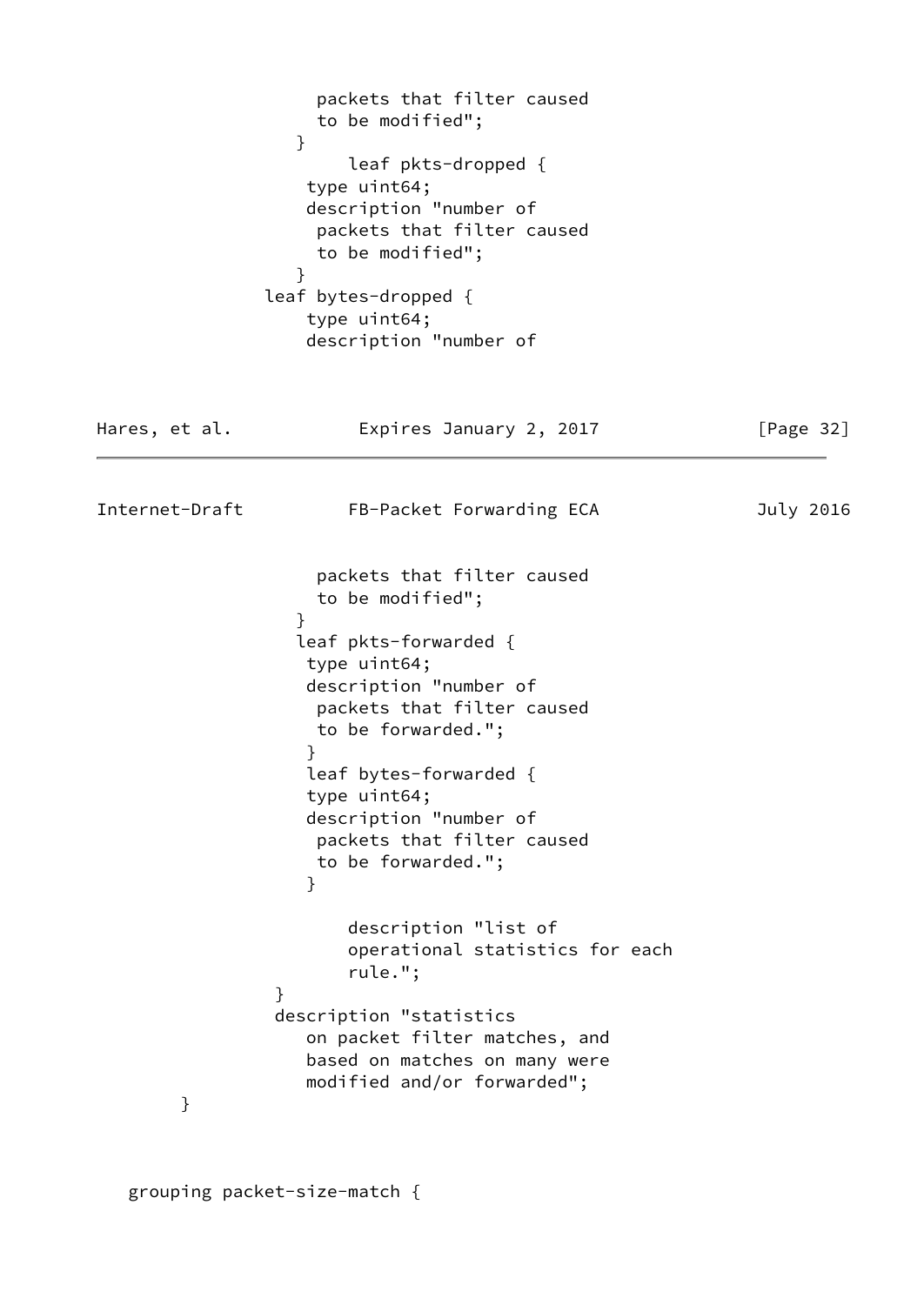```
 leaf l1-size-match {
           type uint32;
           description "L1 packet match size.";
 }
        leaf l2-size-match {
           type uint32;
              description "L2 packet match size.";
 }
        leaf l3-size-match {
           type uint32;
           description "L3 packet match size.";
 }
        leaf l4-size-match {
           type uint32;
           description "L4 packet match size.";
 }
        leaf service-meta-size {
           type uint32;
           description "service meta info match size.";
Hares, et al. Expires January 2, 2017 [Page 33]
Internet-Draft FB-Packet Forwarding ECA July 2016
```

```
 }
         leaf service-meta-payload {
                type uint32;
            description "service meta-play match size";
 }
     description "packet size by layer
         only non-zero values are matched";
        }
        grouping time-day-match {
      leaf hour {
            type uint8;
            description "hour
                of day in 24 hours.
                (add range)";
 }
          leaf minute {
             type uint8;
                 description
                 "minute in day.";
          }
```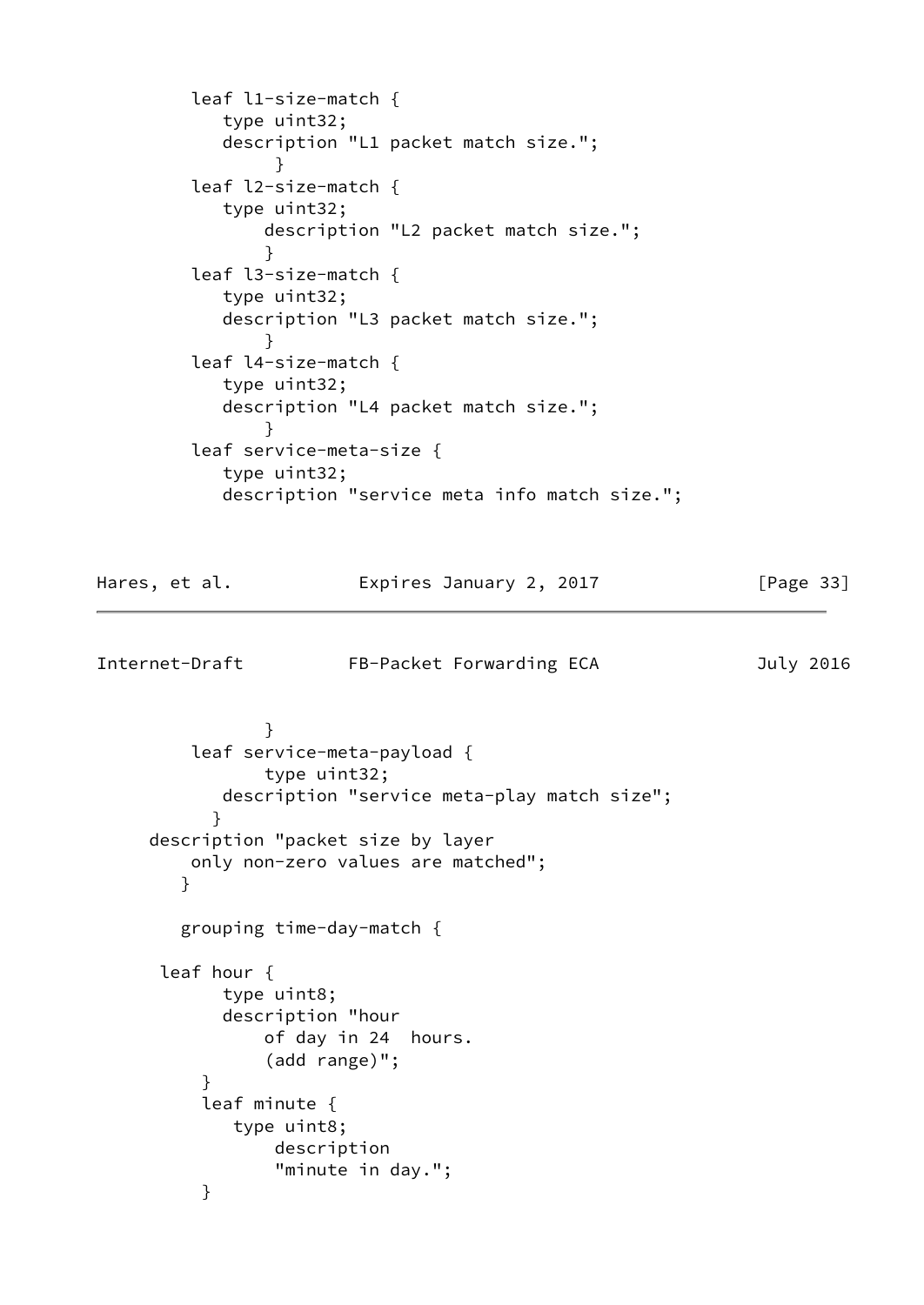```
 leaf second {
             type uint8;
                  description
                  "second in day.";
          }
        description "matches for
          time of day.";
        }
        grouping user-event-match {
       leaf user-name {
            type string;
            description "name of user
                 event";
 }
           leaf match-string {
            type string;
                description "user match
                string";
 }
        description "matches for
          time of day.";
Hares, et al. Expires January 2, 2017 [Page 34]
Internet-Draft FB-Packet Forwarding ECA July 2016
        }
        grouping eca-event-matches {
           uses time-day-match;
           uses user-event-match;
           description "matches for events
            which include:
                time of day, and
                user specified matches.";
        }
    grouping eca-pkt-matches {
          uses interface-match;
```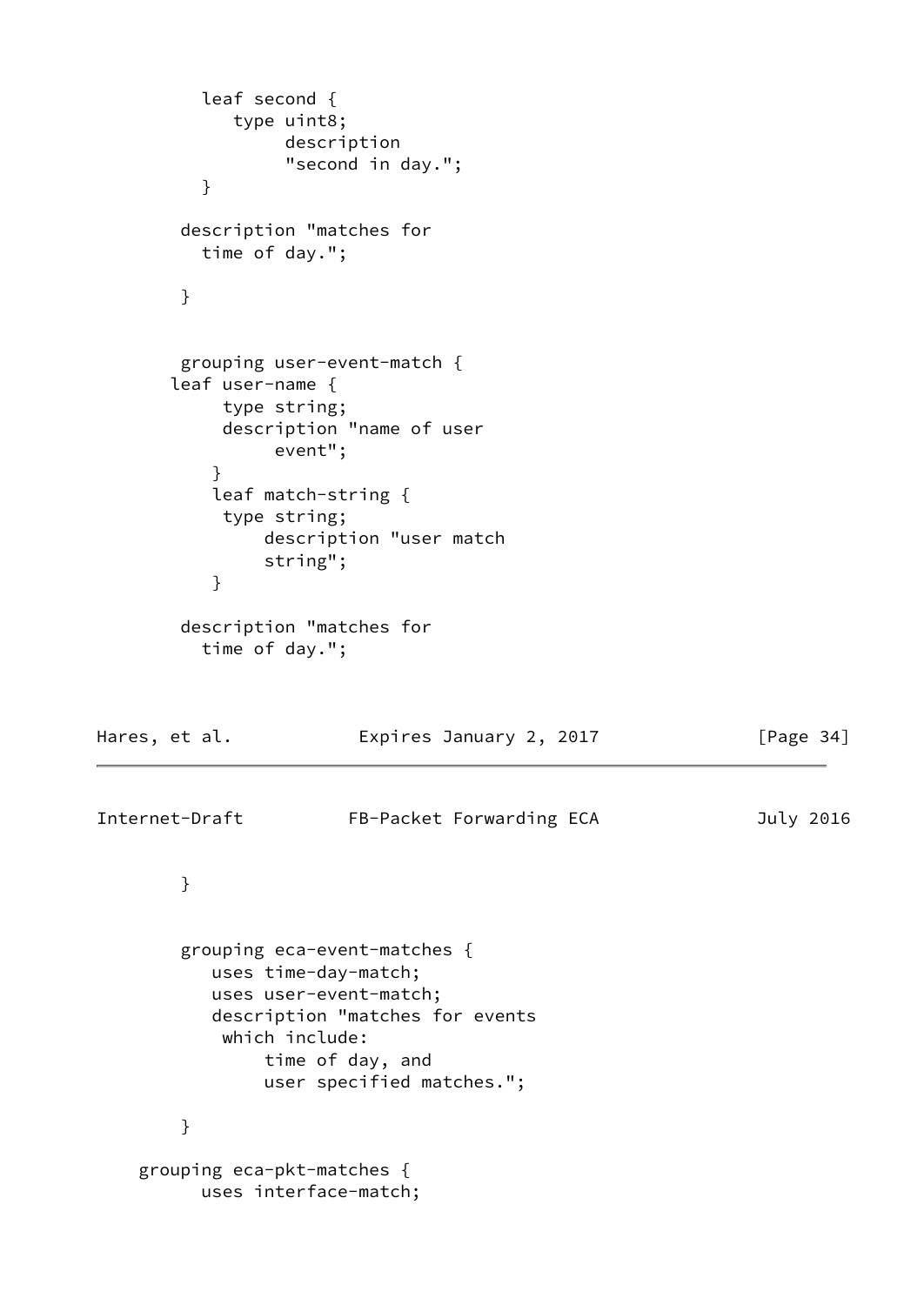```
 uses L1-header-match;
          uses L2-header-match;
          uses L3-header-match;
          uses L4-header-match;
          uses service-header-match;
          uses packet-size-match;
          description "ECA matches";
        }
     grouping user-status-matches {
          leaf user {
           type string;
           description "user";
 }
          leaf region {
           type string;
           description "region";
 }
          leaf state {
           type string;
           description "state";
 }
          leaf user-status {
           type string;
           description "status of user";
 }
          description "user status
          matches - region,
          target, location";
        }
Hares, et al. Expires January 2, 2017 [Page 35]
Internet-Draft FB-Packet Forwarding ECA July 2016
        grouping eca-condition-matches {
           uses eca-pkt-matches;
           uses user-status-matches;
           description "pkt
            and user status matches";
        }
        grouping eca-qos-actions {
```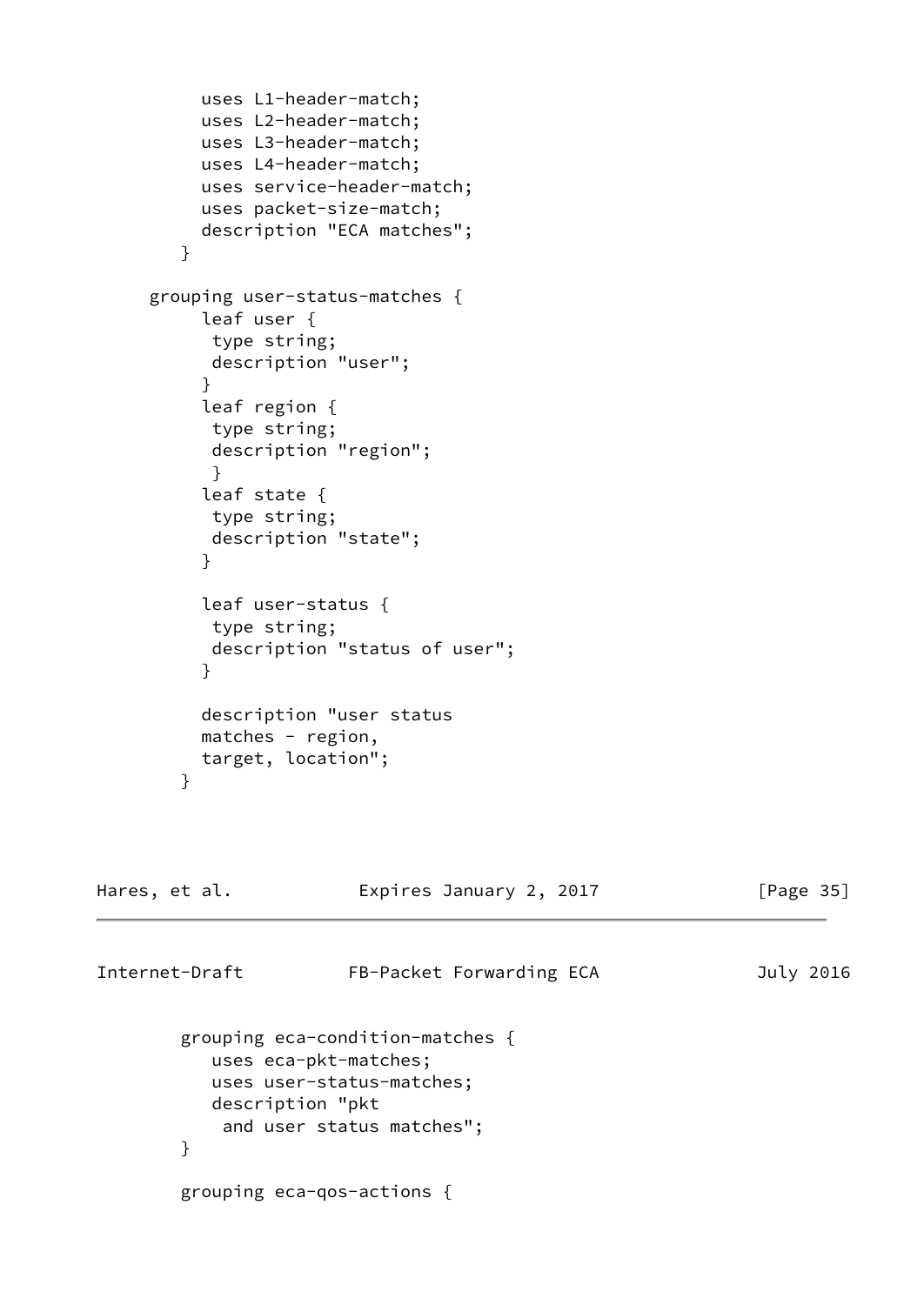```
 leaf cnt-actions {
            type uint32;
            description "count of ECA actions";
 }
          list qos-actions {
             key "action-id";
             leaf action-id {
             type uint32;
             description "action id";
 }
             uses interface-actions;
             uses L1-header-actions;
             uses l2-header-mod-actions;
             uses L3-header-actions;
             uses L4-header-actions;
            description "ECA set or change
             packet Actions. Actions may be
                 added here for interface,
                 L1, L2, L3, L4 nad service forwarding
                 headers.";
 }
          description "eca- qos actions";
 }
         grouping ip-next-fwd {
               leaf rib-name {
                  type string;
                  description "name of RIB";
 }
          leaf next-hop-name {
            type string;
                description "name of next hop";
 }
          description "ECA set or change
                packet Actions";
         }
        grouping eca-ingress-actions {
          leaf permit {
Hares, et al. Expires January 2, 2017 [Page 36]
```
Internet-Draft FB-Packet Forwarding ECA July 2016

type boolean;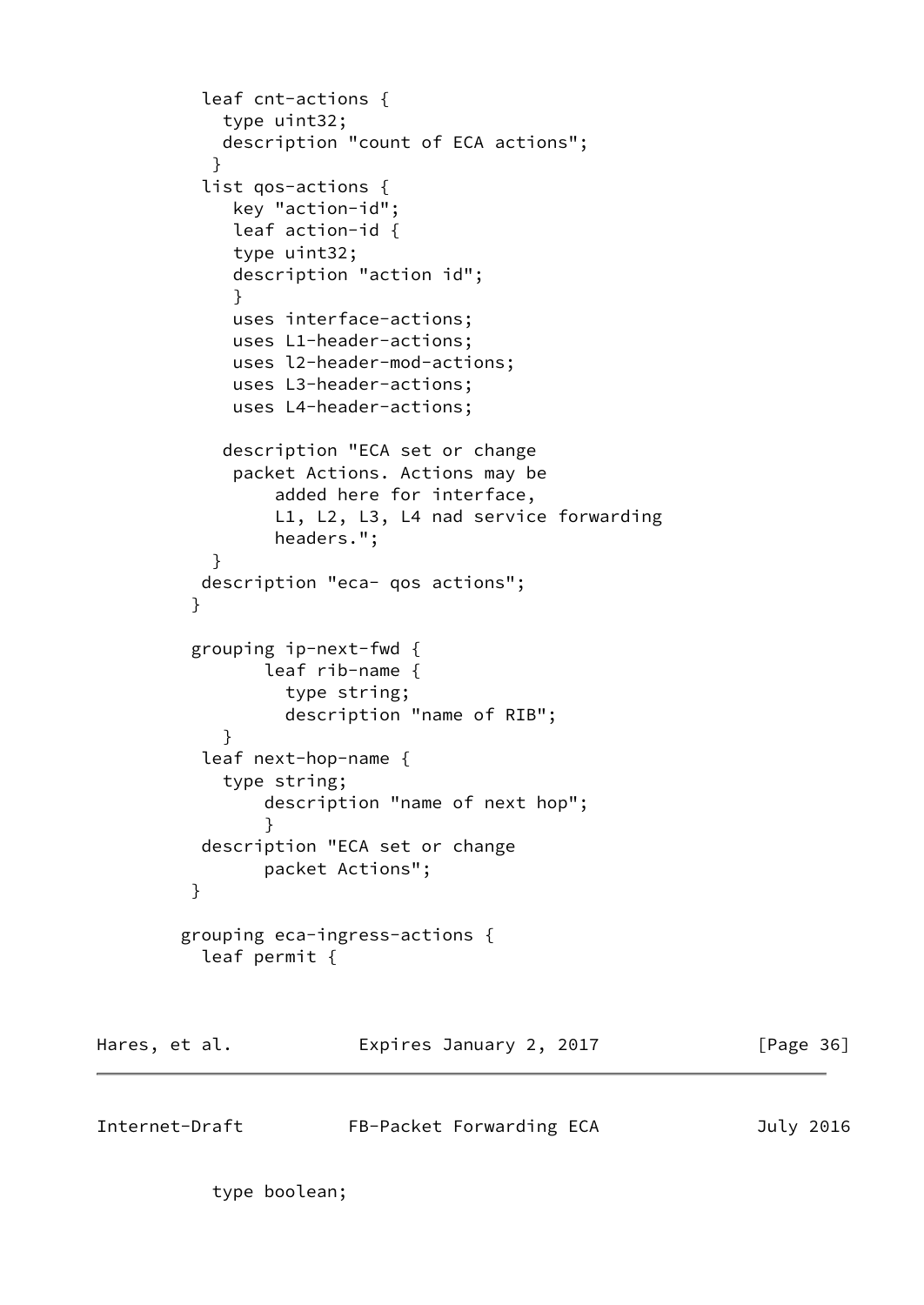```
 description "permit ingress
             traffic. False
                 means to deny.";
 }
           leaf mirror {
            type boolean;
            description "copy bytes
             ingressed to mirror port";
 }
           description "ingress eca match";
         }
         grouping eca-fwd-actions {
       leaf interface-fwd {
              type if:interface-ref;
              description "name of interface to forward on";
 }
       uses i2rs-rib:nexthop;
           uses ip-next-fwd;
           leaf drop-packet {
           type boolean;
            description "drop packet flag";
 }
           description "ECA forwarding actions";
         }
  grouping eca-security-actions {
     leaf actions-exist {
         type boolean;
        description "existance of
          eca security actions";
     }
     description "content actions
           for security. Needs more
           description.";
  }
  grouping eca-egress-actions {
    leaf packet-rate {
           type uint32;
           description "maximum packet-rate";
    }
   leaf byte-rate {
           type uint64;
           description "maximum byte-rate ";
     }
    description "packet security actions";
```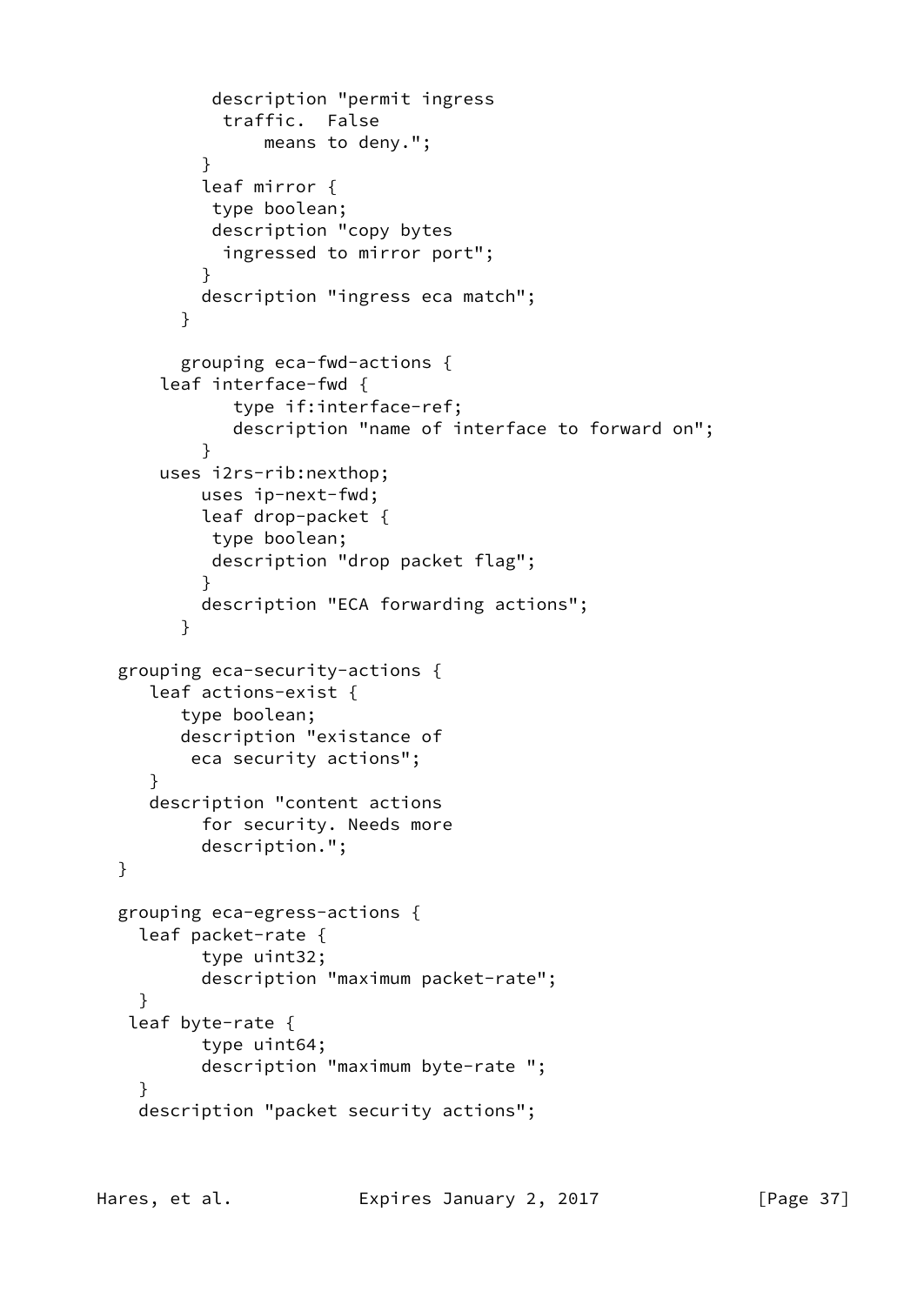## }

```
 grouping policy-conflict-resolution {
          list resolution-strategy {
           key "strategy-id";
           leaf strategy-id {
             type uint32;
             description "Id for strategy";
 }
           leaf stategy-name {
            type string;
                description "name of strategy";
 }
           leaf filter-strategy {
             type string;
             description "type of resolution";
 }
           leaf global-strategy {
             type boolean;
             description "global strategy";
 }
          leaf mandatory-strategy {
           type boolean;
           description "required strategy";
 }
          leaf local-strategy {
           type boolean;
           description "local strategy";
 }
          leaf resolution-fcn {
           type uint64;
           description "resolution function id ";
 }
          leaf resolution-value {
           type uint64;
           description "resolution value";
 }
          leaf resolution-info {
           type string;
           description "resolution info";
 }
          list associate-ext-data {
             key "ext-data-id";
                 leaf ext-data-id {
```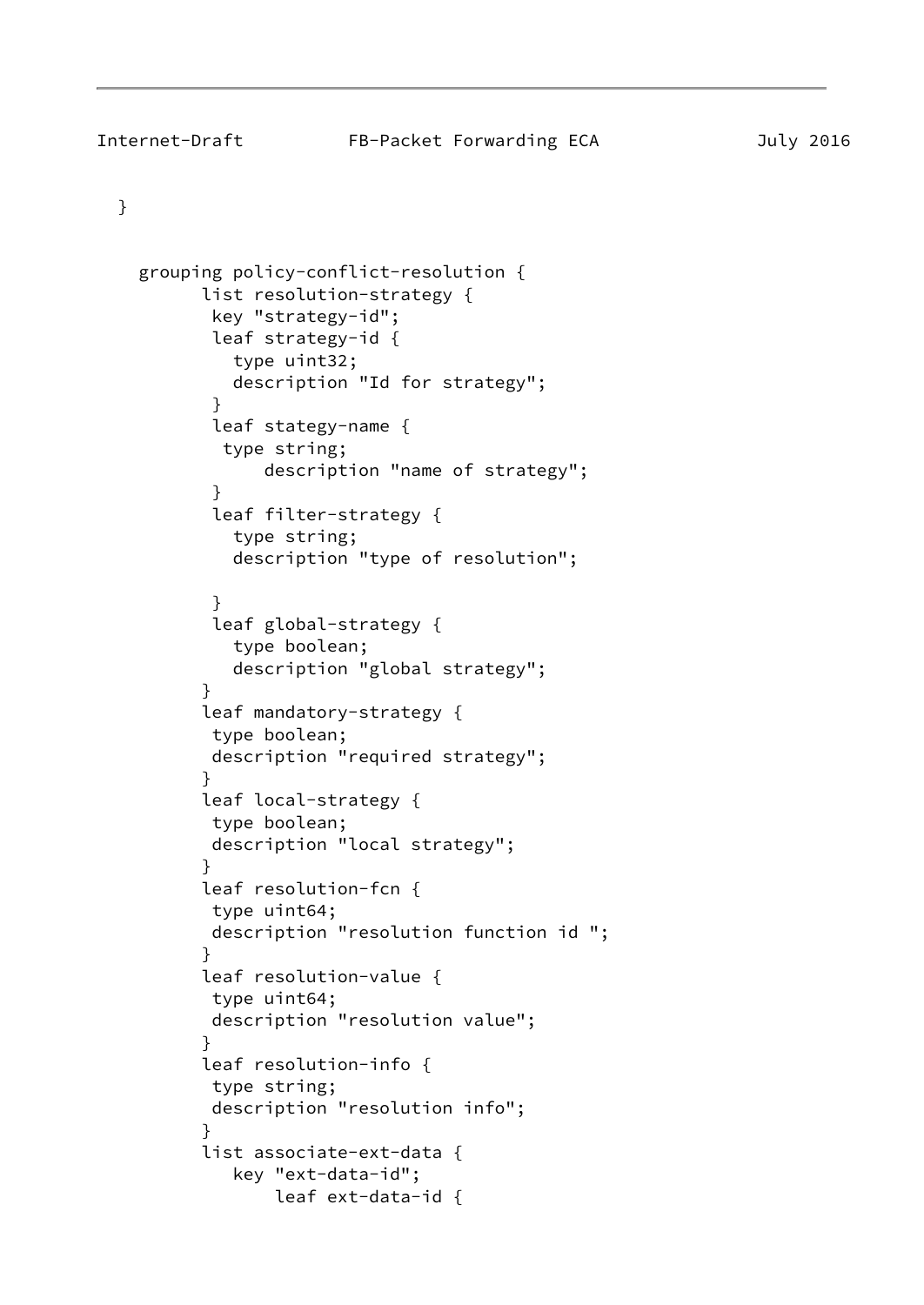type uint64; description "ID of external data";

| Hares, et al.  | Expires January 2, 2017              | [Page 38] |
|----------------|--------------------------------------|-----------|
| Internet-Draft | FB-Packet Forwarding ECA             | July 2016 |
| $\mathcal{F}$  |                                      |           |
|                | leaf ext-data {                      |           |
|                | type string;                         |           |
|                | description "external data";         |           |
| ł              |                                      |           |
|                | description "linked external data";  |           |
| }              |                                      |           |
|                | description "list of strategies";    |           |
| }              | description "policy conflict         |           |
|                | resolution strategies";              |           |
| }              |                                      |           |
|                | grouping cfg-external-data {         |           |
|                | list cfg-ext-data {                  |           |
|                | key "cfg-ext-data-id";               |           |
|                | leaf cfg-ext-data-id {               |           |
| type uint64;   | description "id for external data";  |           |
| }              |                                      |           |
|                | leaf data-type {                     |           |
| type uint32;   |                                      |           |
|                | description "external data type ID"; |           |
| }              |                                      |           |
|                | leaf priority {                      |           |
|                | type uint64;                         |           |
| }              | description "priority of data";      |           |
|                | leaf other-data {                    |           |
| type string;   |                                      |           |
|                | description "string                  |           |
|                | external data";                      |           |
| }              |                                      |           |
|                | description "external data";         |           |
| $\mathcal{F}$  |                                      |           |
|                | description "external data list";    |           |
| }              |                                      |           |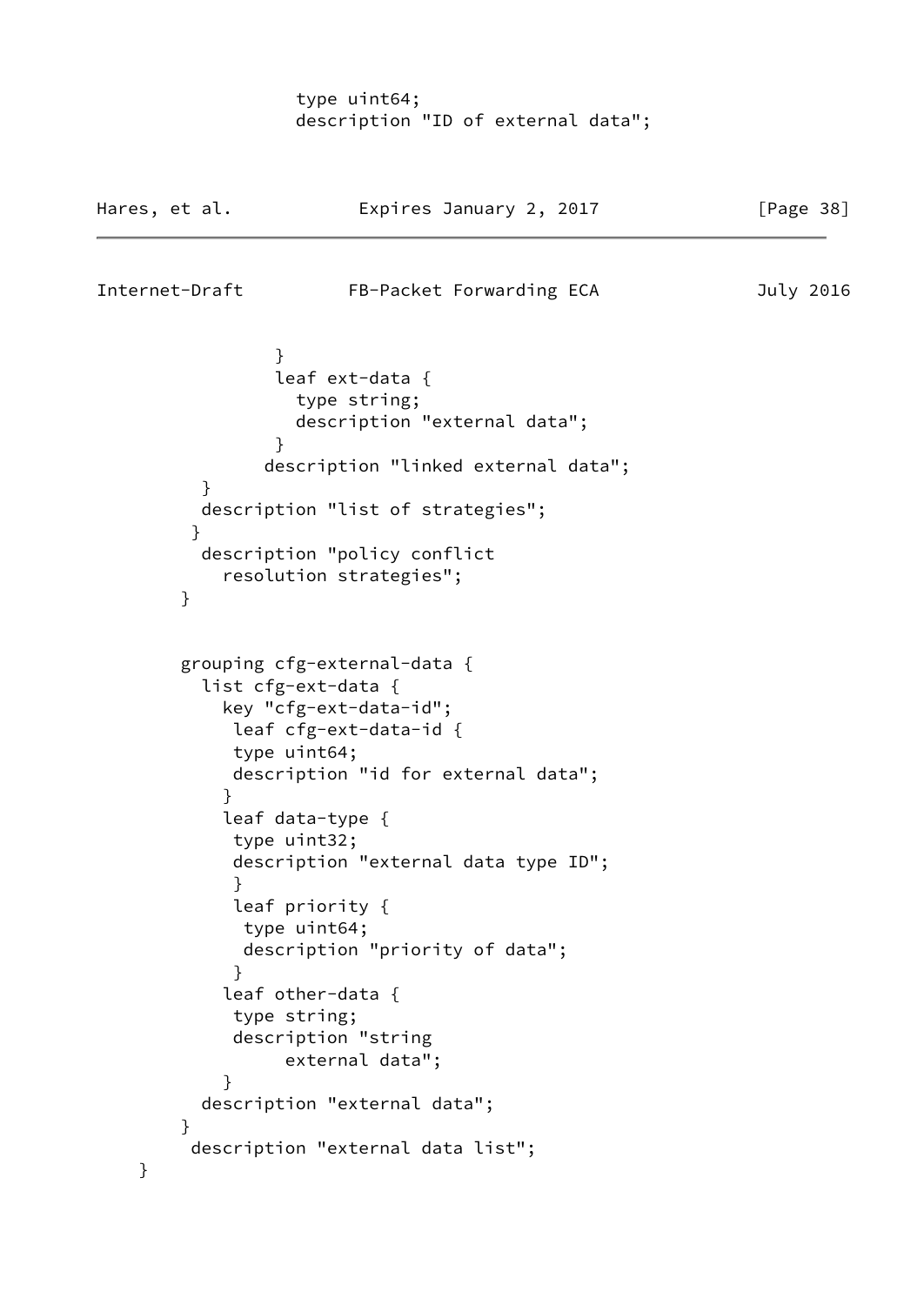```
 grouping pkt-eca-policy-set {
         list groups {
           key "group-name";
               leaf group-name {
                 type string;
                description
                  "name of group of rules";
 }
Hares, et al. Expires January 2, 2017 [Page 39]
Internet-Draft FB-Packet Forwarding ECA July 2016
               leaf vrf-name {
                 type string;
                description "VRF name";
 }
               uses rt:address-family;
               list group-rule-list {
                key "rule-name";
                leaf rule-name {
                 type string;
                 description "name of rule";
 }
                 leaf rule-order-id {
                  type uint16;
                      description "rule-order-id";
 }
                 description "rules per group";
 }
               description "pkt eca rule groups";
         }
         list eca-rules {
               key "order-id";
               ordered-by user;
               leaf order-id {
                 type uint16;
                 description "Number of order
                  in ordered list (ascending)";
 }
               leaf eca-rule-name {
                  type string;
                      description "name of rule";
 }
                leaf installer {
```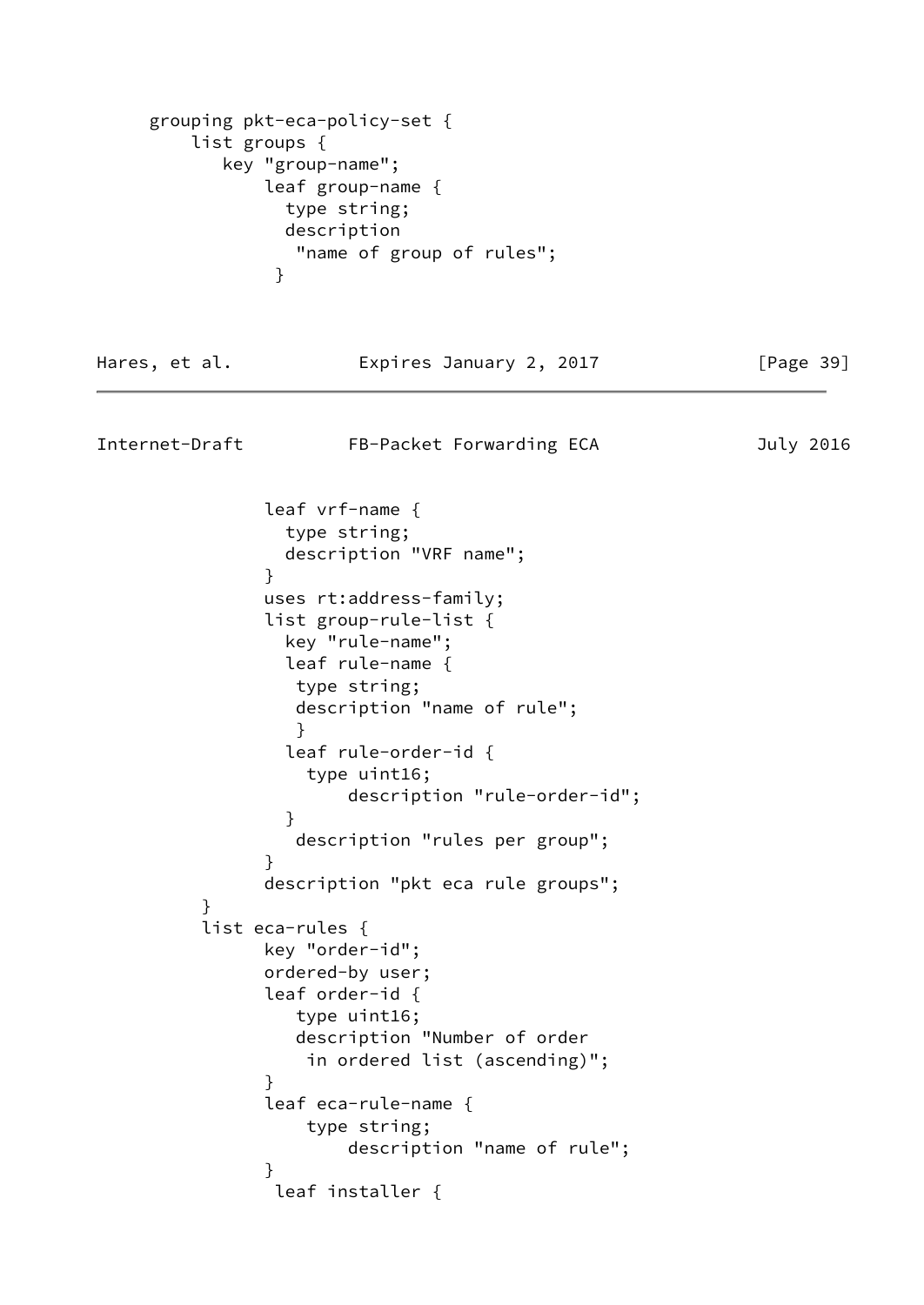```
 type string;
                   description
                         "Id of I2RS client
                          that installs this rule.";
 }
                  uses eca-event-matches;
                  uses eca-ingress-actions;
                  uses eca-qos-actions;
                  uses eca-security-actions;
                  uses eca-fwd-actions;
                  uses eca-egress-actions;
                  uses cfg-external-data;
                  uses policy-conflict-resolution;
                  description "ECA rules";
           } // end of rule
Hares, et al. Expires January 2, 2017 [Page 40]
Internet-Draft FB-Packet Forwarding ECA July 2016
         description "Policy sets.";
   }
   grouping pkt-eca-opstate {
    uses groups-status;
        uses rule-group-link;
    uses rules_opstate;
        uses rules_opstats;
         description "pkt eca policy
          op-state main";
    }
  container pkt-eca-policy-opstate {
   config "false";
   uses pkt-eca-opstate;
   description "operational state";
   }
  }
  <CODE ENDS>
```
<span id="page-45-0"></span>[6](#page-45-0). IANA Considerations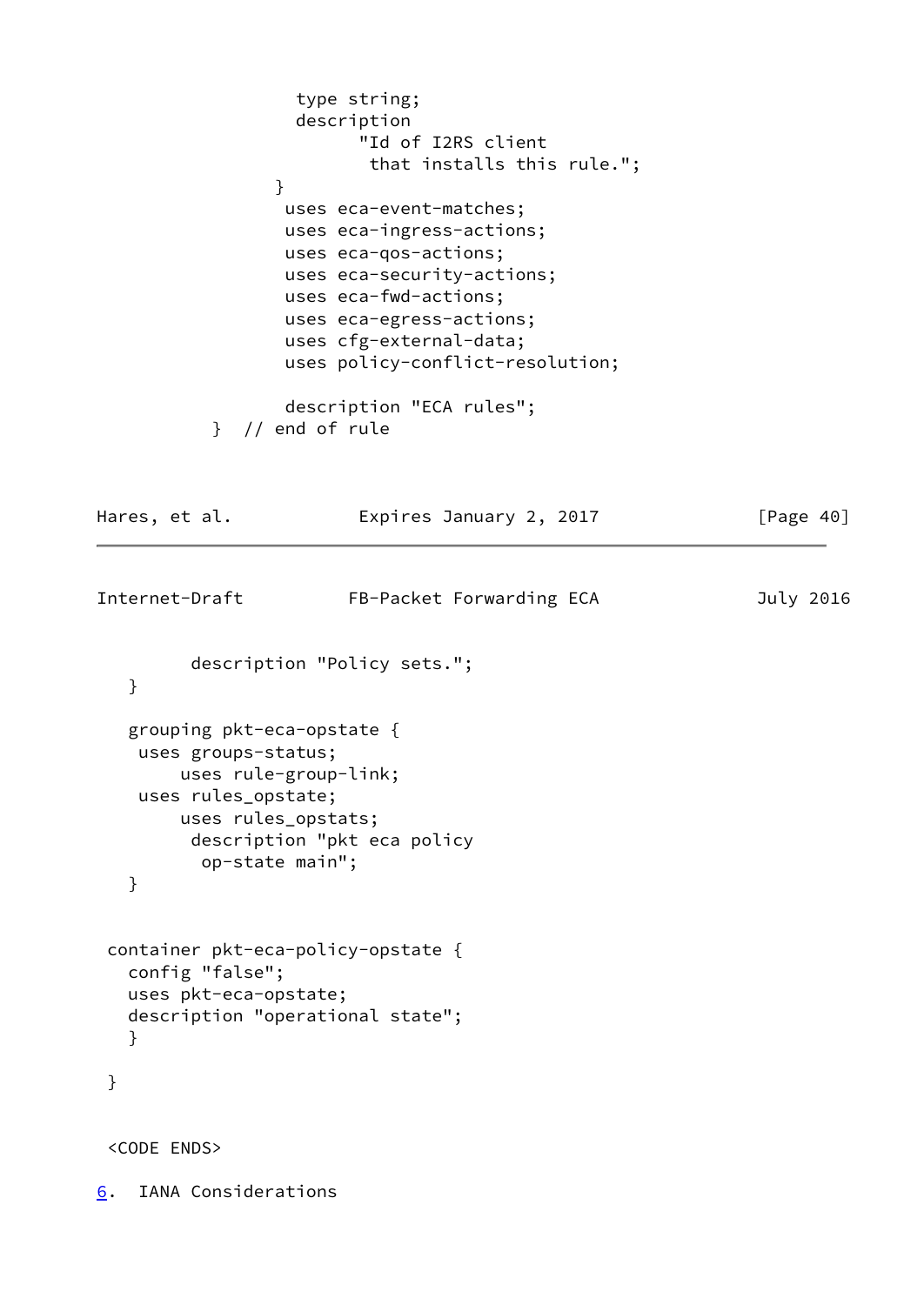This draft requests IANA Assign a urn in the IETF yang module space for:

"urn:ietf:params:xml:ns:yang:ietf-pkt-eca-policy";

associated prefix "pkt-eca";

<span id="page-46-0"></span>[7](#page-46-0). Security Considerations

 These generic filters are used in the I2RS FB-RIBs to filter packets in a traffic stream, act to modify packets, and forward data packets. These I2RS filters operate dynamically at same level as currently deployed configured filter-based RIBs to filter, change, and forward traffic. The dynamic nature of this protocol requires that I2RS Filters track the installer of group information and rules.

 This section will be augmented after a discussion with security experts.

<span id="page-46-2"></span><span id="page-46-1"></span>

|    | Hares, et al.  | Expires January 2, 2017                                                                                                                                                                                                         | [Page $41$ ] |
|----|----------------|---------------------------------------------------------------------------------------------------------------------------------------------------------------------------------------------------------------------------------|--------------|
|    | Internet-Draft | FB-Packet Forwarding ECA                                                                                                                                                                                                        | July 2016    |
| 8. |                | Informative References                                                                                                                                                                                                          |              |
|    |                | [I-D.ietf-i2rs-architecture]<br>Atlas, A., Halpern, J., Hares, S., Ward, D., and T.<br>Nadeau, "An Architecture for the Interface to the Routing<br>System", draft-ietf-i2rs-architecture-15 (work in<br>progress), April 2016. |              |
|    |                | [I-D.ietf-i2rs-rib-info-model]<br>Bahadur, N., Kini, S., and J. Medved, "Routing Information<br>Base Info Model", <u>draft-ietf-i2rs-rib-info-model-08</u> (work<br>in progress), October 2015.                                 |              |
|    |                | [I-D.ietf-netconf-restconf]<br>Bierman, A., Bjorklund, M., and K. Watsen, "RESTCONF<br>Protocol", draft-ietf-netconf-restconf-14 (work in<br>progress), June 2016.                                                              |              |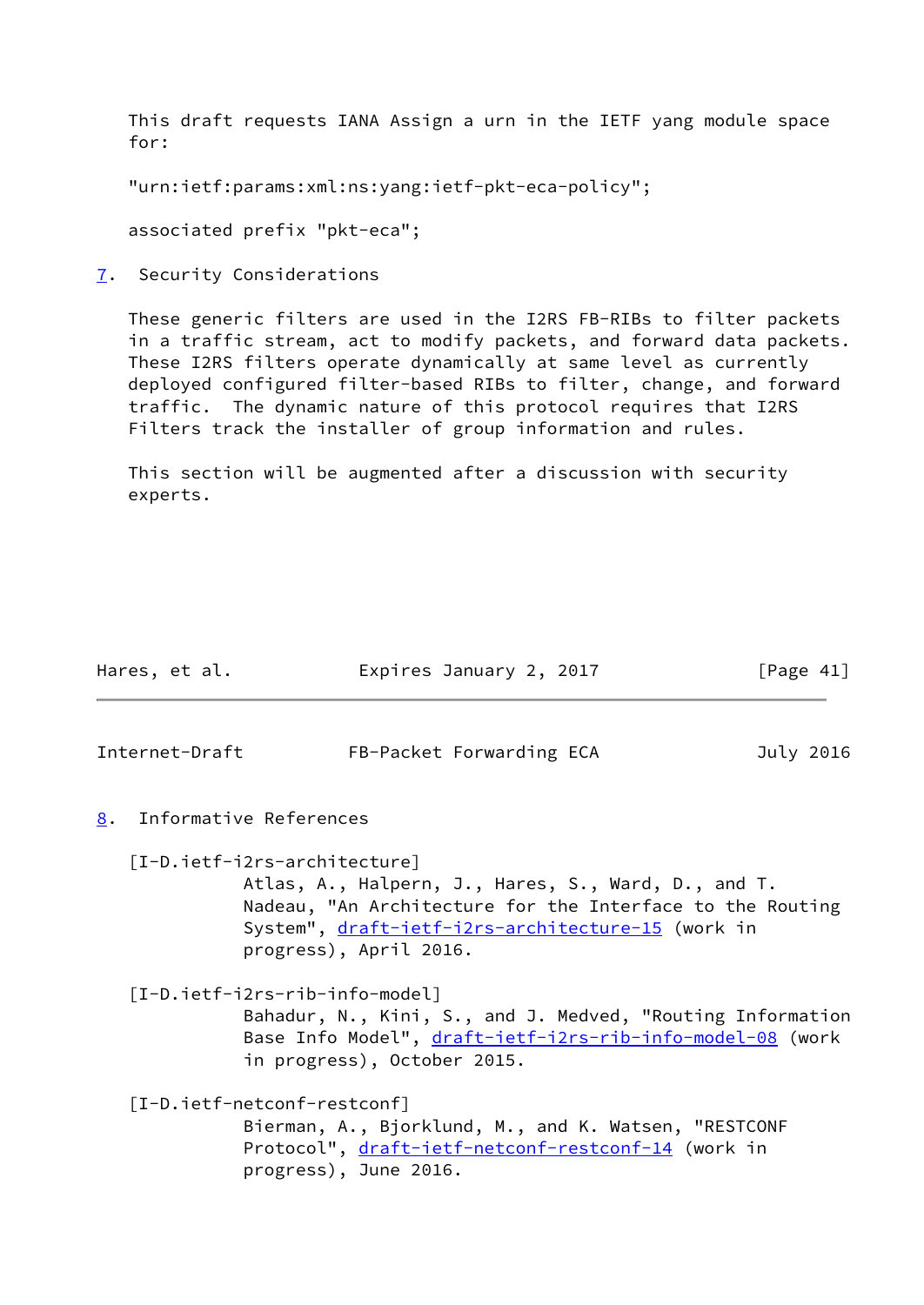[I-D.ietf-netmod-acl-model]

 Bogdanovic, D., Koushik, K., Huang, L., and D. Blair, "Network Access Control List (ACL) YANG Data Model", [draft-ietf-netmod-acl-model-07](https://datatracker.ietf.org/doc/pdf/draft-ietf-netmod-acl-model-07) (work in progress), March 2016.

- [RFC2119] Bradner, S., "Key words for use in RFCs to Indicate Requirement Levels", [BCP 14](https://datatracker.ietf.org/doc/pdf/bcp14), [RFC 2119](https://datatracker.ietf.org/doc/pdf/rfc2119), DOI 10.17487/RFC2119, March 1997, <<http://www.rfc-editor.org/info/rfc2119>>.
- [RFC3060] Moore, B., Ellesson, E., Strassner, J., and A. Westerinen, "Policy Core Information Model -- Version 1 Specification", [RFC 3060,](https://datatracker.ietf.org/doc/pdf/rfc3060) DOI 10.17487/RFC3060, February 2001, [<http://www.rfc-editor.org/info/rfc3060](http://www.rfc-editor.org/info/rfc3060)>.
- [RFC3460] Moore, B., Ed., "Policy Core Information Model (PCIM) Extensions", [RFC 3460](https://datatracker.ietf.org/doc/pdf/rfc3460), DOI 10.17487/RFC3460, January 2003, <<http://www.rfc-editor.org/info/rfc3460>>.
- [RFC3644] Snir, Y., Ramberg, Y., Strassner, J., Cohen, R., and B. Moore, "Policy Quality of Service (QoS) Information Model", [RFC 3644,](https://datatracker.ietf.org/doc/pdf/rfc3644) DOI 10.17487/RFC3644, November 2003, <<http://www.rfc-editor.org/info/rfc3644>>.

Authors' Addresses

| Hares, et al. | Expires January 2, 2017 | [Page 42] |
|---------------|-------------------------|-----------|
|               |                         |           |

Internet-Draft FB-Packet Forwarding ECA July 2016

 Susan Hares Huawei 7453 Hickory Hill Saline, MI 48176 USA

Email: shares@ndzh.com

 Qin Wu Huawei